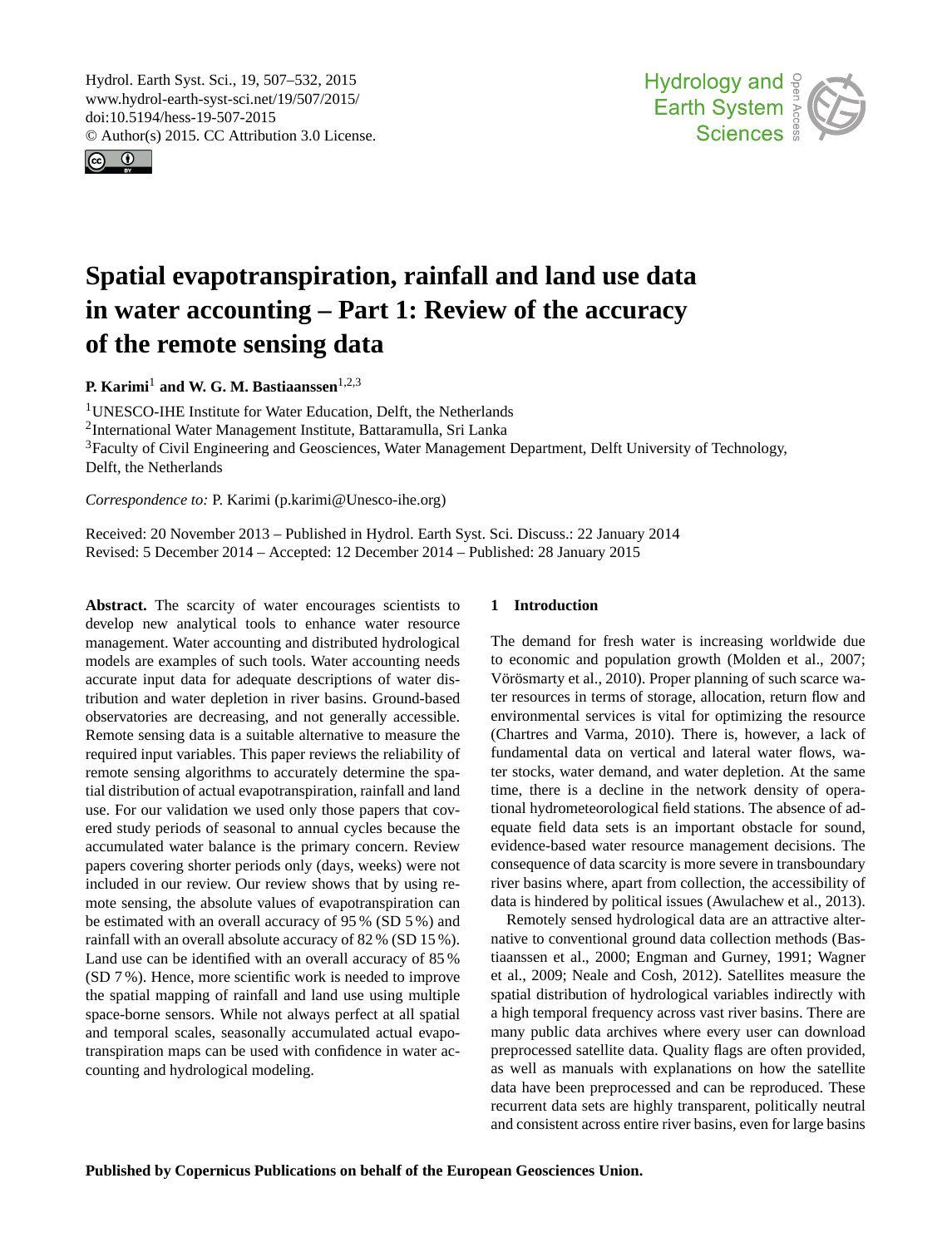such as the Nile and the Ganges. While certain satellite data sets have been processed to a first level of reflectance, emittance, and backscatter coefficients, others will even provide second level products that can be directly explored for water resource planning purposes (e.g., land cover, soil moisture, and rainfall). Evapotranspiration (ET) is one of the parameters that often requires additional processing of the spectral data; only a very few public domain data archives provide preprocessed ET data and, in fact, spatial ET modeling is still underdeveloped. Examples of several remotely sensed ET algorithms that could be applied to interpret raw satellite data into spatial layers of ET are well summarized in a recent book edited by Irmak (2012).

Time series of various hydrological variables such as precipitation, evapotranspiration, snow cover, soil moisture, water levels, and aquifer storage can be downloaded from public domain satellite-based data archives. With the right analytical tools and skills, these abundant data sets of hydrological processes can be used to produce information on water resource conditions in river basins. Tools such as Water Accounting Plus (WA+) (Karimi et al., 2013a, b) are expressly designed to exploit remote sensing estimates of hydrological variables. Water accounting is the process of communicating water related information about a geographical domain, such as a river basin or a country, to users such as policy makers, water authorities, basin managers, and public users. Water accounting information can be key to river basin management policy, especially when administrations are reluctant to share their – sometimes imperfect – in situ data with neighboring states and countries. WA+ can facilitate conflict management in internationally shared river basins. In addition to that, hydrological variables derived from remote sensing can also be used for spatially distributed hydrological modeling. Studies by Houser et al. (1998), Schuurmans et al. (2003), and Immerzeel and Droogers (2008) have, for instance, demonstrated that such inputs have improved hydrological model performance for river basins in Australia, the Netherlands and India, respectively.

A major point of criticism that is commonly laid down on remote sensing data has been the lack of accuracy. With the improvement of technology the accuracy has however improved significantly over the last 30 years; yet it is necessary to remain critical. It is important to note that the conventional methods of measuring hydrological processes (e.g., rainfall and discharge) are not flawless either and, thus, the accuracy of both types of measurements needs to be verified. There are also limitations with what conventional measurement methods can offer especially when spatially distributed data is concerned. For instance, the actual ET of river basins can hardly be measured operationally through ground measurements; therefore, the depletion of water remains difficult to estimate and quantify. Thus, ET is often ignored in water accounting frameworks such as the SEEA-Water system proposed by the United Nations Statistics Division (UN, 2007) and the Australian water accounting system (ABS, 2004). Remote sensing techniques, however, can provide spatially distributed daily estimates of actual ET and this opens new pathways in the accounting of water depletion (Karimi et al., 2013a).

This paper investigates the errors and reliability of remotely sensed ET, rainfall, and land use based on a comprehensive literature review. The choice of the variables that have been investigated in this paper (ET, rainfall, land use/land cover) is based on the common use in hydrological and water resource management studies. Only recent publications on accumulated ET and rainfall for a minimum time period of one growing cycle have been consulted, which implies that some of the well-known reference papers are excluded because they relate to shorter flux observation periods. Elder remote sensing algorithms were also excluded. The companion paper (Karimi et al., 2015) investigates impacts of the errors associated with the satellite measurement for ET, rainfall and land use on the accuracy of  $WA +$  outputs, using a case study from the Awash Basin in Ethiopia. See Appendix D for a glossary of the abbreviations used throughout the paper.

#### **2 Remote sensing data for water accounting (WA**+**)**

#### **2.1 Evapotranspiration**

Over the past decades several methods and algorithms to estimate actual ET through satellite measurements have been developed. Most of these estimates are based on the surface energy balance equation. The surface energy balance describes the partitioning of natural radiation absorbed at Earth's surface into physical land surface processes. Evapotranspiration is one of these key processes of the energy balance, because latent heat (energy) is required for evaporation to take place. The energy balance at Earth's surface reads

$$
LE = R_n - G - H \left( W m^{-2} \right), \tag{1}
$$

where  $R_n$  is the net radiation, G is the soil heat flux, H is the sensible heat flux, and LE is the latent heat flux. The sensible heat flux  $H$  is a function of the temperature difference between the canopy surface and the lower part of the atmosphere, and the soil heat flux G is a similar function related to the temperature difference between the land surface and the top soil. A rise of surface temperature will thus usually increase  $H$  and  $G$  fluxes. Evaporative cooling will reduce H and G, and result in a lower surface temperature. The LE is the equivalent energy amount  $(W m^{-2})$  of the ET flux (kg m<sup>-2</sup> s<sup>-1</sup> or mm d<sup>-1</sup>). The net radiation absorbed at the land surface is computed from shortwave and long-wave radiation exchanges. Solar radiation is shortwave and is the most important supplier of energy. More information on the energy balance is provided in general background material such as Brutsaert (1982), Campbell and Norman (1998) or Allen et al. (1998).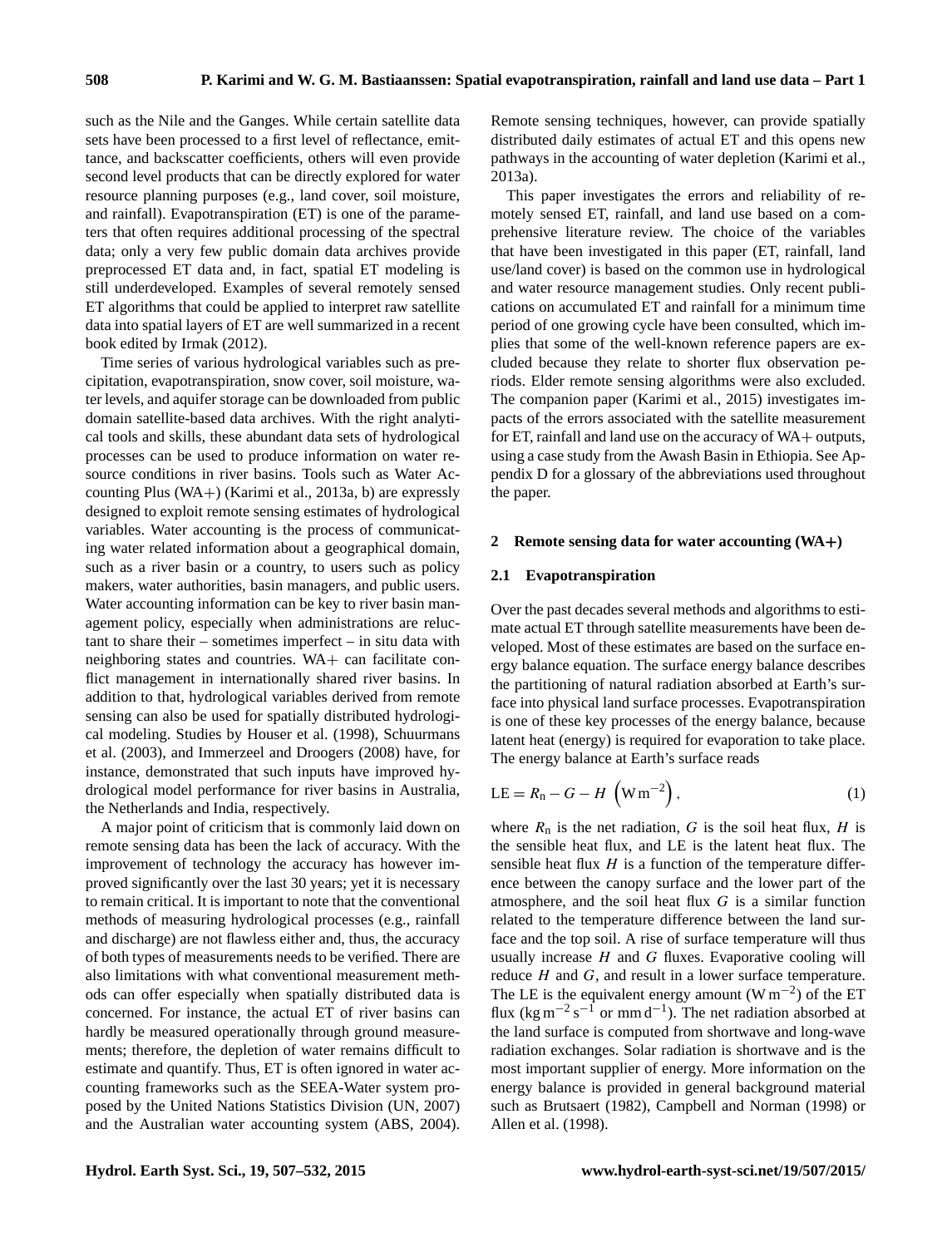Surface temperature is measured routinely by spaceborne radiometers such as the Advanced Very High Resolution Radiometer (AVHRR), Moderate Resolution Imaging Spectrometer (MODIS), Visible Infrared Imager Radiometer Suite (VIIRS), Landsat, Advanced Space borne Thermal Emission and Reflection Radiometer (ASTER), China– Brazil Earth Resources Satellite (CBERS), and the Chinese HJ and Feng Yung satellites. Remotely sensed surface temperature is the major input variable in ET algorithms. Examples of thermal infrared ET algorithms are provided by EARS (Rosema, 1990), SEBAL (Bastiaanssen et al., 1998), TSEB (Norman et al., 1995), SEBS (Su, 2002; Jia et al., 2003), METRIC (Allen et al., 2007), ALEXI (Anderson et al., 1997), and ETWatch (Wu et al., 2012). The differences among these algorithms are often related to the parameterization of H, general model assumptions, and the amount of input data required to operate these models.

Other groups of ET algorithms are based on the vegetation index and its derivatives such as published by Nemani and Running (1989), Guerschman et al. (2009), K. Zhang et al. (2010), Mu et al. (2011), and Miralles et al. (2011). ETLook (Bastiaanssen et al., 2012) is a new ET model that directly computes the surface energy balance using surface soil moisture estimations for the top soil (to feed soil evaporation) and subsoil moisture for the root zone (to feed vegetation transpiration). Soil moisture data can be inferred from thermal measurements (e.g., Scott et al., 2003) or from microwave measurements (e.g., Dunne et al., 2007). Microwave measurements provide a solution for all weather conditions and can be applied at any spatial scale for which moisture data is available.

A different school of remote-sensing-based ET algorithms is built around the derivation of a relative value of ET using trapezoid/triangle methods. Trapezoid/triangle diagrams are constructed from a population of pixel values of surface temperature and vegetation index and used to infer the relative value of ET (e.g., Choudhury, 1995; Moran et al., 1994; Roerink et al., 2000; Wang et al., 2007). In these diagrams, the range of surface temperature values at a given class of vegetation index is the basis for determining relative ET, assuming that the lowest temperature in a certain range of vegetation index represents potential ET. The highest temperature coincides with zero evaporation. The main assumption in triangle/trapezoidal methods is that the variation in vegetation index relation to surface temperature is driven primarily by the variation in soil water content rather than differences in atmospheric conditions.

Merging different global ET products such as MOD16 (Mu et al., 2011) and ERA-Interim (Dee et al., 2011) at global and regional scales into one ET product is another approach that has been used by a group of scientists. This approach mainly uses statistical methods to combine ET products that are based on different methods, algorithms, and origins (e.g., global: Mueller et al., 2013; Africa: Trambauer et al., 2014; US: Velpuri et al., 2013). New ensemble ET products on the basis of several open access and global-scale operational ET products from Earth observations are under development, but are not published yet.

Review papers on advanced algorithms for estimating spatial layers of ET have been published by Moran and Jackson (1991), Kustas and Norman (1996), Bastiaanssen (1998), Courault et al. (2005), Glenn et al. (2007), Gowda et al. (2007), Kalma et al. (2008), Verstraeten et al. (2008), and Allen et al. (2011). While these review papers provide a good understanding of the evolution of ET algorithm development, they rarely report the accuracies attainable, especially at a seasonal or longer time frame.

### **2.2 Rainfall**

There are different algorithms to infer rainfall from satellite data. The four essentially different technologies are (i) indexing the number and duration of clouds (Barrett, 1988), (ii) accumulated cold cloud temperatures (Dugdale and Milford, 1986), (iii) microwave emissivity (Kummerow et al., 1996), and (iv) radar reflectivity (Austin, 1987). Techniques using microwave wavelength information are promising alternatives for measuring rainfall because of the potential for sensing the raindrops themselves and not a surrogate of rain, such as the cloud type. Microwave radiation with wavelengths in the order of 1 mm–5 cm has a strong interaction with raindrops, since the drop size of rain is comparable to this wavelength. This feature makes them suitable to detect rainfall intensity. Active microwave (radar) measurements of rainfall are based on the Rayleigh scattering caused by the interaction of rain and the radar signal (Cracknell and Hayes, 1991). Spaceborne radar measurements of rain intensity are possible with the precipitation radar (PR) aboard the NASA Tropical Rainfall Measuring Mission (TRMM) and Global Precipitation Mission (GPM) satellites, which assesses the attenuation of the radar signal caused by the rain. The PR has a pixel size of 5 km and can oversee a swath of 220 km. Unfortunately, it is usually necessary to evaluate the rainfall radar reflectivity factor empirically on a region-by-region basis over lengthy periods of time. In other words, rain radar systems – both ground-based and satellite-based – need calibration for proper rainfall estimates. We will conclude later that most papers investigated in our review process do apply a certain level of field calibration. Several operational rainfall products based on satellite measurements have been created or improved more recently. Among the new ensemble rainfall products is the Climate Hazards Group InfraRed Precipitation Station (CHIRPS) that provides promising results (Funk et al., 2013).

Review papers on the determination of rainfall from satellite measurements have been prepared, by, for instance, Barrett (1988), Barrett and Beaumont (1994), Petty (1995), Petty and Krajewski (1996), Kummerow et al. (1996), Smith et al. (1998), Kidd (2001), Stephens and Kummerow (2007), and Huffman et al. (2007). A selection of available rainfall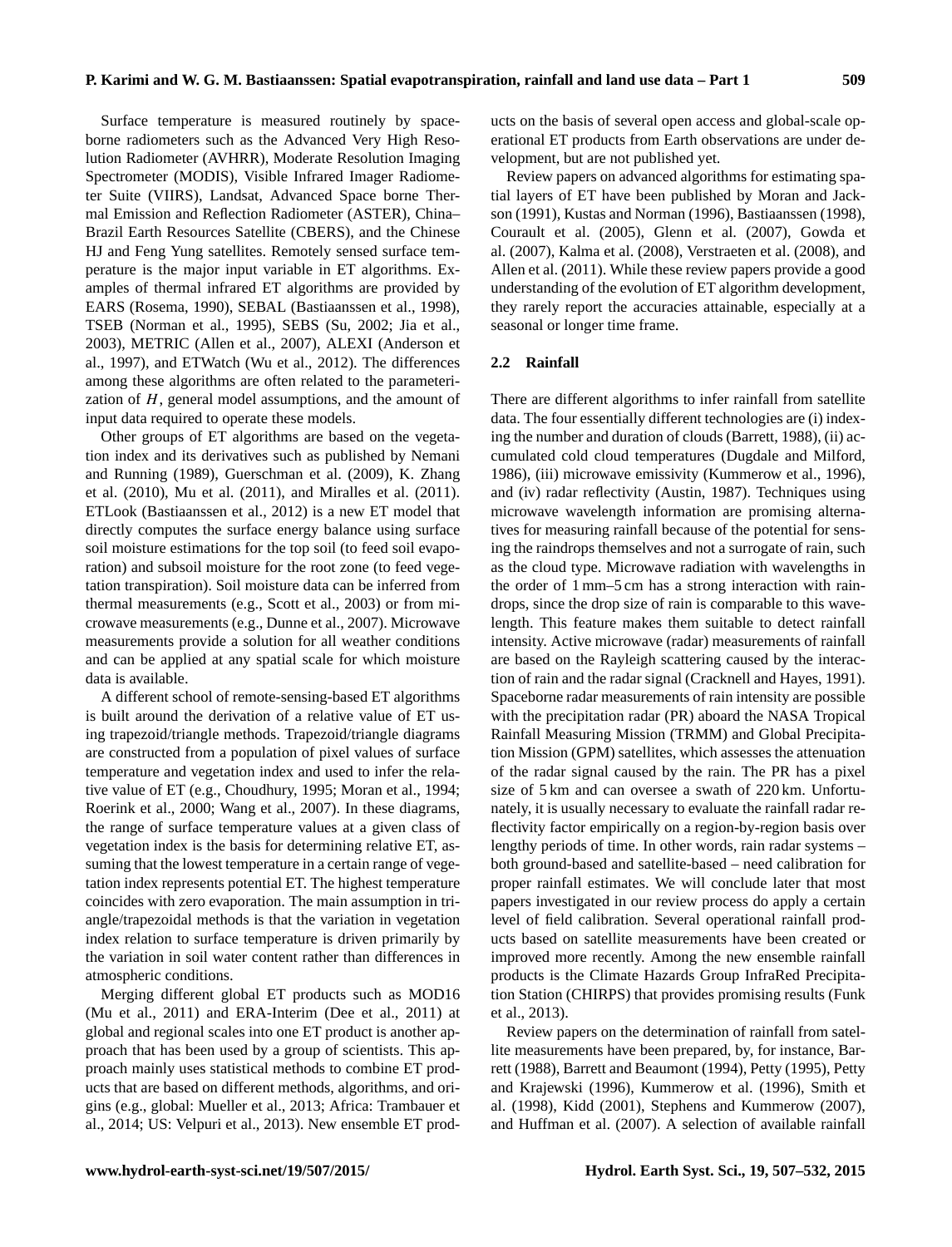| Product            | Main principle data                                                                                                                 | Resolution    | Spatial<br>coverage                                               | Gauge            | Minimum<br>time steps<br>interval | Producer              |
|--------------------|-------------------------------------------------------------------------------------------------------------------------------------|---------------|-------------------------------------------------------------------|------------------|-----------------------------------|-----------------------|
| <b>MPE</b>         | Meteosat 7, 8, 9 10                                                                                                                 | 3 km          | Indian ocean                                                      | $\boldsymbol{N}$ | $15 \,\mathrm{min}$               | <b>EUMETSAT</b>       |
| <b>CMORPH</b>      | Microwave estimates (DMSP F-13, 14 &<br>15 (SSM/I), NOAA-15, 16, 17 & 18<br>(AMSU-B), AMSR-E, and TRMM<br>(TMI)), IR motion vectors | 8 km          | $50^{\circ}$ N- $50^{\circ}$ S                                    | $\boldsymbol{N}$ | $30 \,\mathrm{min}$               | NOAA/CPC              |
| <b>PERSIANN</b>    | Microwave estimates (DMSP F-13, 14, &<br>15, NOAA-15, 16, 17, and TRMM<br>(TMI))                                                    | $0.25^\circ$  | $60^\circ$ N- $60^\circ$ S                                        | $\boldsymbol{N}$ | 1 <sub>h</sub>                    | <b>UC</b> Irvine      |
| GSMap              | Microwave estimates (DMSP F-13, 14 $\&$<br>15 (SSM/I), AMSR, AMSR-E, and<br>TRMM (TMI))                                             | $0.1^\circ$   | $60^\circ$ N- $60^\circ$ S                                        | $\boldsymbol{N}$ | 1 <sub>h</sub>                    | <b>JAXA</b>           |
| NRI-<br>blended    | Microwave estimates (DMSP F-13, 14, &<br>15 (SSM/I), F-16 (SSMIS))                                                                  | $0.25^\circ$  | $60^\circ$ N- $60^\circ$ S                                        | $\boldsymbol{N}$ | 3 <sub>h</sub>                    | <b>NRL</b>            |
| TCI (3G68)         | Microwave estimates (TRMM (TMI)),<br>and PR                                                                                         | $0.5^{\circ}$ | 37° N-37° S                                                       | $\boldsymbol{N}$ | 1 <sub>h</sub>                    | <b>NASA</b>           |
| TOVS               | HIRS, MSU sounding retrievals                                                                                                       | $1^{\circ}$   | Global                                                            | $\boldsymbol{N}$ | Daily                             | <b>NASA</b>           |
| Hydro<br>estimator | <b>GOES IR</b>                                                                                                                      | 4 km          | Global                                                            | $\boldsymbol{N}$ | $15 \,\mathrm{min}$               | <b>NOAA</b>           |
| TRMM 3B42          | Microwave estimates (TRMM, SSM/I,<br>AMSR and AMSU), IR estimates from<br>geostationary satellites                                  | $0.25^\circ$  | $50^\circ$ N-50 $^\circ$ S                                        | Y                | 3 <sub>h</sub>                    | <b>NASA</b>           |
| CPC-RFE2.0         | Microwave estimates (SSM/I, AMSU-B),<br>IR estimates from METEOSAT                                                                  | $0.1^\circ$   | $20^{\circ}$ W-55 $^{\circ}$ E.<br>$40^{\circ}$ S- $40^{\circ}$ N | Y                | Daily                             | <b>FEWS</b>           |
| <b>GPCP 1DD</b>    | IR estimates from geostationary satellites,<br><b>TOVS</b>                                                                          | $1^{\circ}$   | $50^{\circ}$ N- $50^{\circ}$ S                                    | $\boldsymbol{Y}$ | Daily                             | NASA/GSFC             |
| <b>CMAP</b>        | Microwave estimates (SSM/I), GOES IR                                                                                                | $2.5^\circ$   | Global                                                            | Y                | 5 days                            | <b>NOAA</b>           |
| <b>TAMSAT</b>      | Meteosat thermal-IR                                                                                                                 | 3 km          | Africa                                                            | Y                | 10 days                           | Reading<br>University |
| TRMM 3B43          | Microwave estimates (TRMM, SSM/I,<br>AMSR and AMSU), IR estimates from<br>geostationary satellites                                  | $0.25^\circ$  | $40^{\circ}$ N-40 $^{\circ}$ S                                    | Y                | Monthly                           | <b>NASA</b>           |
| GPCP_V2            | Microwave estimates (SSM/I), IR, TOVS                                                                                               | $2.5^\circ$   | Global                                                            | Y                | Monthly                           | NASA/GSFC             |

**Table 1.** Overview of the main existing regional and global-scale satellite-based data sources of rainfall. The column "gauge" indicates whether a calibration against ground data is included.

products based on remote sensing techniques – sometimes used in combination with other methodologies – is presented in Table 1.

## **2.3 Land use**

Whereas land cover describes the physical properties of vegetation (e.g., grass, savannah, forest), land use denotes the usage of that land cover (e.g., pasture, crop farming, soccer field). Maps of land use are fundamental to WA+ because it determines the services and processes in a spatial context. Different types of land use provide benefits and services such as food production (agricultural land), economic production (industrial areas), power generation (reservoirs), environmental ecosystems (wetlands), livelihoods etc., and they have an associated water consumptive use. Land use classification based on the use of water, differs from classical land use land cover maps that focus mainly on the description of woody vegetation such as forests and shrubs for ecological and woodland management purposes. WA+ needs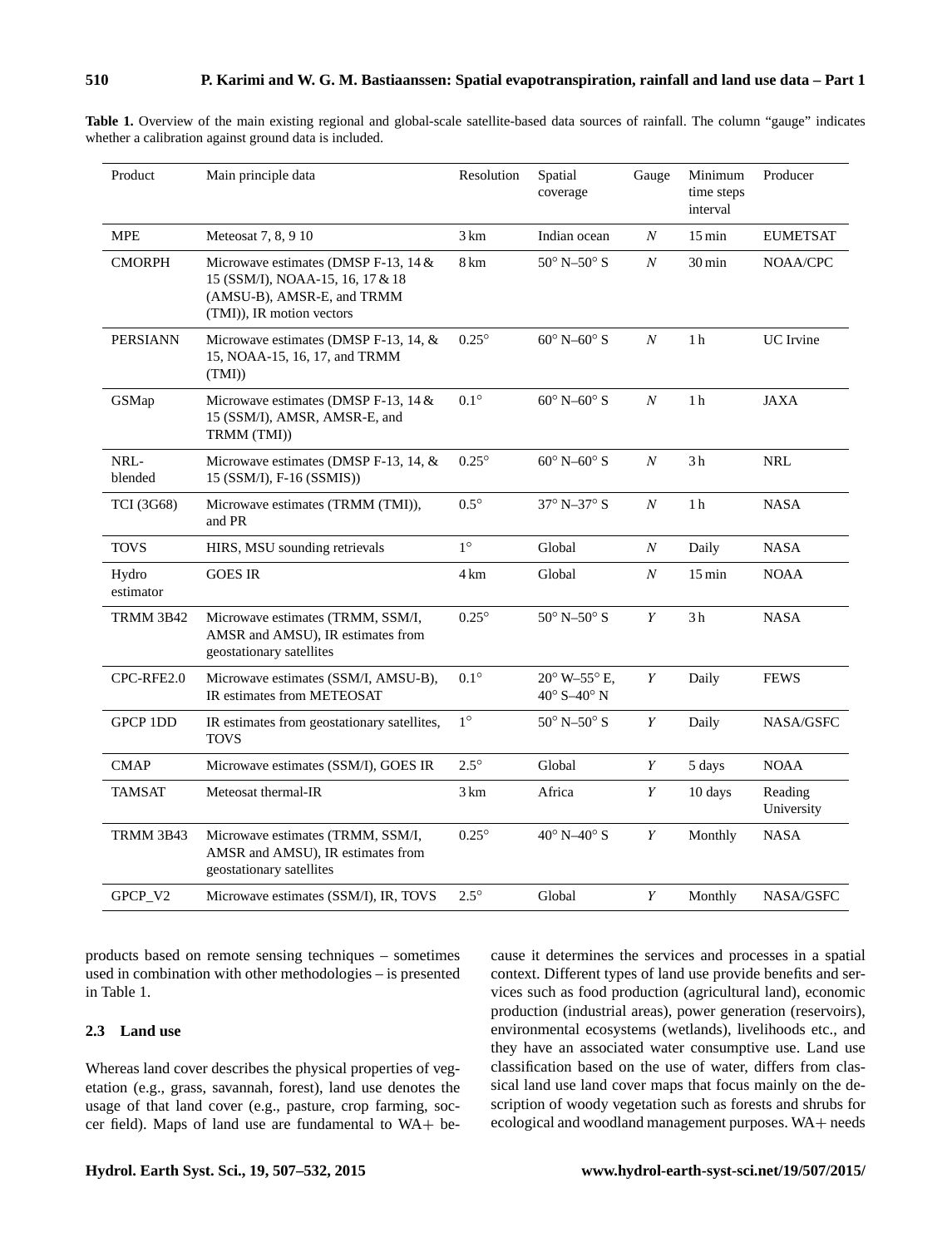land use maps focused on crop types (e.g., rainfed potatoes, irrigated maize) and the source of water consumed (e.g., surface water and groundwater). Some of the first maps dedicated for agricultural water management were prepared by Thenkabail et al. (2005), Cheema and Bastiaanssen (2010), Yalew et al. (2012) and Kiptala et al. (2013). Furthermore, land use classifications for WA+ at river basin scale require a pixel size of 30–100 m that can be delivered by Landsat-8 and Proba-V satellite data, respectively. It is expected that the arrival of Sentinel-2 data during the course of 2014 with pixel sizes ranging between 10–30 m and a short revisit time of 5 days will greatly enhance development of new land use classifications that are tailored for water use and water accounting.

Land use changes affect the water balance of river basins and thus also the amount of water flowing to downstream areas. Bosch and Hewlett (1982) and Van der Walt et al. (2004) discuss for instance how replacing natural vegetation by exotic forest plantations reduced the stream flow in South Africa. Maes et al. (2009) evaluated the effect of land use changes on ecosystem services and water quantity on basins in Belgium and Australia. The role of land use is thus a crucial component of sound water accounting and water resource management (Molden, 2007).

Land use is usually identified on the basis of spectral reflectance and its change with vegetation phonology. The reflectance in the near and middle infrared part of the electromagnetic spectrum, especially, is often related to certain land use classes. The relationship between reflectance and land use is however not unique, and field inspections are usually needed for better interpretation. Soil type, soil moisture and surface roughness all have an influence on reflectance. The health of the vegetation and factors such as the angle and size of leaves also affect the photosynthetic activity of the plants. There is another land use mapping technology that is entirely based on the difference in time profiles of spectral vegetation indices. Fourier analysis of vegetation index can be used to quantify land use classes and crop types (e.g., Roerink et al., 2003), especially when time profiles are linked to existing cropping calendars.

All the land use classification papers we reviewed report on a confusion matrix that describes the overall classification accuracy by showing how often certain land use classes are confused in the remote sensing analysis with other land use classes. Congalton (1991) and Foody (2002) give a full explanation on errors in land use data.

Review papers on the use of remote sensing for land use land cover classification are provided in Bastiaanssen (1998), Smits et al. (1999), Mucher et al. (2000), Cihlar (2000), Franklin and Wulder (2002), Thenkabail et al. (2009b), and García-Mora et al. (2012).

#### **3 Results**

#### **3.1 Accuracy of spatial evapotranspiration data**

The lack of validation of spatial layers of ET is one of the drawbacks in defining the reliability of remotely sensed ET products. There are no reliable and low-cost ground-based ET flux measurement techniques, although new inventions are always underway (Euser et al., 2014). It is simply too costly to install instruments that have the capacity to measure ET operationally at various locations dispersed across a river basin. The main methods to measure ET at the field scale include lysimeters, Bowen ratio, eddy covariance systems, surface renewal systems, scintillometers, and classical soil water balancing. Lysimeters can be very accurate for in situ measurements of ET at small scale if they are properly maintained. Bowen ratio and eddy covariance flux towers and surface renewal systems are fairly accurate methods for estimating ET at scales of up to 1 km (Rana and Katerji, 2000), although not free of errors (e.g., Teixeira and Bastiaanssen, 2010; Twine et al., 2000). Scintillometers have the capability to measure fluxes across path lengths of 5–10 km (Hartogensis et al., 2010; Meijninger and de Bruin, 2000).

To deal with the problem of measuring ET fluxes in a composite terrain, large-scale field experiments in the African continent (e.g., Sahel: Goutorbe et al., 1997; southern Africa: Otter et al., 2002), the European continent (e.g., France: Andre et al., 1986; Spain: Bolle et al., 2006), the American continent (e.g., Kansas: Smith et al., 1992; Arizona and Oklahoma: Jackson et al., 1993) and the Asian continent (e.g., China: Wang et al., 1992: Korea: Moon et al., 2003) were set up to measure fluxes simultaneously within a certain geographic region at a number of sites with different land use classes. Several remotely sensed ET algorithms were developed and validated using these data sets. The limitation is however that the duration of these field campaigns was for budgetary reasons restricted to several weeks only.

Validation studies with different ET algorithms using the same spatial ground truth data sets are very interesting. The International Water Management Institute (IWMI) undertook for instance a validation study to determine the accuracy of various ET methods for irrigated cotton and grapes in Turkey (Kite and Droogers, 2000). Although here the period was not sufficiently long to encompass one growing season. The Commonwealth Science and Industrial Research Organisation (CSIRO) in Australia studied the predictions of eight different ET products, at a minimum monthly frequency and at a spatial resolution of at least 5 km, using flux tower observations and watershed data across the entire continent as part of the Water Information Research and Development Alliance (WIRADA) project (Glenn et al., 2011). The studied ET products were based on different methods including largescale water balance modeling, thermal imagery (Mcvicar and Jupp, 1999, 2002), spectral imagery (Guerschman et al., 2009), inferred LAI (leaf area index; Y. Zhang et al., 2010),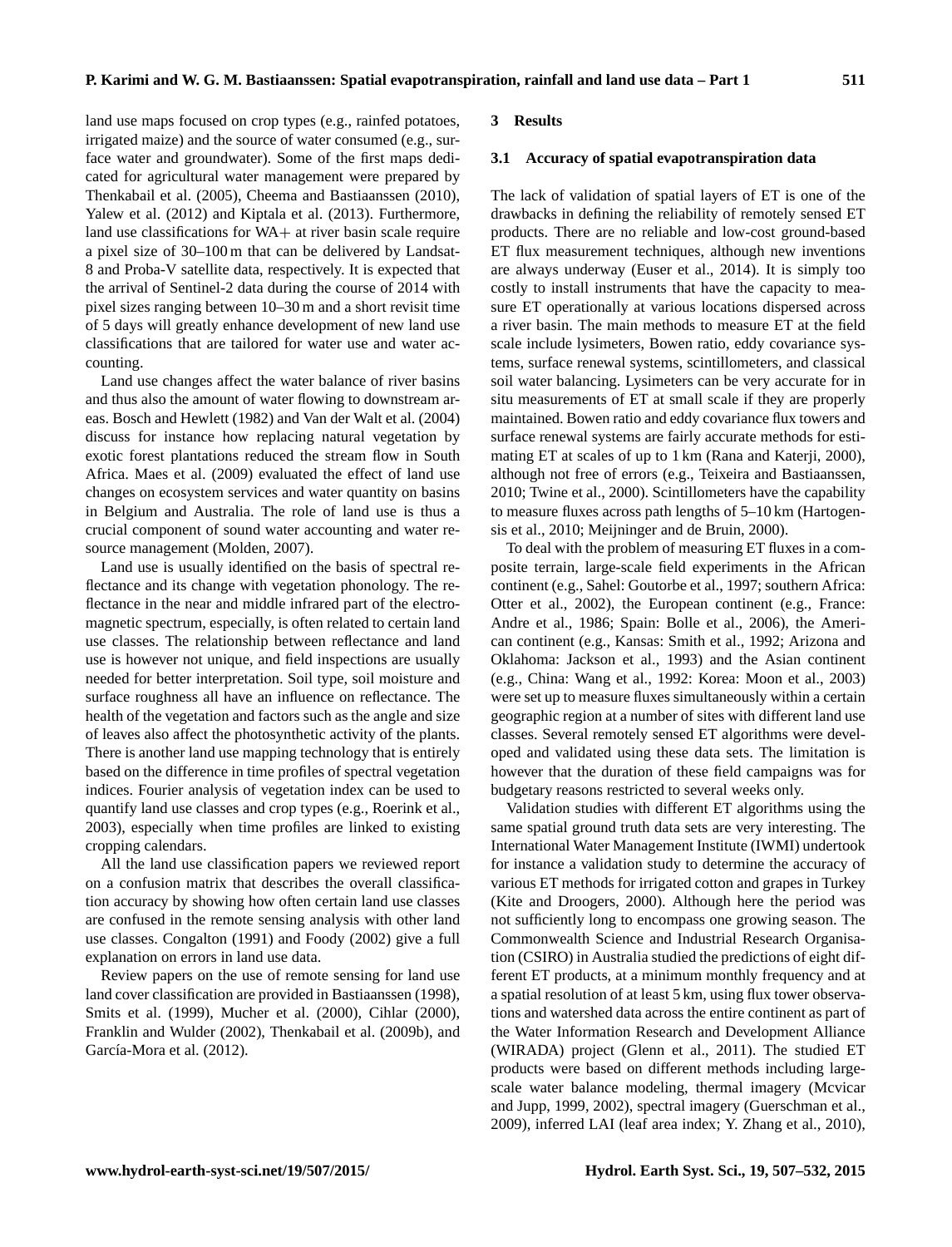passive microwave (Bastiaanssen et al., 2012), and the global MODIS reflectance-based algorithm (Mu et al., 2007). The results showed that at annual-scale remote-sensing-based ET estimates, barring the global MODIS product that was at the time an unrefined method that needed improvements (Mu et al., 2011), had an acceptable mean absolute percentage error (MAPE) ranging from 0.6 to 18 % with an average MAPE of 6 % (King et al., 2011). Along similar lines, the Council for Scientific and Industrial Research (CSIR) in South Africa conducted a remote sensing study on a smaller scale to investigate the performance of three ET algorithms (Jarmain et al., 2009).

To assess the overall error in accumulated ET products, a comprehensive literature review was conducted and reported errors by various authors were synthesized. All the papers included in the review were published within the past 13 years (hence from the year 2000 onwards) and they cover a range of in situ measurements and remote sensing ET algorithms. The reviewed papers cover a range of remote sensing methods for ET measurements including SEBAL, METRIC, SEBS, TSEB, ALEXI, ET Watch, and SatDAET. In essence, the spatial ET layers reported in these papers were not a priori calibrated and the authors reported on the validation aspect. Since the primary purpose of this study was to quantify errors in accumulated ET, only papers that report errors on ET estimates over a minimum period of one growing cycle which on average is about 5–6 months, hereafter called seasonal ET, were consulted. Papers dealing with ET over shorter periods were thus excluded in our review (e.g., Anderson et al., 2011; Chávez et al., 2008; Gonzalez-Dugo et al., 2009; Mu et al., 2011). This, also, implies that GEWEX (Global Energy and Water Exchanges Project)-related field experiments could not be used because intensive campaigns with multiple flux covered periods of weeks only. The manifold flux campaigns organized by the US Department of Agriculture (Kustas et al., 2006; JORNEX: Rango et al., 1998; SALSA: Chehbouni et al., 1999) also did not meet our criterion. To be able to compare error levels from different studies only papers that report errors in terms of mean error were included in the review. Thus, some of the valuable papers on this topic that use RMSE (root mean square error) to describe errors without including mean error could not be included in the review (e.g., Batra et al., 2006; Cleugh et al., 2007; Guerschman et al., 2009; Venturini et al., 2008). The data sources consulted are summarized in Appendix A. It reflects the accumulated ET conditions encountered in 11 countries. Thirty-one publications met the criteria specified and were analyzed. One publication often contains more data points due to multiple models, multiple years, and multiple areas. Hence, the total number of points was n=46. Considering this number, the probability density function is unlikely to change if other papers – or more papers – were to be considered in the review.

The probability distribution of mean absolute percentage error in remote sensing ET estimates is presented in Fig. 1.



Figure 1. Probability density function of the reported mean absolute percentage error in remotely sensed ET estimates. A season or longer period was considered.

The results demonstrate the absolute error of annual or seasonal ET to vary between 1 and 20 %. The average MAPE is 5.4 %, with a standard deviation of 5.0 %. It is evident from Fig. 1 that the distribution is positively skewed. These results are closely in line with findings by King et al. (2011) in Australia, both in terms of average and the range of error in ET estimates.

Many of the publications reported an error of less than 5 %, a remarkable good and unexpected result. In many cases, the authors of the papers were both the developers and the testers of the algorithms, and parameter tuning was possible. The left-hand bar in Fig. 1 is, we believe, a biased view of the reality. For this reason, the data points were fitted by means of a skewed normal distribution so that less weight is given to the class with exceptionally low errors.

There are seven papers that report a mean absolute percentage error of 1 % for the ET of cropland. Without exception, all these papers are based on the Surface Energy Balance Algorithm for Land (SEBAL) and its related algorithm Mapping ET at High Resolution with Internalized Calibration (METRIC). Apparently, these algorithms work well for crops, which was recognized earlier by Bastiaanssen et al. (2009) and Allen et al. (2011). Another interesting observation is that at river basin scale – i.e., the scale where water accounting is done – all papers report a MAPE of less than 5 %. These case studies include the 3 % difference between the measured ET and remotely sensed ET of selected river basins in Sri Lanka (Bastiaanssen and Chandrapala, 2003), 1.7 % difference observed by Singh et al. (2011) for the Midwest in the USA using the METRIC algorithm, 1.8 and 3 % differences observed by Wu et al. (2012) using ET Watch in the Hai Basin of the North China Plain, 5 % difference observed by Bastiaanssen et al. (2002) for the Indus Basin, 1 % difference observed by Evans et al. (2009) for the Murray– Darling Basin, and 0.6, 2.1, 3.9, and 18 % differences for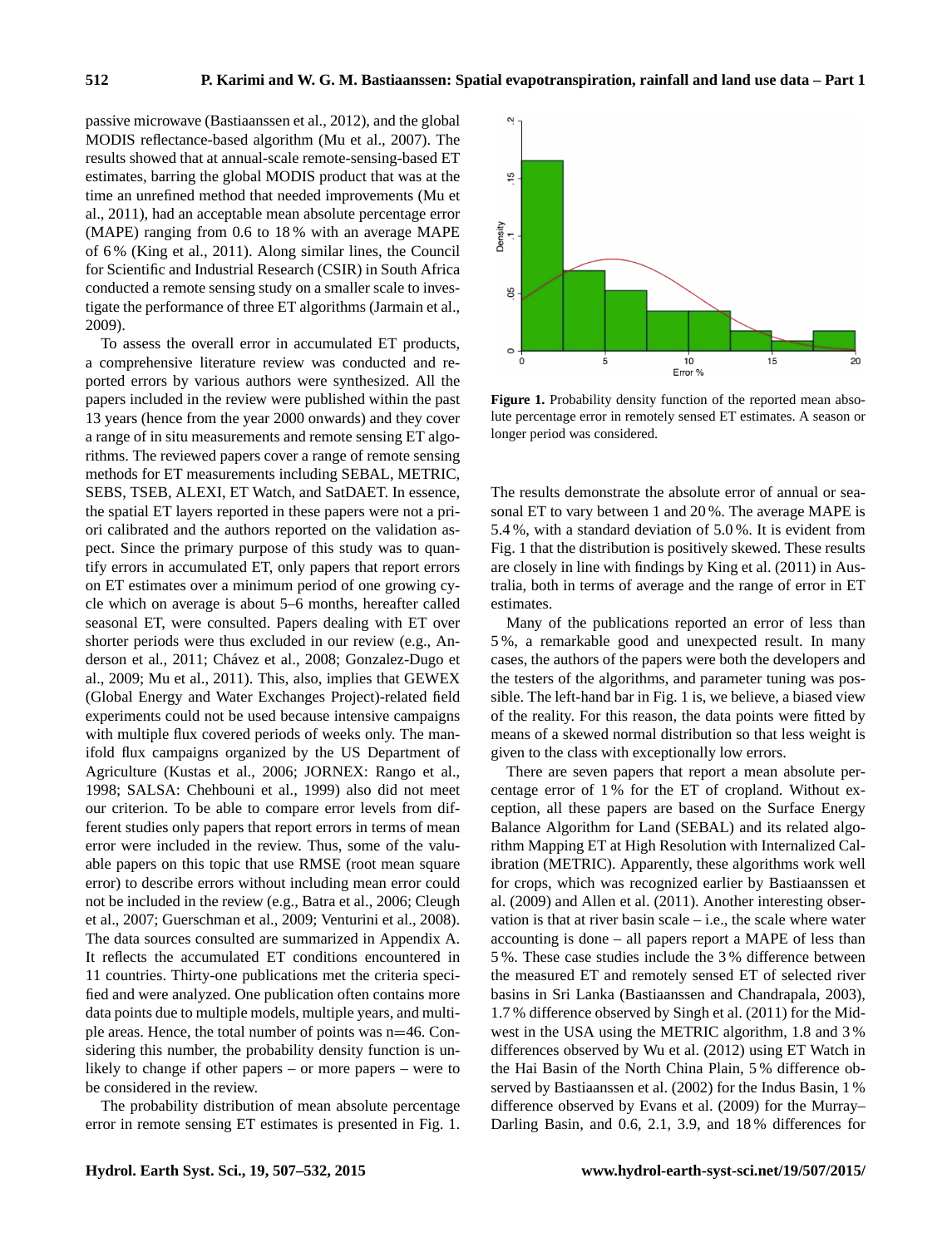different algorithms observed by King et al. (2011) for the Australian continent.

At the other end of the spectrum, the largest ET deviations were found by Jiang et al. (2009) for alkali scrubs in south Florida. They used the SatDAET algorithm which is an ET estimation method that uses the contextual relationship between remotely sensed surface temperature and vegetation index to calculate evaporative fraction (EF). They compared the estimated ET using SatDAET for both clear and cloudy days with ET from lysimeters and observed a 19 % difference for 1999.

There is no single preferred ET model. The selection of the algorithm depends on the application, the required spatial resolution, the period for which the ET fluxes should be estimated for, the size of the study area, the land use classes present, etc. A useful distinction is to discern global-scale models (few) and local-scale models (many). Also, the level of validation and application of these models widely differ. Whereas certain models are tested with a single experimental flux site, other models have been applied in more than 30 countries.

Considering this positive evaluation, spatial layers of ET should be encouraged for applications in water accounting and hydrological modeling. Except for Jhorar et al. (2011), Winsemius et al. (2008) and Rientjes et al. (2013), this is rarely done because water managers and hydrologists do not accept ET layers as being sufficiently accurate. This new analysis proves that the science of remote sensing in the last 13 years has advanced and that mapping of ET has become more reliable.

## **3.2 Accuracy of spatial rainfall data**

A comprehensive literature review – similar to ET – was conducted for remote sensing rainfall products. Twenty-four peer reviewed papers that describe the accuracy of annual and seasonal rainfall from satellites, published over the last 5 years were reviewed (see Appendix B). Sixty-eight data points were reconstructed from these publications. The selected papers used various remote sensing rainfall products including TRMM, PERSIANN, RFE, ERA40, CMORPH, and CMAP. A common problem is the scale mismatch between rain gauges and the area integrated rainfall of one single microwave-based pixel of the satellite image.

Several of these papers compared different rainfall algorithms. Some also used the same field data to verify several rainfall algorithms. For example, Asadullah et al. (2008) compared five satellite-based rainfall estimates (SRFEs) with historical average rainfall data from gauges over the period 1960–1990 in Uganda. The difference between gauged data and SRFEs was found to vary between 2 and 19 %. Products such as CMORPH, TRMM 3B42, TAMSAT, and RFE underestimated rainfall by 2, 8, 12, and 19 %, respectively, while PERSIANN overestimated by 8 %. Stisen and Sanholt (2010) compared three global SRFE products,



**Figure 2.** Probability density function of the reported mean absolute percentage error in rainfall estimates from remote sensing. A season or longer period is considered.

i.e., CMORPH, TRMM 3B42 and PERSIANN, and two SR-FEs made for Africa, i.e., CPC-FEWS v2 and a locally calibrated product based on TAMSAT data, with the average gauge rainfall in Senegal River basin. They concluded that rainfall estimation methods that are designed for Africa significantly outperform global products. This superior performance is attributed both to the inclusion of local rain gauge data and to the fact that they are made specifically for the atmospheric conditions encountered on the African continent. Of the global products, SRFEs from TRMM were found more accurate, presumably because monthly calibration of the 3B43 product is a default process of the algorithm. The global SRFEs showed an improved performance after bias correction and recalibration. The positive effects of the inclusion of rain gauge data in SRFEs is also reported in the study by Dinku et al. (2011), which compared five SRFEs with rain gauge data in the Blue Nile Basin. Several studies show that local calibration significantly improves the accuracy of satellite-based rainfall estimates: Almazroui et al. (2012) in Saudi Arabia, Cheema and Bastiaanssen (2012) in the Indus Basin, Duan and Bastiaanssen (2013) in the Lake Tana and Caspian Sea regions, and Hunink et al. (2014) in the highelevation Tungurahua Province in the Andes mountain range of Ecuador.

The error probability distribution function curve reconstructed from the a priori calibrated rainfall data set is shown in Fig. 2. The mean absolute percentage error varies between 0 and 65 %, and the average MAPE for calibrated satellite rainfall estimates is 18.5 %. The standard deviation is 15.4 %, with a positive skewness of 0.9. As with the density function for ET, the curve fitting of the distribution was forced with a skewed normal distribution to ensure that less weight is assigned to the class of 0–10 % deviation. This indicates that for the majority of case studies, the error in calibrated rainfall maps is less than 18.5 %. Large error bands were found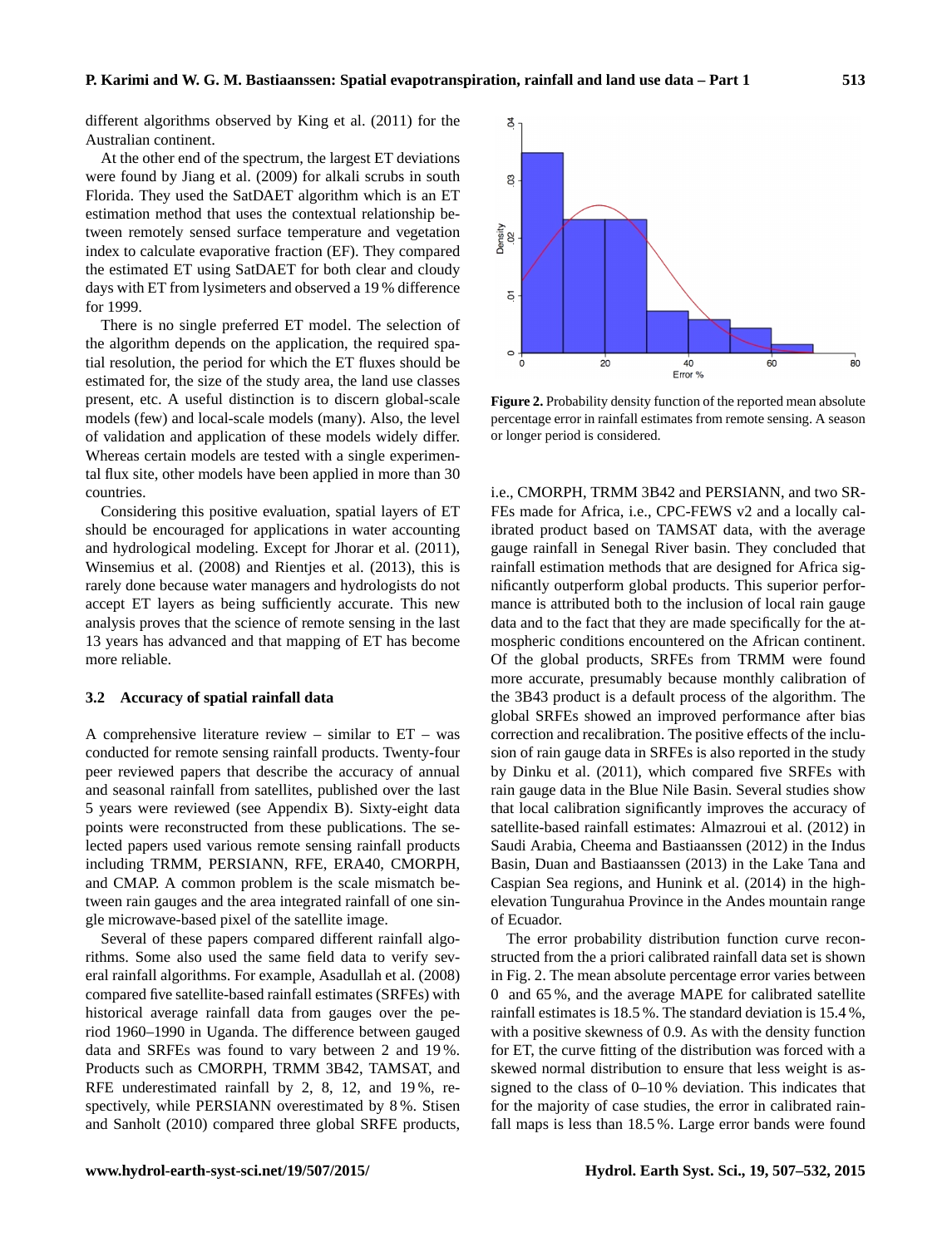

**Figure 3.** Probability density function of the reported mean absolute percentage error in land use classification using remote sensing.

for all rainfall algorithms, and no particular algorithm performs better in terms of variance. The unresolved problem of the pixel–gauge-scale mismatch is one major source of this problem. The average MAPE is 14, 17, 21, 23, 28, and 29 % for TRMM, ERA40, GPCP 1DD, CMORPH, RFE, and PERSIANN, respectively. These average values represent the average MAPE of each SRFE regardless of the product version.

The interim conclusions are therefore that (i) the processes to derive rainfall from satellite data are more complex than the derivation of ET and (ii) that the performance of existing rainfall products is not satisfactory and requires caution when applied for water accounting and hydrological modeling, despite the fact that most SRFEs have an a priori calibration procedure. More research and development of operational rainfall algorithms using various types of sensors is deemed necessary.

## **3.3 Accuracy of land use land cover maps**

The publications listed in Appendix C were reviewed for land use estimations. Sixty-five papers were reviewed. Seventyeight data points were reconstructed from these papers. Rather diverging land use classes and data from 35 different countries were included in this comparative data set. The results are presented in Fig. 3. The shape of the probability density function of error differs from the ones obtained for ET and rainfall: it is tending towards a standardized normal distribution, which implies that the number of very good results and very poor results are similar. Table 2 provides a summary of the statistical results. The mean absolute percentage error, defined as 1 minus overall accuracy, for land use classification is 14.6 %, with a standard deviation of 7.4 % and a skewness of 0.35.

The overall performance is rather good, and this can be partially explained by the fact that high-resolution satellites

**Table 2.** Mean deviation of the input variables and the distribution of the error.

| Remote<br>sensing<br>parameter | Calibration | Mean<br>absolute<br>percentage<br>error<br>(% ) | Standard<br>deviation<br>error<br>(% ) | <b>Skewness</b><br>$(-)$ | No. of<br>data<br>points |
|--------------------------------|-------------|-------------------------------------------------|----------------------------------------|--------------------------|--------------------------|
| ЕT                             | No          | 5.4                                             | 4.9                                    | 1.18                     | 41                       |
| Rainfall                       | Yes         | 18.5                                            | 15.4                                   | 0.90                     | 69                       |
| Land use                       | Yes         | 14.6                                            | 7.4                                    | 0.37                     | 78                       |

were often used for the land use and land cover classification. The spectral measurements of Landsat and Aster satellites were especially often applied because they have bands suitable for the detection of a range of land use classes in the near- and middle-infrared part of the spectrum. To investigate the impact of the spatial resolution of the used imagery on the accuracy of the land use product, we divided the data points into two groups based on the reported resolution. The MAPE for land use classifications that are based on high-resolution images, 30 m and less, is 12.9 %, whereas for those that use moderate- and low-resolution images, more than 200 m, the MAPE is 19.8 %. The number of land use classes shows no significant impact on the overall accuracy of the map. The results reveal that the global-scale land cover maps have lower overall accuracy due to their large pixel size. The overall accuracies of global maps varies between 69 and 87 % with an average of 76.4 %, which is equivalent to a MAPE of 13– 31 % and average of 23.4 %. This observation shows that global land cover maps should be used with caution in water accounting applications.

The overall accuracy in the reviewed papers varies between 68 and 98 %. This is in good agreement with the suggested range of 70–90 % by Bach et al. (2006) in their review paper. The review also revealed that Landsat products, with 42 case studies out of the total 78, are the most commonly used imagery for land use land cover classification purposes. The free access Landsat-8 data may thus set the directions for near future development of land use classifications, especially when being complemented with Sentinel data. The Finer Resolution Observation and Monitoring – Global Land Cover (Gong et al., 2013) is an example of that.

Many land use studies are based on ground truth data sets that are used for controlling or supervising the classification process. The data in Appendix C thus have an element of a priori calibration which increases the overall accuracy. Without ground truthing, the overall calibration can be expected to be lower. Also, it must be noted that only the overall accuracy of the confusion matrix is used. While the overall accuracy might be acceptable, it is likely that the error in certain individual land use classes is significantly different.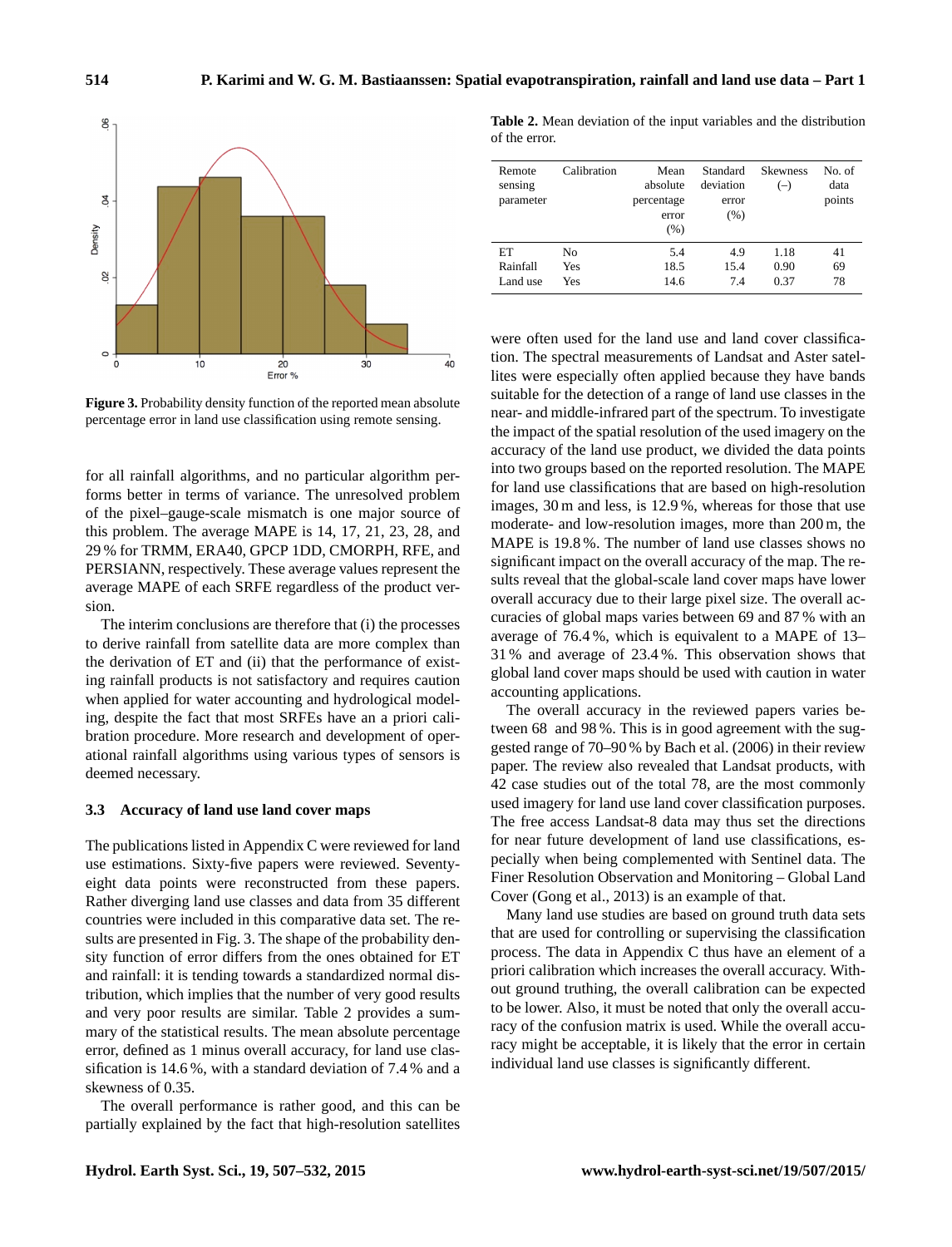#### **4 Conclusions and way forward**

The increasing number of satellite-based measurements of land and water use data are provided by generally accessible data archives, although evapotranspiration data sets are under development. Satellites provide spatial information with a high temporal frequency over wide areas, which make remotely sensed maps of land use and hydrological variables an attractive alternative to conventionally collected data sets. However, the uncertainty about the possible errors in remote sensing estimates has been an ongoing concern among the users of these products. The goal of this study was to investigate the errors and reliability of some of these remotely sensed hydrological variables created by advanced algorithms through an international literature review. Only recent data sets, not older than 13 years, were reviewed.

The main interest of this review was to understand the measure of error in remote sensing data for water accounting. The review focused on ET, precipitation, and land use classifications. A comprehensive literature review was conducted and for each variable several numbers of post-2000 peer-reviewed publications were consulted for reported differences between satellite-based estimates from conventional ground measurements. It is important to note that conventional ground measurements come with their own errors and uncertainty that should ideally be taken in consideration when used for verifying the accuracy of satellite-based estimates. This holds true for ET where the number of operational flux towers is limited, but also for rainfall that has distinct microscale variability and cannot be measured by a single gauge. However, in most documented studies these ground measurements are treated as "the best available estimates" in the absence of reliable information on their accuracy. As such, they are widely used to validate satellite-based data. The probability distribution functions of the mean absolute percentage errors for all three variables were created, and these functions have more value than a single research paper, with a single algorithm applied to a particular location.

The results show that the average MAPE for satellitebased estimates of annual or seasonal ET, rainfall, and land use classification are 5.4, 18.5, and 14.6 %, respectively. The largest error is thus associated with rainfall. Bias correction and local calibration of global and regional rainfall products seem to improve the quality of the data layers. However, more research is needed to improve remotely sensed rainfall estimation algorithms (e.g., CHIRPS), with a focus on downscaling procedures as the standard pixel size is often too large. Radar-based regional precipitation estimates that offer higher spatiotemporal resolutions are promising and need to be utilized further. Also, the attenuation of microwave signals between cellular communication networks can be used for assessing areal averaged rainfall. In addition, given the differences among reported precipitation measurements by different global and regional products for the same pixels, there is a need for a database that offers an ensemble based on a rigorous and statistically sound method.

In contrast to rainfall, the error in satellite-based ET is relatively small, especially at the aggregation level of a river basin. ET is a vital component of hydrological cycle and reliable estimates of local ET are the essential for modeling river basin hydrology accurately. Remotely sensed ET can be used both as input to distributed hydrological models, and as a means to calibrate the simulations, although locally large errors can occur. Nonetheless, despite its existing potential and accuracy, satellite-based ET is underutilized in hydrological studies. Contributing factors are presumably the difficulty to access and acquire reliable ET data through the public domain, and the difficulty to compare it with reliable field data. Thus, future focus should be on development of open access ET databases. Such efforts are now underway by various organizations such as the US Geological Survey, US Department of Agriculture, the Commonwealth Science and Industrial Research Organization of Australia and the Chinese Academy of Sciences. However, these products have not yet been made fully available to the public, albeit first estimates of an ensemble ET product are under development. There is also a need for higher-resolution ET data in terms of both spatial and temporal resolutions. This is a key factor if satellite-based ET data are to be used extensively in water management and hydrological studies.

Land use mapping was one of the earliest ways in which satellite imagery was used to produce environmental information and it is the most widely studied subject employing remote sensing. The quality of the classifications has improved over time by the availability of high-resolution images and local research projects. The low-resolution and operational land classification mapping product is, however, still the standard method. Global high-resolution land use and land cover databases are conceived as the next generation of information systems for WA+ and other applications, and the product created by Tsinghua University is a first example. The land use classifications come with an overall MAPE of 14.6%, and accuracy of 85%. This level of accuracy, although acceptable, calls for improvements given the wide use of these maps. Another important issue is the need for a new type of land use mapping dedicated to agricultural and river basin water management issues. This is of essential value when land use maps are used in hydrological and water management-related studies such as water accounting.

As revealed by the results of this review study, there is a great deal of heterogeneity regarding the accuracy and reliability of remote sensing data and methods. Oftentimes the reliability of remote-sensing-based products is rather case and location specific. Future research could, therefore, aim at cross-comparing remote sensing data and methods on ET, rainfall and land use for different regions. Ensemble mean ET products are currently under development.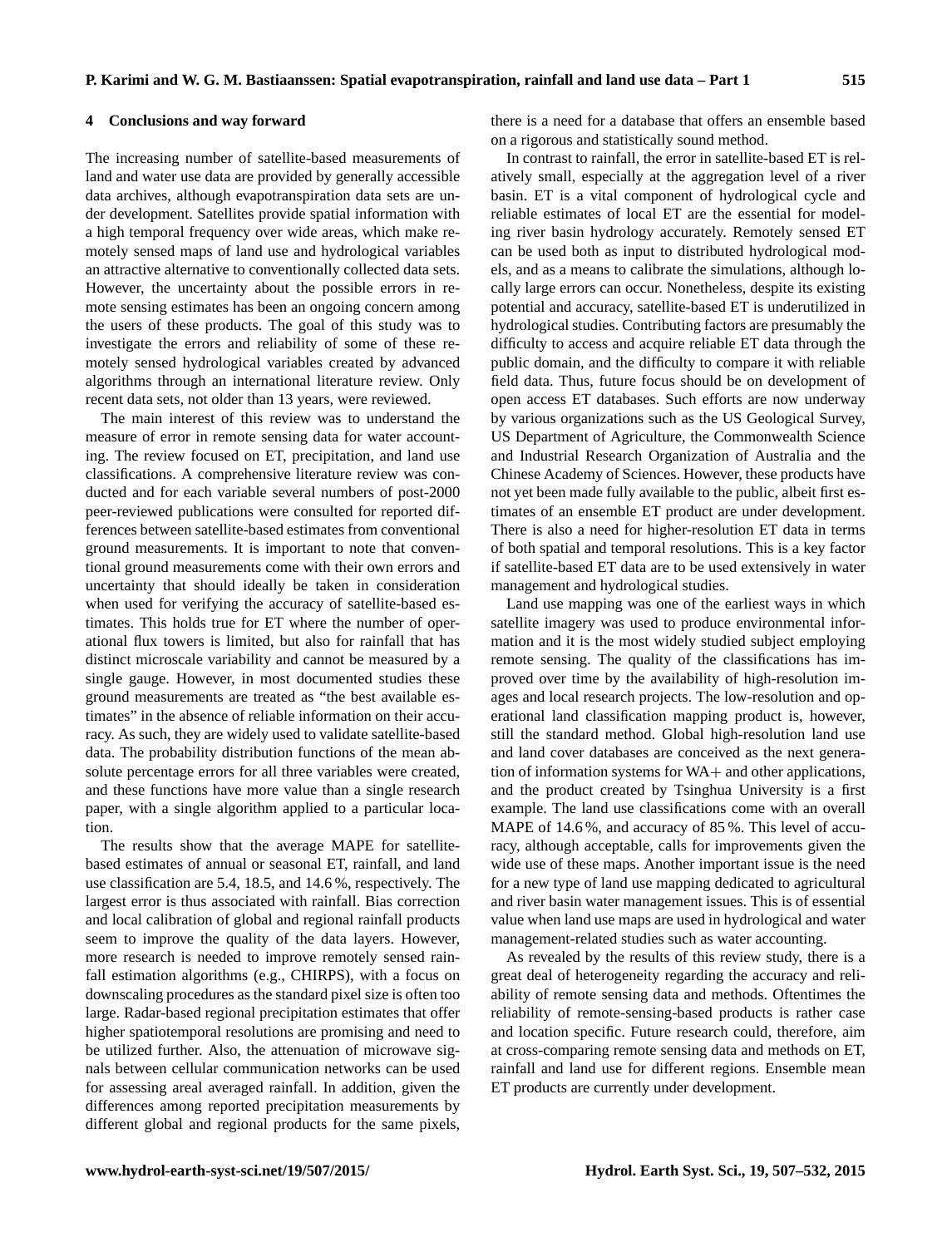# **Appendix A: Literature review on evapotranspiration**

| Method           | Field<br>instrument | Location and year                          | Land use                        | No. of<br>images         | Source                                                          | MAPE<br>(% )   |
|------------------|---------------------|--------------------------------------------|---------------------------------|--------------------------|-----------------------------------------------------------------|----------------|
| <b>METRIC</b>    | Lysimeter           | Idhao, US, 1985                            | Native sedge forage             | $\overline{4}$           | Allen et al. (2005)                                             | $\overline{4}$ |
| <b>METRIC</b>    | Lysimeter           | Idaho, US, 1989                            | Sugar beet                      | 12                       | Allen et al. (2007)                                             | $\mathbf{1}$   |
| <b>ALEXI</b>     | Eddy covariance     | New Mexico, US, 2008                       | Agricultural areas              | 6                        | Anderson et al. (2012)                                          | 6.7            |
| <b>SEBAL</b>     | Water balance       | Sri Lanka                                  | River basin                     | $\overline{\phantom{0}}$ | Bastiaanssen and Chandrapala (2003)                             | $\mathbf{1}$   |
| <b>SEBAL</b>     | Water balance       | Indus, Pakistan                            | River basin                     | 20                       | Bastiaanssen et al. (2002)                                      | 5              |
| <b>SEBAL</b>     | Lysimeter           | California, US, 2002                       | Alfalfa                         | $\tau$                   | F. Cassel and M. Robertson<br>(personal communication,<br>2006) | $\overline{2}$ |
| <b>SEBAL</b>     | Lysimeter           | California, US, 2002                       | Peaches                         | $\tau$                   | F. Cassel and M. Robertson<br>(personal communication,<br>2006) | $\tau$         |
| <b>SEBAL</b>     | Water balance       | Murray-Darling<br>Basin, Australia         | <b>River Basin</b>              | $\qquad \qquad -$        | Evans et al. (2009)                                             | $\mathbf{1}$   |
| NDVI-based model | Eddy<br>covariance  | New Mexico, US                             | Cottonwood,<br>saltcedar        | 10                       | Groeneveld et al. (2007)                                        | 2.2            |
| NDVI-based model | Bowen ratio         | Colorado, US, 2006                         | Greasewood,<br>salt rabbitbrush | 5                        | Groeneveld et al. (2007)                                        | 12.2           |
| NDVI-based model | Eddy<br>covariance  | California, US, 2000-<br>2002              | Salt grass, alkali<br>sacaton   | 9                        | Groeneveld et al. (2007)                                        | 12.5           |
| <b>SEBAL</b>     | Water balance       | Central Luzon, 2001                        | Rice                            | 3                        | Hafeez et al. (2002)                                            | 10.5           |
| <b>SEBAL</b>     | Scintillometer      | Horana, 1999                               | Palm trees<br>and rice          | 5                        | Hemakumara and<br>Chandrapala (2003)                            | 0.9            |
| <b>METRIC</b>    | Bowen ratio         | Nebraska, US, 2005                         | Corn                            | $\overline{4}$           | Irmak et al. $(2011)$                                           | 4.3            |
| <b>METRIC</b>    | Bowen ratio         | Nebraska, US, 2006                         | Corn                            | $\overline{4}$           | Irmak et al. $(2011)$                                           | 4.2            |
| <b>SEBAL</b>     | Water balance       | Western Cape,<br>South Africa<br>2004-2006 | Grapes                          | 12                       | Jarmain et al. (2007)                                           | 12             |
| ETWatch          | Water balance       | Hai Basin, China -<br>2002-2009            | Basin                           | 135                      | Jia et al. (2012)                                               | 8.3            |
| SatDAET          | Lysimeter           | Florida, US, 1998                          | Alkali scrub                    | 8                        | Jiang et al. (2009)                                             | 14             |
| SatDAET          | Lysimeter           | Florida, US, 1999                          | Alkali scrub                    | 3                        | Jiang et al. (2009)                                             | 19             |
| <b>CMRS1</b>     | Water balance       | Australia                                  | River basin                     | NA                       | King et al. (2011)                                              | 2.1            |
| CMRS2            | Water balance       | Australia                                  | River basin                     | NA                       | King et al. (2011)                                              | 0.6            |
| NDTI             | Water balance       | Australia                                  | River basin                     | NA                       | King et al. (2011)                                              | 18             |
| <b>ETLooK</b>    | Water balance       | Australia                                  | River basin                     | NA                       | King et al. (2011)                                              | 3.9            |
| <b>SEBAL</b>     | Scintillometer      | Gediz Basin,<br>Turkey, 1998               | Grapes, cotton                  | $\overline{4}$           | Kite and Droogers (2000)                                        | 16             |
| <b>SEBAL</b>     | Surface<br>renewal  | Sacramento Valley,<br>US, 2001             | Rice                            | 8                        | Lal et al. (2012)                                               | $\mathbf{1}$   |
| TSEB             | Measurements        | Yellow River,<br>China, 2004               | Wetlands                        | $\overline{\phantom{0}}$ | Li et al. (2012)                                                | 7.9            |
| <b>SEBS</b>      | Measurements        | Australia, 2009                            | Irrigated<br>agriculture        | 16                       | Ma et al. (2012)                                                | 7.5            |

**Table A1.** Selected ET validation papers that describe experimental data sets covering a season or longer.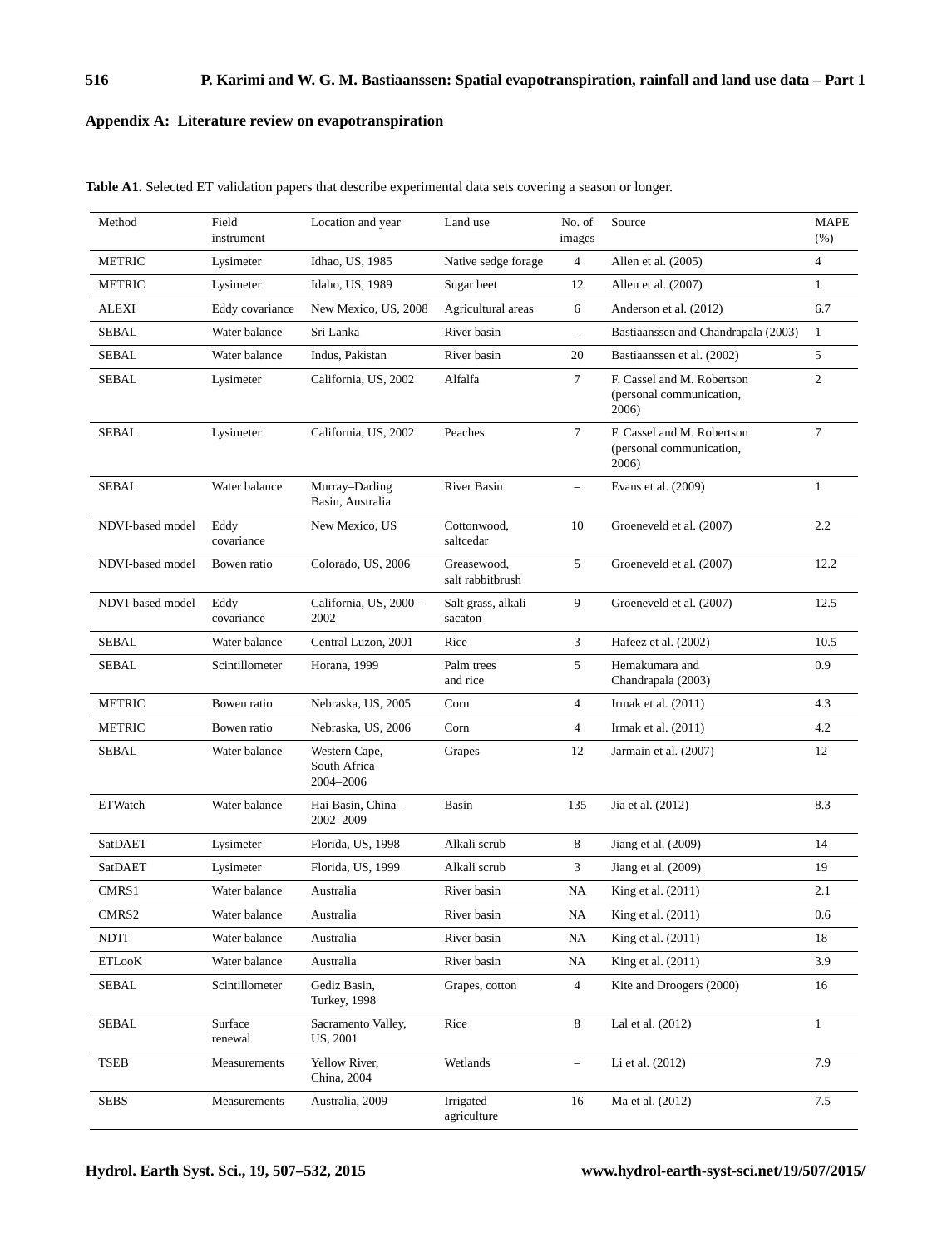## **Table A1.** Continued.

| Method              | Field<br>instrument | Location and year                   | Land use                                     | No. of<br>images | Source                                         | <b>MAPE</b><br>(% ) |
|---------------------|---------------------|-------------------------------------|----------------------------------------------|------------------|------------------------------------------------|---------------------|
| <b>METRIC/SEBAL</b> | Water balance       | India, 2003                         | Irrigated<br>agriculture                     | 40               | Mallick et al. (2007)                          | 11.6                |
| <b>SEBAL</b>        | Water balance       | Sudd, Sudan, 2000                   | Wetland                                      |                  | Mohamed et al. (2004)                          | 1.8                 |
| SEBAL               | Water balance       | Sobat, Sudan, 2000                  | Wetland                                      | $\overline{a}$   | Mohamed et al. (2004)                          | 5.7                 |
| <b>SEBAL</b>        | Water balance       | California, US, 2002                | <b>Almonds</b>                               | $\overline{7}$   | B. L. Sanden (personal<br>communication, 2005) | $\mathbf{1}$        |
| <b>SEBAL</b>        | Bowen ratio         | Nebraska, US                        | Corn                                         | $\tau$           | Singh et al. (2008)                            | 5                   |
| <b>METRIC</b>       | Eddy<br>covariance  | Nebraska, US                        | River basin                                  | 8                | Singh et al. $(2011)$                          | 1.7                 |
| <b>SEBAL</b>        | Water balance       | California, US                      | Irrigated<br>agriculture                     | 5                | Soppe et al. (2006)                            | $\mathbf{1}$        |
| SEBAL               | Lysimeter           | Idaho, US,<br>1989-1991             | Irrigated agriculture                        | 11               | Tasumi et al. (2003)                           | 4.3                 |
| SEBAL               | Eddy<br>covariance  | Petrolina,<br>2001-2007             | Mango, grapes                                | 9                | Teixeira et al. (2008)                         | $\mathbf{1}$        |
| <b>SEBAL</b>        | Eddy<br>covariance  | <b>Brazil</b>                       | Natural<br>vegetation and<br>irrigated crops | 18               | Teixeira et al. (2009)                         | $\mathbf{1}$        |
| <b>SEBAL</b>        | Water balance       | Imperial Valley,<br>1997-1998       | Several                                      | 12               | Thoreson et al. (2009)                         | $\mathbf{1}$        |
| SEBAL               | Eddy<br>covariance  | Middle Rio Grande,<br>US, 2002-2003 | Pecan, alfalfa                               | $\tau$           | Wang and Sun (2005)                            | 3                   |
| <b>ETWatch</b>      | Lysimeter           | Hai Basin, China,<br>2002-2005      | Wheat-maize<br>rotation                      |                  | Wu et al. (2012)                               | 9                   |
| <b>ETWatch</b>      | Eddy<br>covariance  | Hai Basin, China,<br>2002-2005      | <b>River Basin</b>                           | 20               | Wu et al. (2012)                               | 3                   |
| <b>ETWatch</b>      | Water balance       | Hai Basin, China,<br>2002-2005      | River basin                                  |                  | Wu et al. (2012)                               | 1.8                 |
| SEBAL               | Water balance       | North district, China               | Regional scale                               | 26               | Yang et al. (2012)                             | 5.6                 |
| WUE*-based model    | Eddy<br>covariance  | Jilin Province,<br>China 2003       | Mixed forest                                 | 45               | Zhang et al. (2009)                            | $\overline{4}$      |
| WUE-based model     | Eddy<br>covariance  | Jilin Province,<br>China 2004       | Mixed forest                                 | 45               | Zhang et al. $(2009)$                          | 2                   |
| WUE-based model     | Eddy<br>covariance  | Jilin Province,<br>China 2005       | Mixed forest                                 | 45               | Zhang et al. (2009)                            | 0.4                 |

<sup>∗</sup> water use efficiency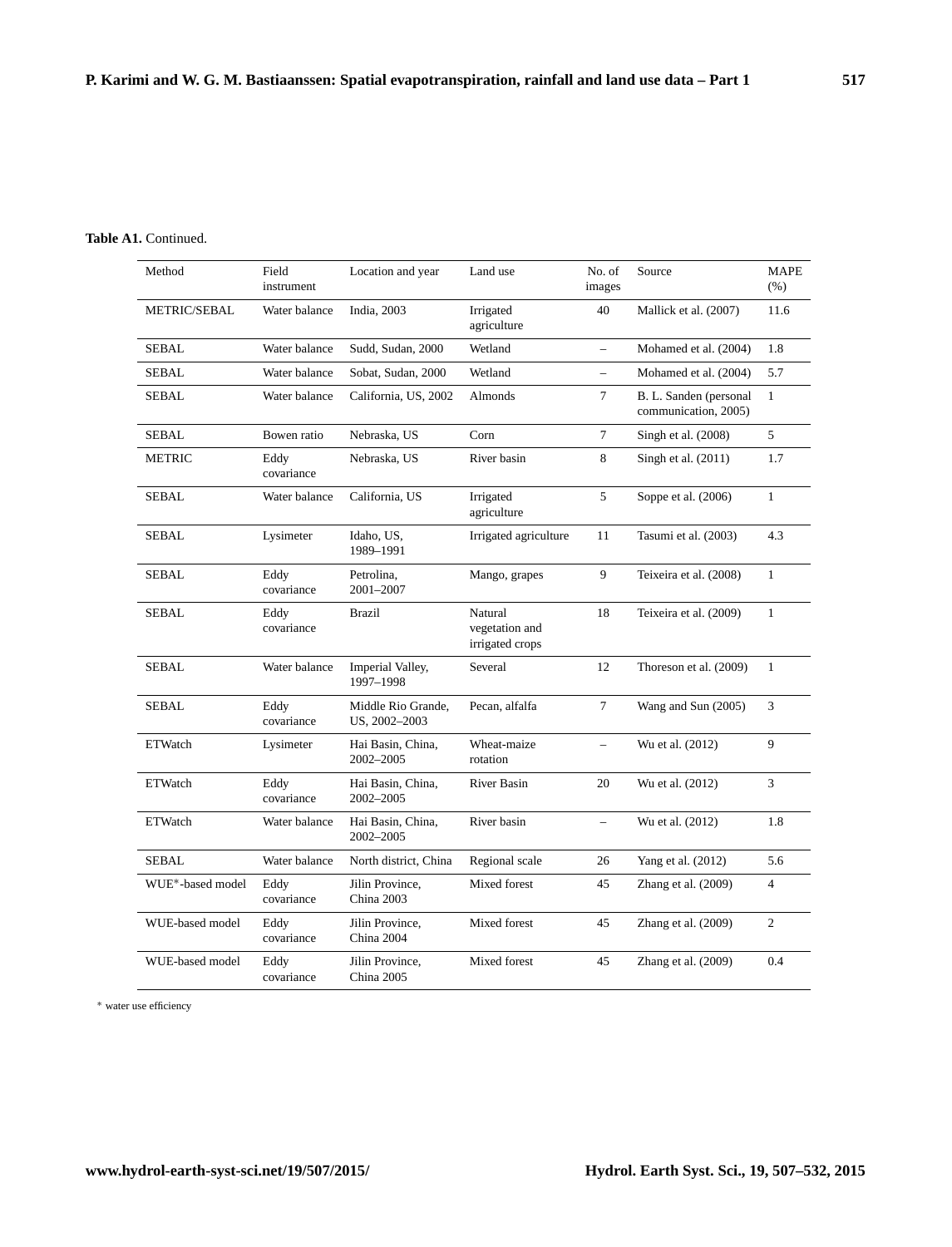# **Appendix B: Literature review on rainfall**

**Table B1.** Selected validation papers that describe experimental data sets covering a season or longer.

| Source                         | Area                        | Year             | RS data source      | Deviation      |
|--------------------------------|-----------------------------|------------------|---------------------|----------------|
| Almazroui et al. (2011)        | Saudi Arabia                | 1998-2008        | <b>TRMM</b>         | $\overline{0}$ |
| Almazroui et al. (2012)        | Saudi Arabia                | 1998-2008        | TRMM                | 12.05          |
| Asadullah et al. (2010)        | Uganda                      | 2003-2007        | <b>CMORPH</b>       | 2              |
| Asadullah et al. (2010)        | Uganda                      | 2003-2007        | <b>PERSIANN</b>     | 8              |
| Asadullah et al. (2010)        | Uganda                      | 2003-2007        | <b>RFE 2.0</b>      | 19             |
| Asadullah et al. (2010)        | Uganda                      | 2003-2007        | TRMM 3B42           | $8\,$          |
| Asadullah et al. (2010)        | Uganda                      | 2003-2007        | TAMSAT              | 12             |
| Bitew and Gebremichael (2011)  | Gilgel, Ethiopia            | 2006-2007        | <b>CMORPH</b>       | 29             |
| Bitew and Gebremichael (2011)  | Gilgel, Ethiopia            | 2006-2007        | TRMM 3B42RT         | 29             |
| Bitew and Gebremichael (2011)  | Gilgel, Ethiopia            | 2006-2007        | <b>PERSIANN</b>     | 58             |
| Bitew and Gebremichael (2011)  | Gilgel, Ethiopia            | 2006-2007        | TRMM 3B42           | 64             |
| Cheema and Bastiaanssen (2012) | Indus                       | 2007             | <b>TRMM 3B43 V6</b> | 6.1            |
| Cheema and Bastiaanssen (2012) | Indus                       | 2007             | TRMM 3B43 V6        | 10.9           |
| Chen et al. (2011)             | Dongjing Basin, China       | 2002-2010        | TRMM 3B42RT         | 22.1           |
| Collischonn et al. (2008)      | Tapajo's Basin, Brazil      | 1997-2006        | TRMM 3B42           | 12             |
| Dinku et al. (2007)            | Ethiopian Highlands         | 1998-2004        | TRMM 3B43           | $\,$ 8 $\,$    |
| Dinku et al. (2011)            | Blue Nile, Ethiopia         | 1981-2004        | <b>CMAP</b>         | 3              |
| Dinku et al. (2011)            | Blue Nile, Ethiopia         | 1981-2004        | <b>GPCP</b>         | 5              |
| Dinku et al. (2011)            | Blue Nile, Ethiopia         | 2003-2004        | <b>CMORPH</b>       | $\mathbf{1}$   |
| Dinku et al. (2011)            | Blue Nile, Ethiopia         | 2003-2004        | TRMM 3B42           | 5              |
| Dinku et al. (2011)            | Blue Nile, Ethiopia         | 2003-2004        | <b>RFE</b>          | 48             |
| Duan and Bastiaanssen (2013)   | Lake Tana                   | 1999, 2000, 2004 | <b>TRMM 3B43 V7</b> | $\mathbf{1}$   |
| Duan and Bastiaanssen (2013)   | Caspian Sea, Iran           | 2000-2003        | <b>TRMM 3B43 V7</b> | 20             |
| Feidas (2009)                  | Greece                      | 1998-2006        | TRMM 3B42           | 4.2            |
| Feidas (2009)                  | Greece                      | 1998-2007        | TRMM 3B43           | 7.6            |
| Feidas (2009)                  | Greece                      | 1998-2008        | GPCP-1DD            | 28.7           |
| Fernandes et al. (2008)        | Amazon Basin, South America | 1980–2002        | <b>ERA-40</b>       | 10             |
| Fernandes et al. (2008)        | Amazon Basin, South America | 1980-2002        | <b>GPCP</b>         | $\tau$         |
| Fu et al. (2011)               | Poyang Basin, China         | 2003-2006        | <b>GSMaP</b>        | 54             |
| Getirana et al. (2011)         | Negro Basin, South America  | 1998-2002        | <b>TMPA</b>         | 18             |
| Getirana et al. (2011)         | Negro Basin, South America  | 1998-2002        | NCEP-2              | 13             |
| Getirana et al. (2011)         | Negro Basin, South America  | 1998-2002        | <b>ERA-40</b>       | 18             |
| Jiang et al. $(2012)$          | Mishui Basin, China         | 2003-2008        | <b>CMORPH</b>       | 41             |
| Jiang et al. (2012)            | Mishui Basin, China         | 2003-2008        | 3B42RT              | 43             |
| Jiang et al. (2012)            | Mishui Basin, China         | 2003-2008        | 3B42V6              | 4.54           |
| Kizza et al. (2012)            | Lake Victoria               | 2001-2004        | TRMM 3B43           | 5              |
| Kizza et al. (2012)            | Lake Victoria               | 2001-2004        | <b>PERSIANN</b>     | $\mathbf{1}$   |
| Milewski et al. (2009)         | Egypt                       |                  | <b>TRMM</b>         | 15             |
| Moffitt et al. (2011)          | Bangladesh                  | 2000-2005        | TRMM 3B42V6         | 11.6           |
| Pierre et al. (2011)           | Sahelian belt               | 2004-2007        | <b>RFE 2.0</b>      | 23             |
| Pierre et al. (2011)           | Sahelian belt               | 2004-2007        | TRMM 3B42           | 6              |
| Pierre et al. $(2011)$         | Sahelian belt               | 2004-2007        | <b>CMORPH</b>       | 34             |
| Semire et al. (2012)           | Malaysia                    | 2001-2010        | <b>TRMM 3B43 V6</b> | 15             |
| Stisen and Sandholt (2010)     | Senegal River basin         | 2003-2005        | <b>CMORPH</b>       | 34             |
| Stisen and Sanholt (2010)      | Senegal River basin         | 2003-2005        | PERSIANN            | 47             |
| Stisen and Sanholt (2010)      | Senegal River basin         | 2003-2005        | TRMM                | 23             |
| Stisen and Sanholt (2010)      | Senegal River basin         | 2003-2005        | CCD                 | 6              |
| Stisen and Sanholt (2010)      | Senegal River basin         | 2003-2005        | CPC-FEWs            | 21             |
| Su et al. (2008)               | La Plata Basin              | 1998-2006        | <b>TRMM</b>         | 6              |
| Villarini et al. (2009)        | Oklahoma, USA               | 1998-2003        | TRMM                | 10             |
| Voisin et al. (2008)           | Amazon                      | 1997-1999        | <b>ERA-40</b>       | 26.5           |
|                                |                             |                  |                     |                |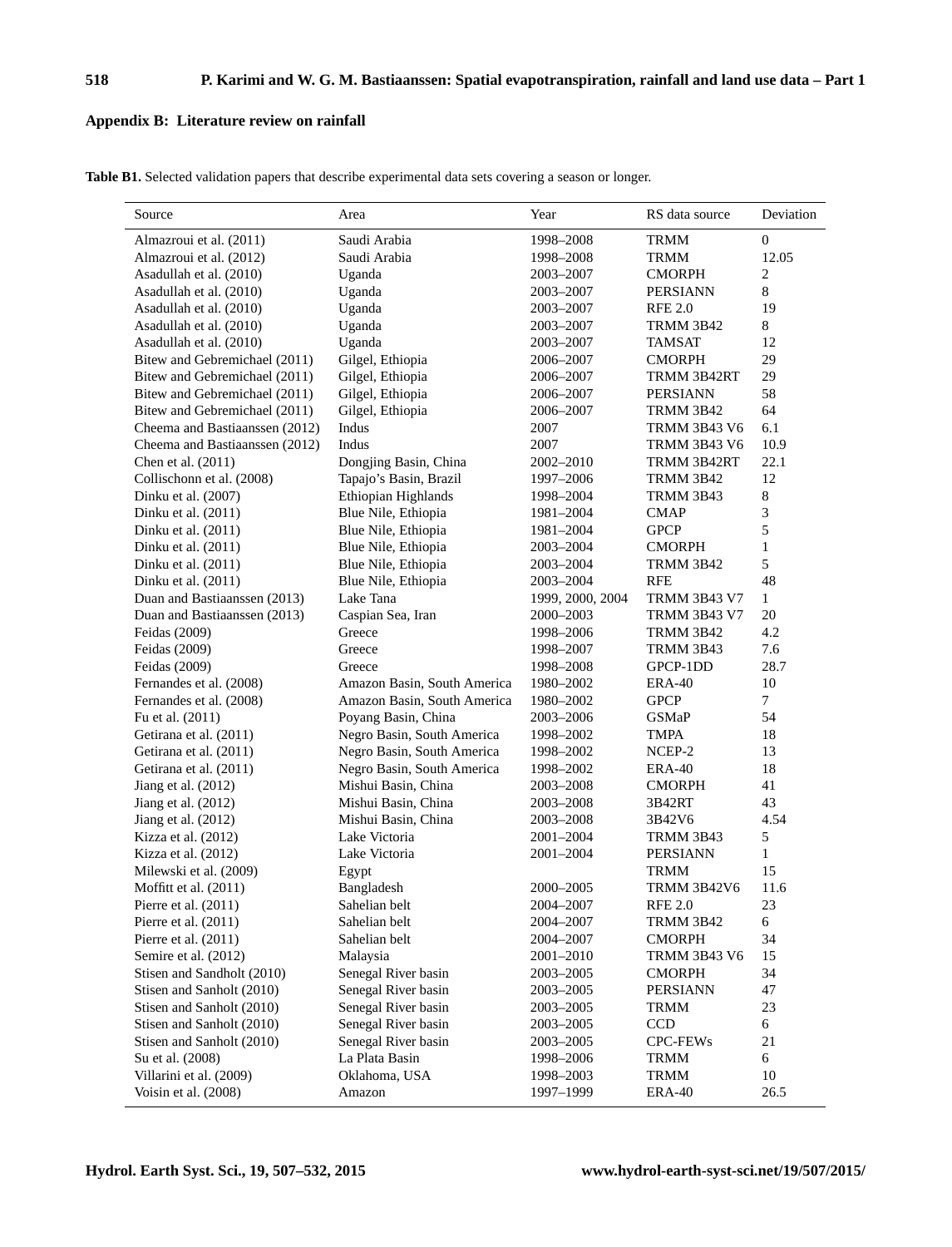**Table B1.** Continued.

| Source                 | Area                | Year      | RS data source  | Deviation |
|------------------------|---------------------|-----------|-----------------|-----------|
| Voisin et al. $(2008)$ | Amazon              | 1997–1999 | <b>GPCP 1DD</b> | 24.7      |
| Voisin et al. (2008)   | Mississippi, USA    | 1997-1999 | <b>ERA-40</b>   | 32.3      |
| Voisin et al. (2008)   | Mississippi, USA    | 1997-1999 | <b>GPCP 1DD</b> | 25.3      |
| Voisin et al. $(2008)$ | Mackenzie, Canada   | 1997-1999 | $ERA-40$        | 1.1       |
| Voisin et al. $(2008)$ | Mackenzie, Canada   | 1997–1999 | <b>GPCP 1DD</b> | 28.8      |
| Voisin et al. (2008)   | Congo, Africa       | 1997-1999 | $ERA-40$        | 13.4      |
| Voisin et al. $(2008)$ | Congo, Africa       | 1997-1999 | <b>GPCP 1DD</b> | 31        |
| Voisin et al. (2008)   | Danube, Europe      | 1997-1999 | $ERA-40$        | 29.1      |
| Voisin et al. (2008)   | Danube, Europe      | 1997–1999 | <b>GPCP 1DD</b> | 17.1      |
| Voisin et al. (2008)   | Mekong, SEA         | 1997–1999 | $ERA-40$        | 0.4       |
| Voisin et al. (2008)   | Mekong, SEA         | 1997-1999 | <b>GPCP 1DD</b> | 4.1       |
| Voisin et al. $(2008)$ | Senegal             | 1997-1999 | <b>ERA-40</b>   | 51.6      |
| Voisin et al. $(2008)$ | Senegal             | 1997-1999 | <b>GPCP 1DD</b> | 23.3      |
| Voisin et al. (2008)   | Yellow River, China | 1997-1999 | $ERA-40$        | 1.3       |
| Voisin et al. (2008)   | Yellow River, China | 1997-1999 | <b>GPCP 1DD</b> | 30.4      |
| Voisin et al. (2008)   | Yenisei, Russia     | 1997-1999 | <b>ERA-40</b>   | 0.7       |
| Voisin et al. (2008)   | Yenisei, Russia     | 1997-1999 | <b>GPCP 1DD</b> | 26.2      |
| Wilk et al. (2006)     | Okavango Basin      | 1991–1996 | <b>TRMM</b>     | 20        |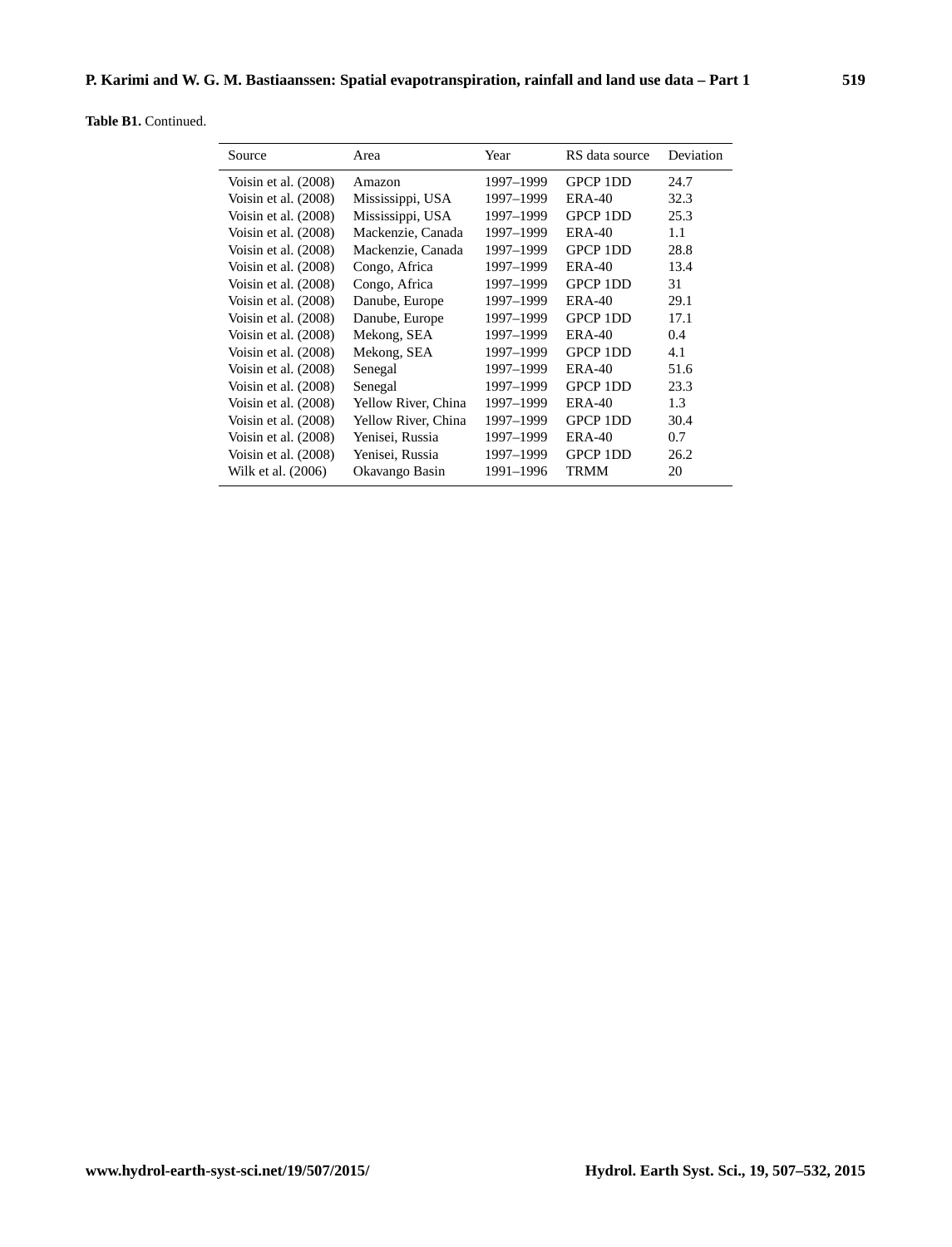## **Appendix C: Literature review on land use and land cover**

**Table C1.** Selected validation papers that report on confusion matrices.

| Source                                             | Area                        | Image<br>year | Image source                  | Overall<br>accuracy<br>(% ) |
|----------------------------------------------------|-----------------------------|---------------|-------------------------------|-----------------------------|
| Abd El-Kawy et al. (2011)                          | Nile Delta, Egypt           | 2005          | Landsat ETM+                  | 96                          |
| Aguirre-Gutiérrez et al. (2012)                    | Sierra Madre, Mexico        | 2006          | Landsat ETM+                  | 87                          |
| Bach et al. (2006)                                 | Erda, Germany               | 1989-1992     | <b>CORINE</b><br>(Landsat TM) | 75                          |
| Bach et al. (2006)                                 | Erda, Germany               | 1994          | Landsat-5 TM                  | 79                          |
| Bach et al. (2006)                                 | Stein, Germany              | 1989-1992     | <b>CORINE</b> (Landsat TM)    | 69                          |
| Bach et al. (2006)                                 | Stein, Germany              | 1994          | Landsat-5 TM                  | 74                          |
| Bicheron et al. (2008)                             | Global                      | 2004–2006     | <b>MERIS/Envisat</b>          | 73                          |
| Blanco et al. (2013)                               | Latin America               | 2008          | Modis-Terra                   | 84                          |
| Büttner et al. (2006)                              | Global                      | 1999-2000     | Landsat<br>ETM+/SPOT          | 87                          |
| Cassidy et al. (2013)                              | Lower Mekong                | 2005          | Landsat TM                    | 85                          |
| Cheema and Bastiaanssen (2010)                     | Indus Basin                 | 2007          | SPOT/vegetation               | 77                          |
| Cingolani (2004)                                   | Cordoba, Argentina          | 1997          | Landsat 5 TM                  | 86                          |
| Clark et al. (2010)                                | Dry Chaco, South<br>America | 2000-2008     | <b>MODIS</b>                  | 80                          |
| Colditz et al. (2012)                              | Mexico                      | 2005          | <b>MODIS</b>                  | 83                          |
| Hubert-Moy et al. (2001)                           | Baie de Lannion,<br>France  | 1996-1997     | Landsat 5TM                   | 89                          |
| Estes et al. $(2012)$                              | Serengeti National<br>Park  | 2002–2003     | Landsat ETM+                  | 83                          |
| Friedl et al. (2010)                               | Global                      | 2000-2001     | Modis 5                       | 75                          |
| Gamanya et al. (2007)                              | Central Zimbabwe            | 2001          | <b>ASTER</b>                  | 92                          |
| Gamanya et al. (2007)                              | Central Zimbabwe            | 2001          | Landsat TM                    | 89                          |
| Kandrika and Roy (2008)                            | Orissa, India               | 2004-2005     | <b>AWIFS IRS-P6</b>           | 87                          |
| Kavzoglu and Colkesen (2009)                       | Kocaeil, Turkey             | 1997          | Landsat $ETM+$                | 91                          |
| Kavzoglu and Colkesen (2009)                       | Kocaeil, Turkey             | 1997          | Landsat ETM+                  | 90                          |
| Kavzoglu and Colkesen (2009)                       | Kocaeil, Turkey             | 2002          | Aster                         | 88                          |
| Kavzoglu and Colkesen (2009)                       | Kocaeil, Turkey             | 2002          | Aster                         | 93                          |
| Kavzoglu and Colkesen (2009)                       | Kocaeil, Turkey             | 2002          | Aster                         | 91                          |
| Kavzoglu and Colkesen (2009)<br>Kaya et al. (2002) | Kocaeil, Turkey<br>Kenya    | 1997<br>2001  | Landsat ETM+<br>RADARSAT-1    | 87<br>85                    |
| Keuchel et al. (2003)                              | Tenerife, Spain             | 1988          | Landsat 5TM                   | 90                          |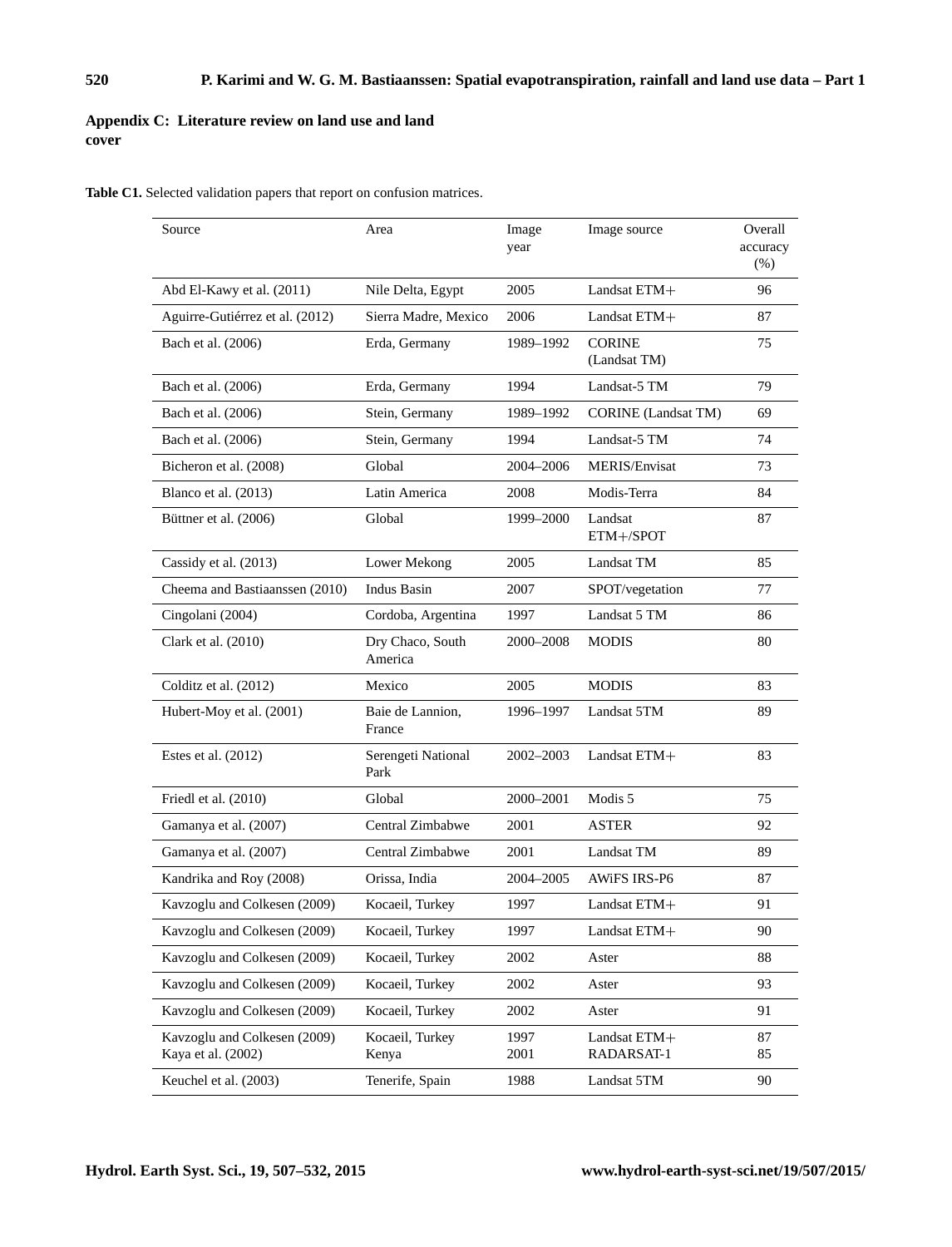**Table C1.** Continued.

| Source                                      | Area                                | Image<br>year            | Image source          | Overall<br>accuracy<br>(% ) |
|---------------------------------------------|-------------------------------------|--------------------------|-----------------------|-----------------------------|
| Keuchel et al. (2003)                       | Tenerife, Spain                     | 1988                     | Landsat 5TM           | 88                          |
| Keuchel et al. (2003)                       | Tenerife, Spain                     | 1988                     | Landsat 5TM           | 93                          |
| Klein et al. (2012)                         | Central Asia                        | 2009                     | <b>MODIS</b>          | 91                          |
| Kolios and Stylios (2013)                   | Greece                              | 2009                     | Landsat 7 ETM+        | 97                          |
| Liu and Yang $(2013)$                       | Jilin, China                        | 2009                     | Landsat TM            | 95                          |
| Liu et al. (2002)                           | Rondonia, Brazil                    | 1995/1997                | Landsat TM/Spot       | 80                          |
| Mayaux et al. (2006)                        | Global                              | 1999-2000                | SPOT-Vegetation       | 68                          |
| Munthali and Murayama (2011)                | Dzalanyama, Malawi                  | 2008                     | ALOS                  | 79                          |
| Munthali and Murayama (2011)                | Dzalanyama, Malawi                  | 2000                     | Landsat ETM+          | 78                          |
| Oldeland et al. (2010)                      | Rehoboth, Namibia                   | 2005                     | HyMap                 | 98                          |
| Otukei and Blaschke (2010)                  | Pallisa, Uganda                     | 2001                     | Landsat 7 ETM+        | 94                          |
| Pan et al. (2010)                           | Honghe Reserve,<br>China            | 2006                     | Landsat-5 TM          | 88                          |
| Peña-Barragán et al. (2011)                 | Yolo County,<br>California          | 2006                     | <b>ASTER</b>          | 79                          |
| Pérez-Hoyos et al. (2012)                   | Regional/Europe                     | $\overline{\phantom{0}}$ | Merged-global<br>maps | 87                          |
| Petropoulos et al. (2012)                   | Greece                              | 2009                     | Hyperion              | 89                          |
| Qi et al. (2012)                            | Panyu, China                        | 2009                     | RADARSAT-2<br>PolSAR  | 87                          |
| Ren et al. (2009)                           | NW Yunnan, China                    | 2000                     | Landsat ETM+          | 97                          |
| Reno et al. (2011)                          | Amazon, Brazil                      | 2008                     | Landsat 5             | 83                          |
| Renó et al. (2011)                          | Amazon, Brazil                      | 1970                     | Landsat 2             | 86                          |
| Rodriguez-Galiano and Chica-<br>Olmo (2012) | Granada, Spain                      | 2004                     | Landsat 5TM           | 86                          |
| Rozenstein and Karnieli (2011)              | Israel                              | 2009                     | Landsat 5 TM          | 81                          |
| Setiawan et al. (2006)                      | Yogyakarta, Indonesia               | 1994                     | Landsat TM            | 80                          |
| Shao and Lunetta (2012)                     | North Carolina and<br>Virginia, USA | 2000-2009                | <b>MODIS</b>          | 91                          |
| Shimoni et al. (2009)                       | Glinska Poljana,<br>Croatia         | 2001                     | E-SAR                 | 84                          |
| Shrestha and Zinck (2001)                   | Likhu Basin, Nepal                  | 1988                     | Landsat TM            | 94                          |
| Song et al. (2005)                          | Connecticut, USA                    | 2001                     | Landsat ETM           | 85                          |
| Stavrakoudis et al. (2011)                  | Lake Koronia, Greece                | 2005                     | <b>IKONOS</b>         | 93                          |
| Stefanov et al. (2001)                      | Arizona, USA                        | 1998                     | Landsat TM            | 85                          |
| Sulla-Menashe et al. (2011)                 | Regional/Northern<br>Eurasia        | 2001-2005                | <b>MODIS</b>          | 73                          |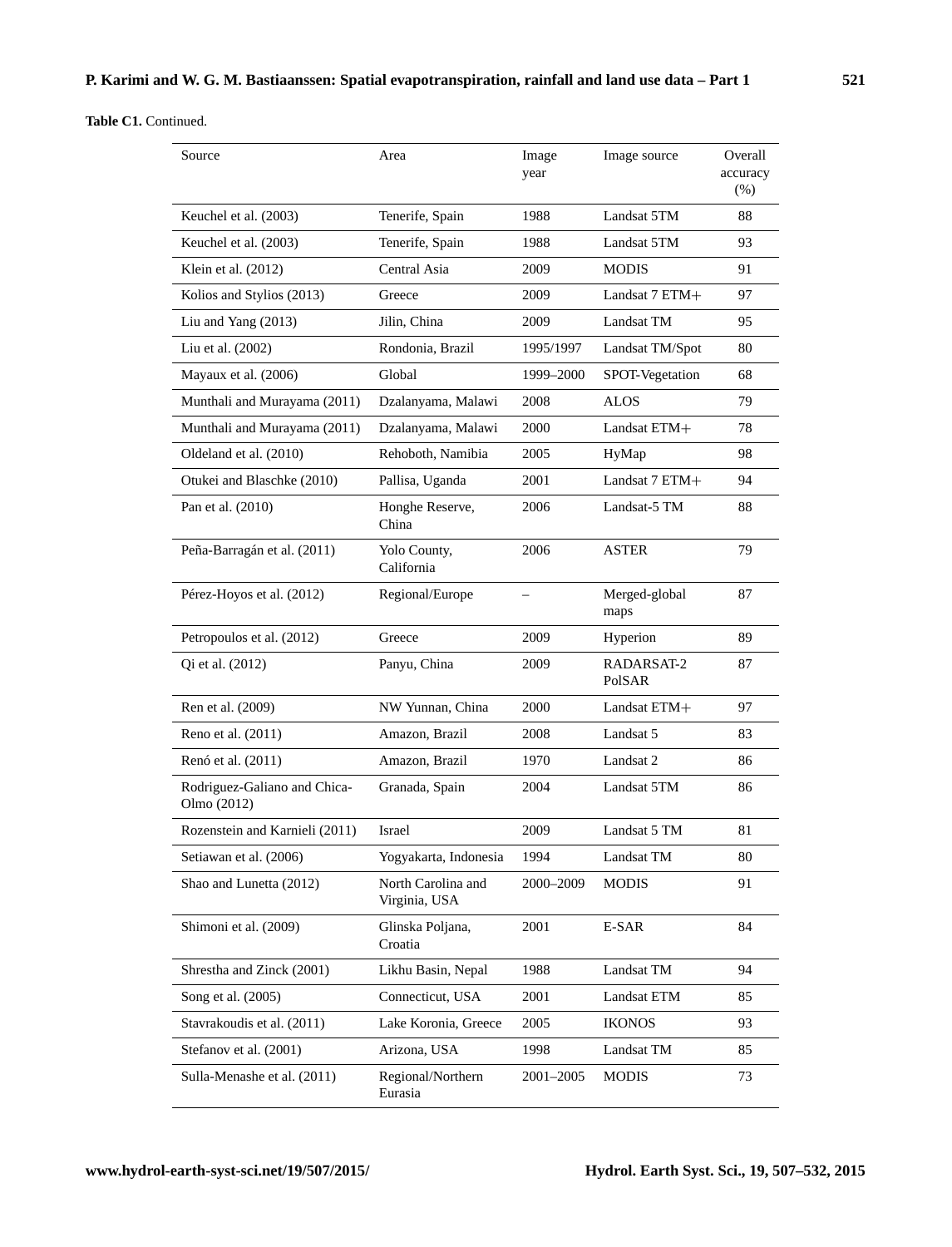## **Table C1.** Continued.

| Source                    | Area                           | Image<br>year | Image source         | Overall<br>accuracy<br>(% ) |
|---------------------------|--------------------------------|---------------|----------------------|-----------------------------|
| Szuster et al. (2011)     | Thai island, Thailand          | 2004          | <b>ASTER</b>         | 95                          |
| Szuster et al. (2011)     | Thai island, Thailand          | 2004          | <b>ASTER</b>         | 94                          |
| Szuster et al. (2011)     | Thai island, Thailand          | 2004          | <b>ASTER</b>         | 94                          |
| Taşdemir et al. (2012)    | Bulgaria                       | 2009          | Rapideye             | 94                          |
| Thenkabail et al. (2009a) | Global                         | 1997-1999     | AVHHR                | 79                          |
| Tovar et al. (2013)       | Cajamarca, Peru                | 2007          | Landsat 5 TM         | 80                          |
| Tseng et al. (2008)       | Connecticut, USA               | 1987          | Landsat TM           | 98                          |
| Wang et al. (2010)        | Hengshan, China                | 2003          | Hyprion              | 80                          |
| Waske and Braun (2009)    | Jena, Germany                  | 2005          | <b>ENVISAT/ERS-2</b> | 83                          |
| Weiers et al. (2002)      | Schleswig-Holstein,<br>Germany | 1992-1997     | Landsat TM           | 85                          |
| Weiers et al. (2002)      | Denmark                        | 1992-1997     | Landsat TM           | 70                          |
| Whiteside et al. (2011)   | Florence Creek,<br>Australia   | 2000          | <b>ASTER</b>         | 79                          |
| Wickham et al. (2013)     | <b>USA</b>                     | 2001          | Landsat TM           | 79                          |
| Wickham et al. (2013)     | <b>USA</b>                     | 2006          | Landsat TM           | 78                          |
| Wickham et al. (2013)     | <b>USA</b>                     | 2001          | Landsat TM           | 85                          |
| Wickham et al. (2013)     | <b>USA</b>                     | 2006          | Landsat TM           | 84                          |
| Wu et al. (2010)          | Dan-Shuei, China               | 1995          | Landsat 5 TM         | 88                          |
| Zhang et al. (2008)       | North China plain,<br>China    | 2003          | <b>MODIS EVI</b>     | 75                          |
| Zhu et al. (2012)         | Massachusetts, USA             | 2007          | <b>ALOS</b>          | 72                          |
| Zhu et al. (2012)         | Massachusetts, USA             | 2000–2007     | Landsat/ALOS         | 94                          |
| Zhu et al. (2012)         | Massachusetts, USA             | 2000-2002     | Landsat              | 93                          |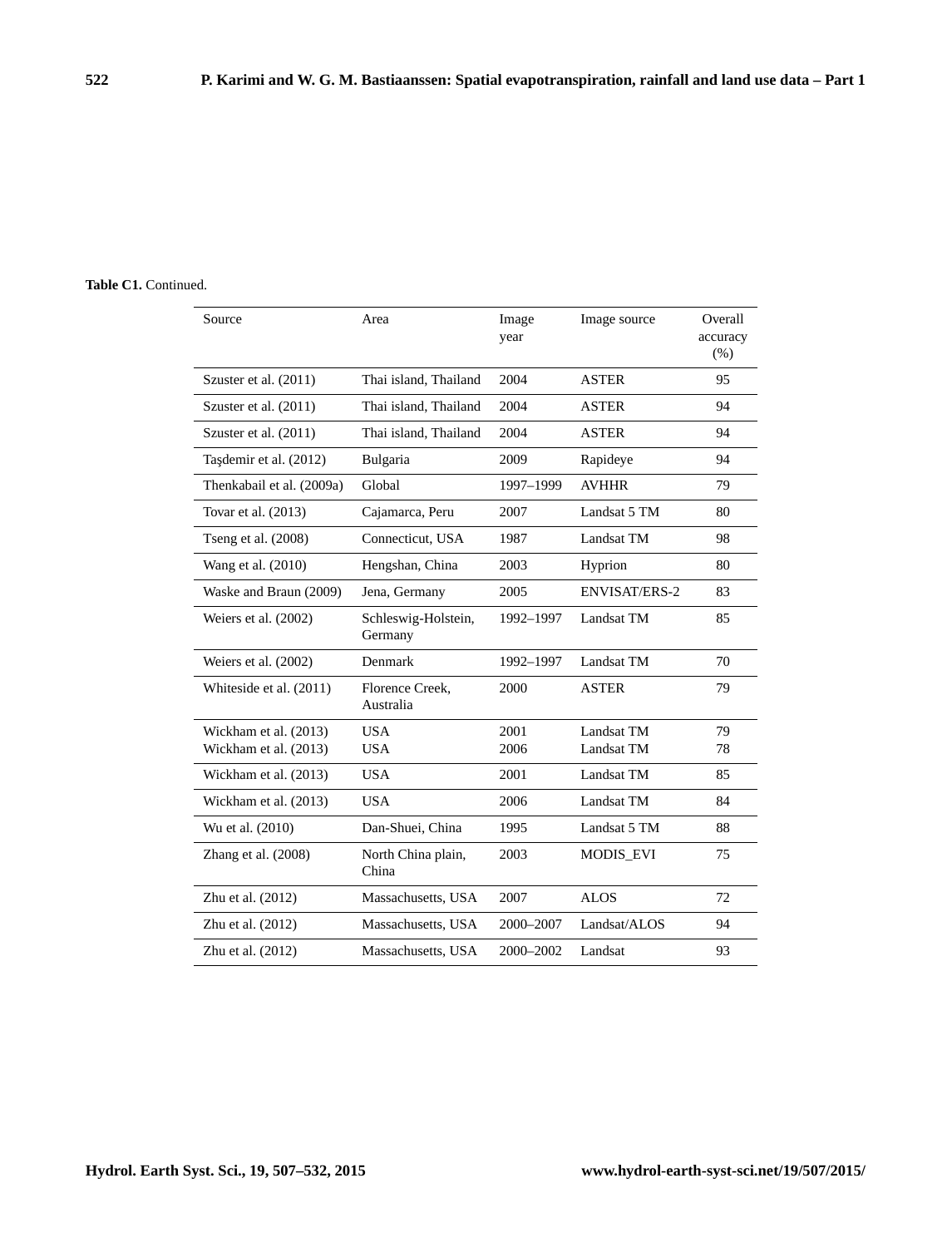# **Appendix D: Glossary**

**Table D1.** Glossary.

| Term               | Description                                                                                |
|--------------------|--------------------------------------------------------------------------------------------|
| 1DD                | One degree daily                                                                           |
| 3B42RT             | 3B42 real time                                                                             |
| ALEXI              | Atmosphere-Land Exchange Inverse                                                           |
| ALOS               | <b>Advanced Land Observing Satellite</b>                                                   |
| AMSR-E             | Advanced Microwave Sounding Radiometer-Earth                                               |
| AMSU               | Advanced Microwave Sounding Unit                                                           |
| ASTER              | Advanced Spaceborne Thermal Emission and Reflection Radiometer                             |
| <b>AVHRR</b>       | Advanced Very High Resolution Radiometer                                                   |
| <b>CBERS</b>       | China Brazil Earth Resources Satellite                                                     |
| <b>CMAP</b>        | CPC Merged Analysis of Precipitation                                                       |
| <b>CMORPH</b>      | CPC Morphing technique                                                                     |
| <b>CMRSET</b>      | CSIRO MODIS Reflectance-based Scaling ET                                                   |
| <b>CORINE</b>      | Coordination of Information on the Environment                                             |
| <b>CPC</b>         | <b>Climate Prediction Center</b>                                                           |
| <b>CSIRO</b>       | Commonwealth Science and Industrial Research Organisation                                  |
| <b>DMSP</b>        | Defense Meteorological Satellite Program                                                   |
| <b>EARS</b>        | Environmental Analysis and Remote Sensing                                                  |
| <b>EUMETSAT</b>    | European Organisation for the Exploitation of Meteorological Satellites                    |
| <b>FEWS</b>        | Famine Early Warning Systems (FEWS)                                                        |
| <b>GOES</b>        | Geostationary Operational Environmental Satellites                                         |
| <b>GPCC</b>        | Global Precipitation Climatology Centre                                                    |
| <b>GPCP</b>        | Global Precipitation Climatology Project                                                   |
| GPI                | GOES precipitation index                                                                   |
| <b>GSFC</b>        | Goddard Space Flight Center (GSFC)                                                         |
| <b>GSMaP</b>       | Global Satellite Mapping of Precipitation                                                  |
| <b>HIRS</b>        | High-resolution Infrared Radiation Sounder                                                 |
| IR                 | Infrared                                                                                   |
| IWMI               | <b>International Water Management Institute</b>                                            |
| <b>METRIC</b>      | Mapping EvapoTranspiration at high Resolution with Internalized Calibration                |
| <b>MODIS</b>       | Moderate Resolution Imaging Spectrometer                                                   |
| <b>MPE</b><br>NASA | Multi-Sensor Precipitation Estimate<br>National Aeronautics and Space Administration       |
| <b>NDTI</b>        | Normalized difference temperature index                                                    |
| <b>NOAA</b>        | National Oceanic and Atmospheric Administration                                            |
| <b>PERSIANN</b>    | Precipitation Estimation From Remotely Sensed Information using Artificial Neural Networks |
| <b>PR</b>          | Precipitation radar                                                                        |
| RFE                | Rainfall estimation algorithm                                                              |
| SatDAET            | Satellite daily ET                                                                         |
| SEBAL              | Surface Energy Balance Algorithm for Land                                                  |
| <b>SEBS</b>        | Surface Energy Balance System                                                              |
| SEEAW              | System of Environmental-Economic Accounts for Water                                        |
| <b>SPOT</b>        | Satellite Pour l'Observation de la Terre                                                   |
| SSM/I              | Special Sensor Microwave/Imager                                                            |
| TAMSAT             | Tropical Applications of Meteorology using Satellite data                                  |
| TCI                | <b>TRMM</b> Combined Instrument                                                            |
| TMI                | TRMM Microwave Imager                                                                      |
| <b>TOVS</b>        | <b>TIROS Operational Vertical Sounder</b>                                                  |
| TRMM               | Tropical Rainfall Measuring Mission                                                        |
| <b>TSEB</b>        | Two source energy balance                                                                  |
| <b>VIIRS</b>       | Visible Infrared Imager Radiometer Suite                                                   |
| WIRADA             | Water Information Research and Development Alliance                                        |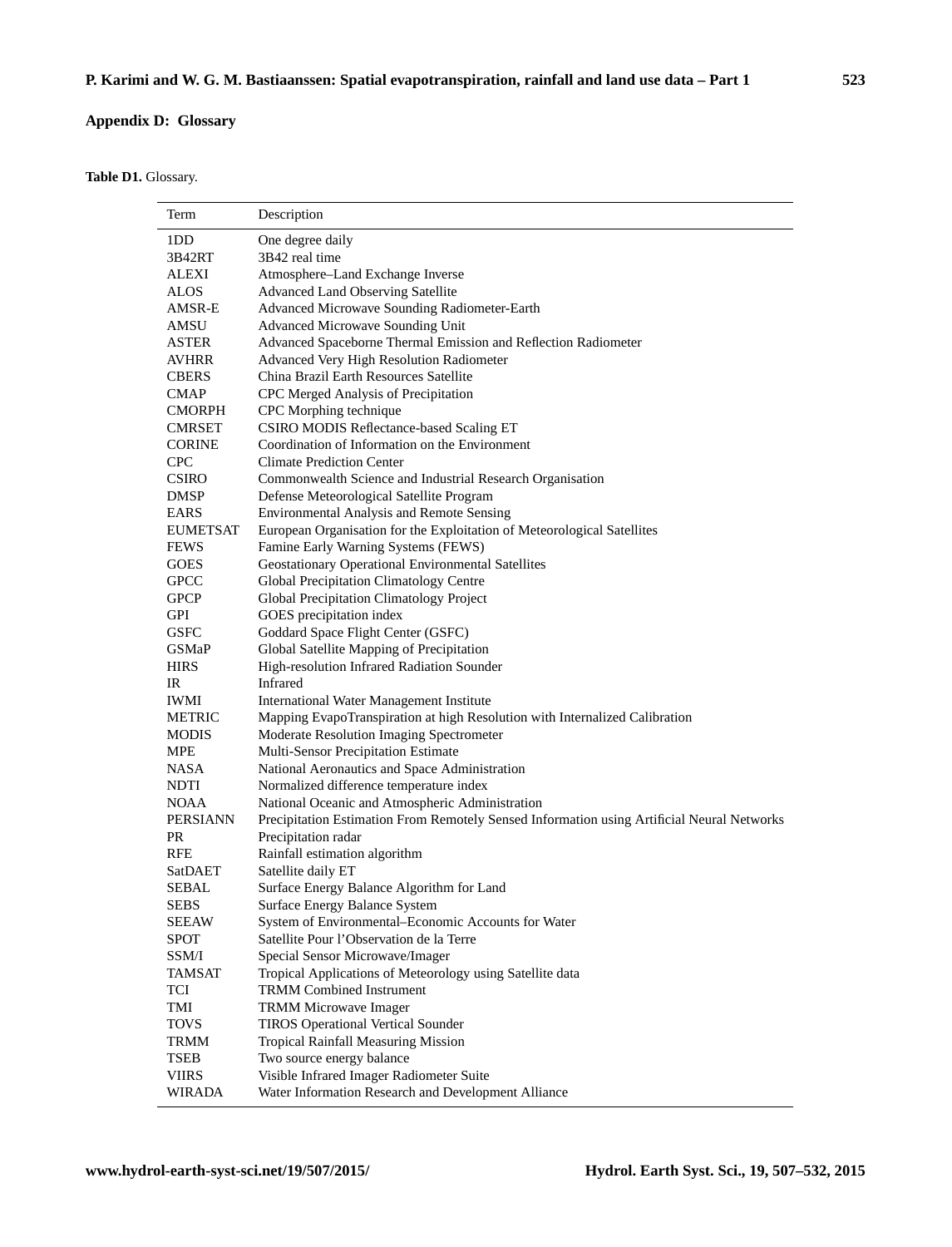*Acknowledgements.* Funds for this research were provided by the CGIAR Research Programme on Water, Land and Ecosystems.

Edited by: B. van den Hurk

### **References**

- ABS Australian Bureau of Statistics: Water Account, Australia 2000–01, Canberra, 2004.
- Abd El-Kawy, O. R., Rød, J. K., Ismail, H. A., and Suliman, A. S.: Land use and land cover change detection in the western Nile delta of Egypt using remote sensing data, Appl. Geogr., 31, 483– 494, doi[:10.1016/j.apgeog.2010.10.012,](http://dx.doi.org/10.1016/j.apgeog.2010.10.012) 2011.
- Aguirre-Gutiérrez, J., Seijmonsbergen, A. C., and Duivenvoorden, J. F.: Optimizing land cover classification accuracy for change detection, a combined pixel-based and object-based approach in a mountainous area in Mexico, Appl. Geogr., 34, 29–37, doi[:10.1016/j.apgeog.2011.10.010,](http://dx.doi.org/10.1016/j.apgeog.2011.10.010) 2012.
- Allen, R. G., Pereira, L., Raes, D., and Smith, M.: Crop evapotranspiration: guidelines for computing crop water requirements, Issues 56–57, Food and Agriculture Organization of the United Nations, Rome, Italy, 1998.
- Allen, R. G., Tasumi, M., Morse, A., and Trezza, R.: A Landsatbased energy balance and evapotranspiration model in Western US water rights regulation and planning, Irrig. Drain. Syst., 19, 251–268, doi[:10.1007/s10795-005-5187-z,](http://dx.doi.org/10.1007/s10795-005-5187-z) 2005.
- Allen, R. G., Tasumi, M., Morse, A., Trezza, R., Wright, J. L., Bastiaanssen, W., Kramber, W., Lorite, I., and Robison, C. W.: Satellite-Based Energy Balance for Mapping Evapotranspiration with Internalized Calibration (METRIC) – Applications, J. Irrig. Drain. Eng., 133, 395–406, 2007.
- Allen, R. G., Irmak, A., Trezza, R., Hendrickx, J. M. H., Bastiaanssen, W. and Kjaersgaard, J.: Satellite-based ET estimation in agriculture using SEBAL and METRIC, Hydrol. Process., 25, 4011–4027, doi[:10.1002/hyp.8408,](http://dx.doi.org/10.1002/hyp.8408) 2011.
- Almazroui, M.: Calibration of TRMM rainfall climatology over Saudi Arabia during 1998–2009, Atmos. Res., 99, 400–414, 2011.
- Almazroui, M., Islam, M. N., Jones, P. D., Athar, H., and Rahman, M. A.: Recent climate change in the Arabian Peninsula: Seasonal rainfall and temperature climatology of Saudi Arabia for 1979–2009, Atmos. Res., 111, 29–45, doi[:10.1016/j.atmosres.2012.02.013,](http://dx.doi.org/10.1016/j.atmosres.2012.02.013) 2012.
- Anderson, M. C., Norman, J. M., Diak, G. R., Kustas, W. P., and Mecikalski, J. R.: A Two-Source Time-Integrated Model for Estimating Surface Fluxes Using Thermal Infrared Remote Sensing, Remote Sens. Environ., 60, 195–216, doi[:10.1016/S0034-](http://dx.doi.org/10.1016/S0034-4257(96)00215-5) [4257\(96\)00215-5,](http://dx.doi.org/10.1016/S0034-4257(96)00215-5) 1997.
- Anderson, M. C., Kustas, W. P., Norman, J. M., Hain, C. R., Mecikalski, J. R., Schultz, L., González-Dugo, M. P., Cammalleri, C., d'Urso, G., Pimstein, A., and Gao, F.: Mapping daily evapotranspiration at field to continental scales using geostationary and polar orbiting satellite imagery, Hydrol. Earth Syst. Sci., 15, 223–239, doi[:10.5194/hess-15-223-2011,](http://dx.doi.org/10.5194/hess-15-223-2011) 2011.
- Anderson, M. C., Kustas, W. P., Alfieri, J. G., Gao, F., Hain, C., Prueger, J. H., Evett, S., Colaizzi, P., Howell, T., and Chávez, J. L.: Mapping daily evapotranspiration at Landsat spatial scales

during the BEAREX'08 field campaign, Adv. Water Resour., 50, 162–177, doi[:10.1016/j.advwatres.2012.06.005,](http://dx.doi.org/10.1016/j.advwatres.2012.06.005) 2012.

- Andre, J. C., Goutorbe, J. P., and Penier, A.: HAPEX-MOBILHY, a hydrologic atmospheric pilot experiment for the study of water budget and evaporation flux at the climatic scales, B. Am. Meteorol. Soc., 67, 138–144, 1986.
- Asadullah, A., McIntyre, N. E. I. L., and Kigobe, M.: Evaluation of five satellite products for estimation of rainfall over Uganda, Hydrolog. Sci. J., 53, 1137–1150, 2008.
- Asadullah, A., Mcintyre, N., and Kigobe, M. A. X.: Evaluation of five satellite products for estimation of rainfall over Uganda/Evaluation de cinq produits satellitaires pour l'estimation des précipitations en Ouganda Evaluation of five satellite products for estimation of rainfall over Uganda, Hydrolog. Sci. J., 53, 1137–1150, 2010.
- Austin, P. M.: Relation between measured radar reflectivity and surface rainfall, Mon. Weather Rev., 115, 1053–1070, 1987.
- Awulachew, S. B., Molden, D., Smakhtin, V., and Peden, D.: The Nile River Basin: Water, Agriculture, Governance and Livelihoods, Routledge, Oxon, UK, 2013.
- Bach, M., Breuer, L., Frede, H. G., Huisman, J. A., Otte, A., and Waldhardt, R.: Accuracy and congruency of three different digital land-use maps, Landsc. Urban Plan., 78, 289–299, doi[:10.1016/j.landurbplan.2005.09.004,](http://dx.doi.org/10.1016/j.landurbplan.2005.09.004) 2006.
- Barrett, E. C.: Precipitation monitoring by satellites. Remote sensing for studies of global environmental changes, ISPRA Courses, RS/88/10, Commission of European communities, Joint Research Center, Ispra Establishment, Ispra, Italy, 1988.
- Barrett, E. C. and Beaumont, M. J.: Satellite rainfall monitoring: An overview, Remote Sens. Rev., 11, 23–48, doi[:10.1080/02757259409532257,](http://dx.doi.org/10.1080/02757259409532257) 1994.
- Bastiaanssen, W. G. M.: Remote sensing in water resources management: the state of the art, International Water Management Institute (IWMI), Colombo, Sri Lanka, 1998.
- Bastiaanssen, W. G. M. and Chandrapala, L.: Water balance variability across Sri Lanka for assessing agricultural and environmental water use, Agric. Water Manage., 58, 171–192, 2003.
- Bastiaanssen, W. G. M., Menenti, M., Feddes, R. A., Holtslag, A. A. M., Pelgrum, H., Wang, J., Ma, Y., Moreno, J. F., Roerink, G. J., and van der Wal, T.: A remote sensing surface energy balance algorithm for land (SEBAL), 1. Formulation, J. Hydrol., 212– 213, 198–212, 1998.
- Bastiaanssen, W. G. M., Molden, D. J., and Makin, I. W.: Remote sensing for irrigated agriculture: examples from research and possible applications, Agric. Water Manage., 46, 137–155, doi[:10.1016/S0378-3774\(00\)00080-9,](http://dx.doi.org/10.1016/S0378-3774(00)00080-9) 2000.
- Bastiaanssen, W. G. M., Ahmad, M.-D., and Chemin, Y.: Satellite surveillance of evaporative depletion across the Indus Basin, Water Resour. Res., 38, 9-1–9-9, doi[:10.1029/2001WR000386,](http://dx.doi.org/10.1029/2001WR000386) 2002.
- Bastiaanssen, W. G. M., Miltenburg, I., Evans, R., Molloy, R., Bastiaanssen, F. J. M., and van der Pol, E.: An operational satellitebased irrigation monitoring and scheduling tool for saving water in irrigation, in Irrigation and Drainage Conference, Swan Hill, Vic, Australia, 2009.
- Bastiaanssen, W. G. M., Cheema, M. J. M., Immerzeel, W. W., Miltenburg, I., and Pelgrum, H.: The surface energy balance and actual evapotranspiration of the transboundary Indus Basin estimated from satellite measurements and the ETLook model,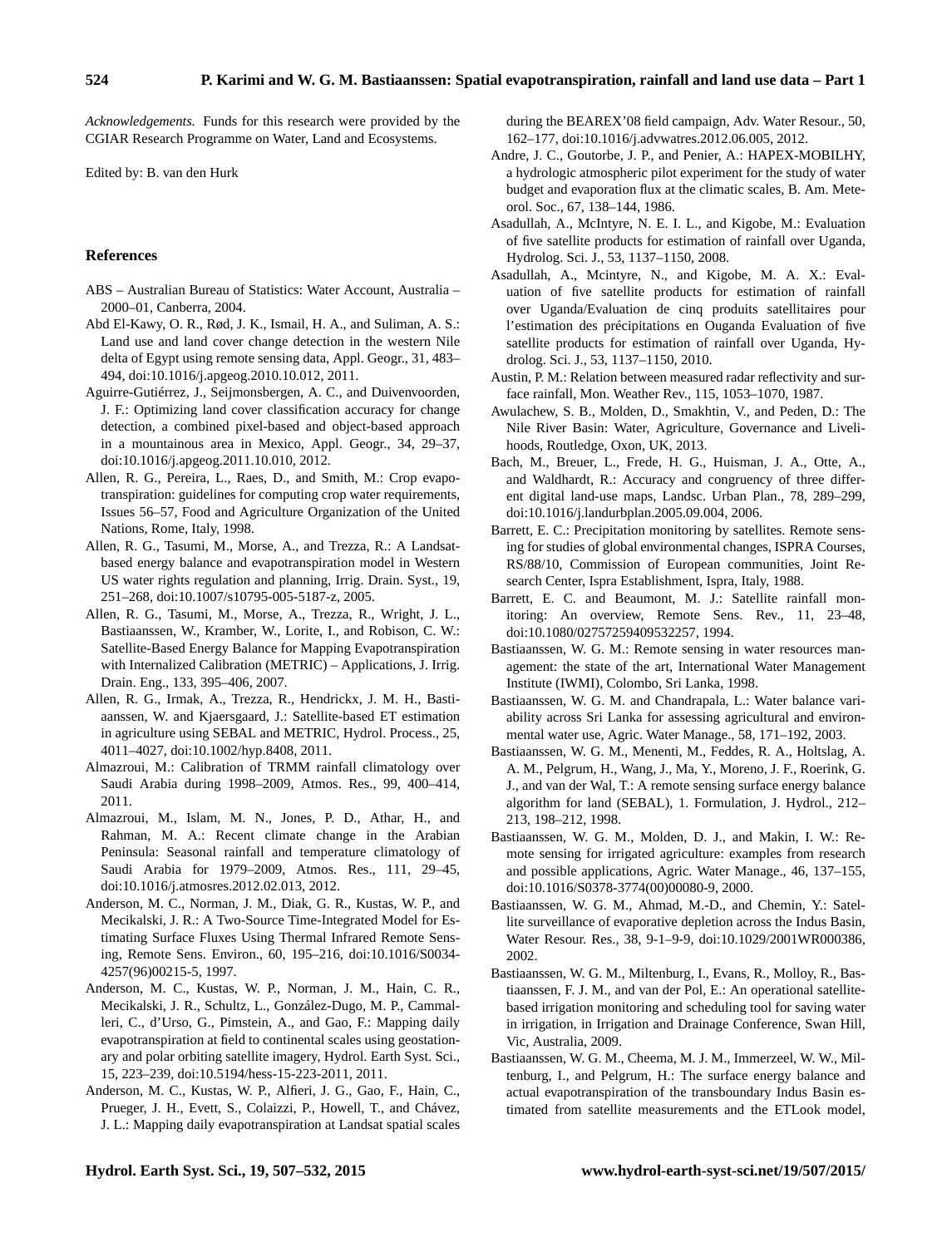Water Resour. Res., 48, W11512, doi[:10.1029/2011WR010482,](http://dx.doi.org/10.1029/2011WR010482) 2012.

- Batra, N., Islam, S., Venturini, V., Bisht, G., and Jiang, L.: Estimation and comparison of evapotranspiration from MODIS and AVHRR sensors for clear sky days over the Southern Great Plains, Remote Sens. Environ., 103, 1–15, doi[:10.1016/j.rse.2006.02.019,](http://dx.doi.org/10.1016/j.rse.2006.02.019) 2006.
- Bicheron, P., Defourny, P., Brockmann, C., Schouten, L., Vancutsem, C., Huc, M., Bontemps, S., Leroy, M., Achard, F., Herold, M., Ranera, F., and Arino, O.: GLOBCOVER Products Report Description and Products Description and Validation Report, MEDIAS, France, 2008.
- Bitew, M. M. and Gebremichael, M.: Evaluation of satellite rainfall products through hydrologic simulation in a fully distributed hydrologic model, Water Resour. Res., 47, W06526, doi[:10.1029/2010WR009917,](http://dx.doi.org/10.1029/2010WR009917) 2011.
- Blanco, P. D., Colditz, R. R., López Saldaña, G., Hardtke, L. A., Llamas, R. M., Mari, N. A., Fischer, A., Caride, C., Aceñolaza, P. G., del Valle, H. F., Lillo-Saavedra, M., Coronato, F., Opazo, S. A., Morelli, F., Anaya, J. A., Sione, W. F., Zamboni, P., and Arroyo, V. B.: A land cover map of Latin America and the Caribbean in the framework of the SERENA project, Remote Sens. Environ., 132, 13–31, doi[:10.1016/j.rse.2012.12.025,](http://dx.doi.org/10.1016/j.rse.2012.12.025) 2013.
- Bolle, H. J., Eckardt, M., Koslowsky, D., Maselli, F., Melia-Miralles, J., Menenti, M., Olesen, F.-S., Petkov, L., Rasool, I., and van deGriend, A.: Mediterranean land-surface processes assessed from space, Series: Regional Climate Studies, XXVIII, Springer, Berlin, 760 pp., 2006.
- Bosch, J. M. and Hewlett, J. D.: A review of catchment experiments to determine the effect of vegetation changes on water yield and evapotranspiration, J. Hydrol., 55, 3–23, doi[:10.1016/0022-](http://dx.doi.org/10.1016/0022-1694(82)90117-2) [1694\(82\)90117-2,](http://dx.doi.org/10.1016/0022-1694(82)90117-2) 1982.
- Brutsaert, W.: Evaporation into the Atmosphere, Theory, History and Applications, D. Reidel Publishing Company, Dordrecht, the Netherlands, 302 pp., 1982.
- Büttner, G., Feranec, J., and Jaffrain, G.: The thematic accuracy of Corine land cover 2000, European Environment Agency, Copenhagen, 2006.
- Campbell, G. S. and Norman, J. M.: An introduction to environmental biophysics, Springer, New York, 1998.
- Cassidy, L., Southworth, J., Gibbes, C., and Binford, M.: Beyond classifications: Combining continuous and discrete approaches to better understand land-cover change within the lower Mekong River region, Appl. Geogr., 39, 26–45, doi[:10.1016/j.apgeog.2012.11.021,](http://dx.doi.org/10.1016/j.apgeog.2012.11.021) 2013.
- Chartres, C. and Varma, S.: Out of Water: From Abundance to Scarcity and How to Solve the World's Water Problems, FT Press, New Jersey, 2010.
- Chávez, J. L., Neale, C. M. U., Prueger, J. H., and Kustas, W. P.: Daily evapotranspiration estimates from extrapolating instantaneous airborne remote sensing ET values, Irrig. Sci., 27, 67–81, doi[:10.1007/s00271-008-0122-3,](http://dx.doi.org/10.1007/s00271-008-0122-3) 2008.
- Cheema, M. J. M. and Bastiaanssen, W. G. M.: Land use and land cover classification in the irrigated Indus Basin using growth phenology information from satellite data to support water management analysis, Agric. Water Manage., 97, 1541–1552, 2010.
- Cheema, M. J. M. and Bastiaanssen, W. G. M.: Local calibration of remotely sensed rainfall from the TRMM satellite for different

periods and spatial scales in the Indus Basin, Int. J. Remote Sens., 33, 2603–2627, 2012.

- Chehbouni, A., Kerr, Y. H., Watts, C., Hartogensis, O., Goodrich, D., Scott, R., Schieldge, J., Lee, K., Shuttleworth, W. J., Dedieu, G., and De Bruin, H. A. R.: Estimation of area-average sensible heat flux using a large-aperture scintillometer during the Semi-Arid Land-Surface-Atmosphere (SALSA) Experiment, Water Resour. Res., 35, 2505–2511, doi[:10.1029/1999WR900111,](http://dx.doi.org/10.1029/1999WR900111) 1999.
- Chen, C., Yu, Z., Li, L., and Yang, C.: Adaptability Evaluation of TRMM Satellite Rainfall and Its Application in the Dongjiang River Basin, Proced. Environ. Sci., 10, 396–402, doi[:10.1016/j.proenv.2011.09.065,](http://dx.doi.org/10.1016/j.proenv.2011.09.065) 2011.
- Choudhury, B. J.: Synergism of optical and microwave observations for land surface studies, in: Passive microwave remote sensing of land–atmosphere interactions, microwave remote sensing of land-atmosphere interactions, edited by: Choudhury, B. J., Kerr, Y. H., Njoku, E. G., and Pampaloni, P., VSP BV, Utrecht, the Netherlands, 155–191, 1995.
- Cihlar, J.: Land cover mapping of large areas from satellites?: Status and research priorities, Int. J. Remote Sens., 21, 1093–1114, 2000.
- Cingolani, A.: Mapping vegetation in a heterogeneous mountain rangeland using landsat data: an alternative method to define and classify land-cover units, Remote Sens. Environ., 92, 84–97, doi[:10.1016/j.rse.2004.05.008,](http://dx.doi.org/10.1016/j.rse.2004.05.008) 2004.
- Clark, M. L., Aide, T. M., Grau, H. R. and Riner, G.: A scalable approach to mapping annual land cover at 250 m using MODIS time series data: A case study in the Dry Chaco ecoregion of South America, Remote Sens. Environ., 114, 2816–2832, doi[:10.1016/j.rse.2010.07.001,](http://dx.doi.org/10.1016/j.rse.2010.07.001) 2010.
- Cleugh, H. A., Leuning, R., Mu, Q., and Running, S. W.: Regional evaporation estimates from flux tower and MODIS satellite data, Remote Sens. Environ., 106, 285–304, doi[:10.1016/j.rse.2006.07.007,](http://dx.doi.org/10.1016/j.rse.2006.07.007) 2007.
- Colditz, R. R., López Saldaña, G., Maeda, P., Espinoza, J. A., Tovar, C. M., Hernández, A. V., Benítez, C. Z., Cruz López, I., and Ressl, R.: Generation and analysis of the 2005 land cover map for Mexico using 250m MODIS data, Remote Sens. Environ., 123, 541–552, doi[:10.1016/j.rse.2012.04.021,](http://dx.doi.org/10.1016/j.rse.2012.04.021) 2012.
- Collischonn, B., Collischonn, W., and Tucci, C. E. M.: Daily hydrological modeling in the Amazon basin using TRMM rainfall estimates, J. Hydrol., 360, 207–216, doi[:10.1016/j.jhydrol.2008.07.032,](http://dx.doi.org/10.1016/j.jhydrol.2008.07.032) 2008.
- Congalton, R. G.: A Review of Assessing the Accuracy of Classifications of Remotely Sensed Data, Remote Sens. Environ., 46, 35–46, 1991.
- Courault, D., Seguin, B., and Olioso, A.: Review on estimation of evapotranspiration from remote sensing data: From empirical to numerical modeling approaches, Irrig. Drain. Syst., 19, 223–249, doi[:10.1007/s10795-005-5186-0,](http://dx.doi.org/10.1007/s10795-005-5186-0) 2005.
- Cracknell, A. P. and Hayes, L.: Introduction to remote sensing, Taylor & Francis, London, 1991.
- Dee, D. P., Uppala, S. M., Simmons, A. J., Berrisford, P., Poli, P., Kobayashi, S., Andrae, U., Balmaseda, M. A., Balsamo, G., Bauer, P., Bechtold, P., Beljaars, A. C. M., van de Berg, L., Bidlot, J., Bormann, N., Delsol, C., Dragani, R., Fuentes, M., Geer, A. J., Haimberger, L., Healy, S. B., Hersbach, H., Hólm, E. V., Isaksen, L., Kållberg, P., Köhler, M., Matricardi, M., McNally,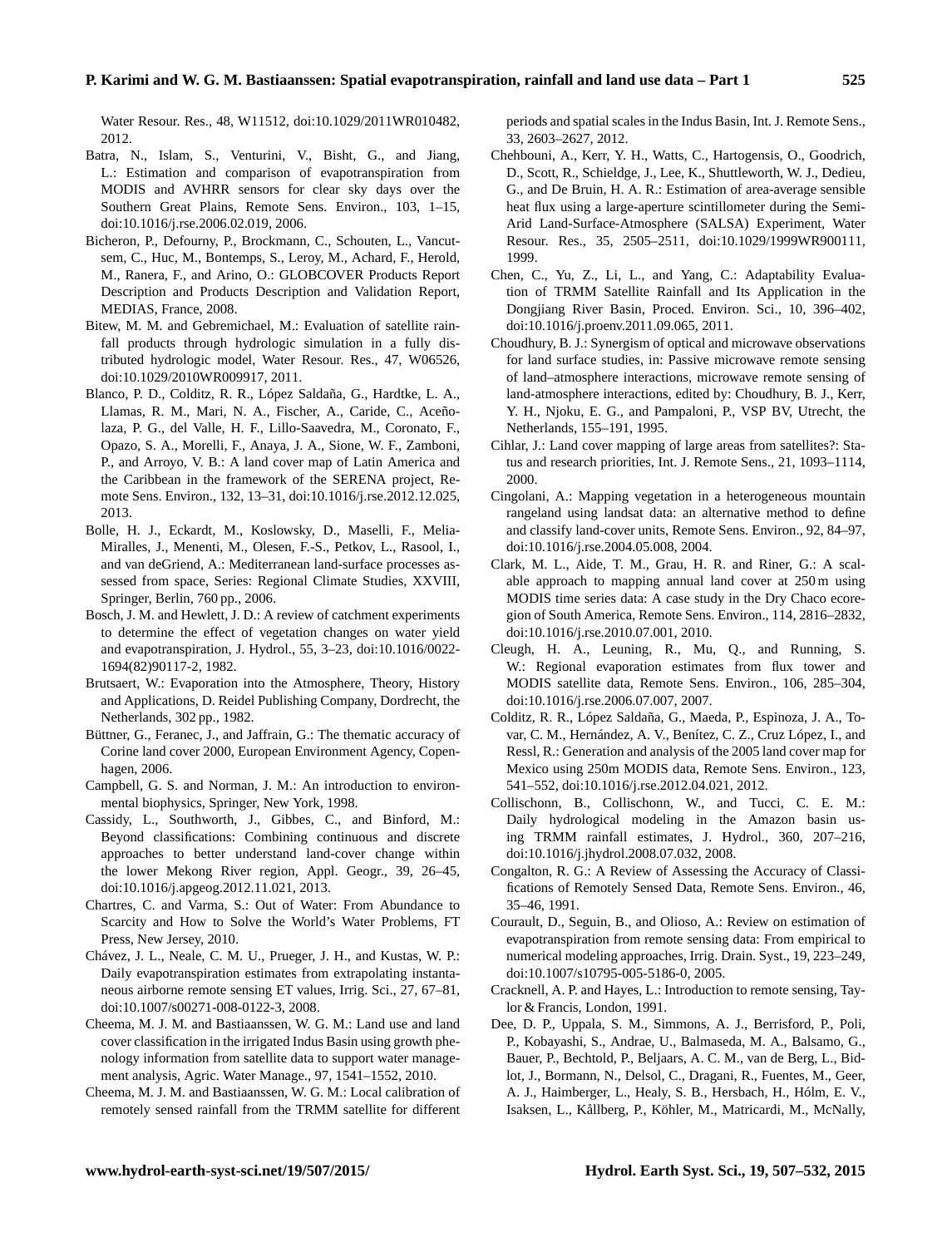A. P., Monge-Sanz, B. M., Morcrette, J.-J., Park, B.-K., Peubey, C., de Rosnay, P., Tavolato, C., Thépaut, J.-N., and Vitart, F.: The ERA-Interim reanalysis: configuration and performance of the data assimilation system, Q. J. Roy. Meteorol. Soc., 137, 553– 597, doi[:10.1002/qj.828,](http://dx.doi.org/10.1002/qj.828) 2011.

- Dinku, T., Ceccato, P., Grover-Kopec, E., Lemma, M., Connor, S. J., and Ropelewski, C. F.: Validation of satellite rainfall products over East Africa's complex topography, Int. J. Remote Sens., 28, 1503–1526, doi[:10.1080/01431160600954688,](http://dx.doi.org/10.1080/01431160600954688) 2007.
- Dinku, T., Connor, S., and Ceccato, P.: Nile River Basin, in: Nile River Basin, edited by: Melesse, A. M., Springer Netherlands, Dordrecht, 109–127, 2011.
- Duan, Z. and Bastiaanssen, W. G. M.: First results from Version 7 TRMM 3B43 precipitation product in combination with a new downscaling–calibration procedure, Remote Sens. Environ., 131, 1–13, doi[:10.1016/j.rse.2012.12.002,](http://dx.doi.org/10.1016/j.rse.2012.12.002) 2013.
- Dugdale, G. and Milford, J. R.: Rainfall estimation over the Sahel using Meteosat thermal infrared data, in: ISLSCP Parameterization of Land-Surface Characteristics: use of Satellite Data in Climate Studies, edited by: Rolfe, E. and Battrick, B., ESA, Paris, 315–319, 1986.
- Dunne, S. C., Entekhabi, D., and Njoku, E.: Impact of multiresolution active and passive microwave measurements on soil moisture estimation using the Ensemble Kalman Smoother, IEEE T. Geosci. Remote, 45, 1016–1028, 2007.
- Engman, E. T. and Gurney, R. J.: Remote sensing in hydrology, Chapman and Hall Ltd., London, 1991.
- Estes, A. B., Kuemmerle, T., Kushnir, H., Radeloff, V. C., and Shugart, H. H.: Land-cover change and human population trends in the greater Serengeti ecosystem from 1984–2003, Biol. Conserv., 147, 255–263, doi[:10.1016/j.biocon.2012.01.010,](http://dx.doi.org/10.1016/j.biocon.2012.01.010) 2012.
- Euser, T., Luxemburg, W. M. J., Everson, C. S., Mengistu, M. G., Clulow, A. D., and Bastiaanssen, W. G. M.: A new method to measure Bowen ratios using high-resolution vertical dry and wet bulb temperature profiles, Hydrol. Earth Syst. Sci., 18, 2021– 2032, doi[:10.5194/hess-18-2021-2014,](http://dx.doi.org/10.5194/hess-18-2021-2014) 2014.
- Evans, R., Bastiaanssen, W., Molloy, R., Hulbert, S., and Miltenburg, I.: Improving the picture for irrigation using SEBAL in Australia to measure evapotranspiration (ET), in: Irrigation and Drainage Conference 2009, Swan Hill, Vic, Australia, 2009.
- Feidas, H.: Validation of satellite rainfall products over Greece, Theor. Appl. Climatol., 99, 193–216, doi[:10.1007/s00704-009-](http://dx.doi.org/10.1007/s00704-009-0135-8) [0135-8,](http://dx.doi.org/10.1007/s00704-009-0135-8) 2009.
- Fernandes, K., Fu, R., and Betts, A. K.: How well does the ERA40 surface water budget compare to observations in the Amazon River basin?, J. Geophys. Res., 113, D11117, doi[:10.1029/2007JD009220,](http://dx.doi.org/10.1029/2007JD009220) 2008.
- Foody, G. M.: Status of land cover classification accuracy assessment, Remote Sens. Environ., 80, 185–201, doi[:10.1016/S0034-](http://dx.doi.org/10.1016/S0034-4257(01)00295-4) [4257\(01\)00295-4,](http://dx.doi.org/10.1016/S0034-4257(01)00295-4) 2002.
- Franklin, S. E. and Wulder, M. A.: Remote sensing methods in medium spatial resolution satellite data land cover classification of large areas, Prog. Phys. Geogr., 26, 173–205, doi[:10.1191/0309133302pp332ra,](http://dx.doi.org/10.1191/0309133302pp332ra) 2002.
- Friedl, M. A., Sulla-Menashe, D., Tan, B., Schneider, A., Ramankutty, N., Sibley, A., and Huang, X.: MODIS Collection 5 global land cover: Algorithm refinements and characterization of new datasets, Remote Sens. Environ., 114(, 168–182, doi[:10.1016/j.rse.2009.08.016,](http://dx.doi.org/10.1016/j.rse.2009.08.016) 2010.
- Fu, Q., Ruan, R., and Liu, Y.: Accuracy Assessment of Global Satellite Mapping of Precipitation (GSMaP) Product over Poyang Lake Basin, China, Proced. Environ. Sci., 10, 2265–2271, doi[:10.1016/j.proenv.2011.09.354,](http://dx.doi.org/10.1016/j.proenv.2011.09.354) 2011.
- Funk, C. C., Peterson, P. J., Landsfeld, M. F., Pedreros, D. H., Verdin, J. P., Rowland, J. D., Romero, B. E., Husak, G. J., Michaelsen, J. C., and Verdin, A. P.: A Quasi-Global Precipitation Time Series for Drought Monitoring, US Geological Survey Data Series 832, US Geological Survey, p. 4, doi[:10.3133/ds832,](http://dx.doi.org/10.3133/ds832) 2013.
- Gamanya, R., De Maeyer, P., and De Dapper, M.: An automated satellite image classification design using object-oriented segmentation algorithms: A move towards standardization, Expert Syst. Appl., 32, 616–624, doi[:10.1016/j.eswa.2006.01.055,](http://dx.doi.org/10.1016/j.eswa.2006.01.055) 2007.
- García-Mora, T. J., Mas, J.-F., and Hinkley, E. A.: Land cover mapping applications with MODIS: a literature review, Int. J. Digit. Earth, 5, 63–87, doi[:10.1080/17538947.2011.565080,](http://dx.doi.org/10.1080/17538947.2011.565080) 2012.
- Getirana, A. C. V., Espinoza, J. C. V., Ronchail, J., and Rotunno Filho, O. C.: Assessment of different precipitation datasets and their impacts on the water balance of the Negro River basin, J. Hydrol., 404, 304–322, doi[:10.1016/j.jhydrol.2011.04.037,](http://dx.doi.org/10.1016/j.jhydrol.2011.04.037) 2011.
- Glenn, E. P., Huete, A. R., Nagler, P. L., Hirschboeck, K. K., and Brown, P.: Integrating Remote Sensing and Ground Methods to Estimate Evapotranspiration, CRC, Crit. Rev. Plant Sci., 26, 139–168, doi[:10.1080/07352680701402503,](http://dx.doi.org/10.1080/07352680701402503) 2007.
- Glenn, E. P., Doody, T. M., Guerschman, J. P., Huete, A. R., King, E. A., McVicar, T. R., Van Dijk, A. I. J. M., Van Niel, T. G., Yebra, M., and Zhang, Y.: Actual evapotranspiration estimation by ground and remote sensing methods: the Australian experience, Hydrol. Process., 25, 4103–4116, doi[:10.1002/hyp.8391,](http://dx.doi.org/10.1002/hyp.8391) 2011.
- Gong, P., Wang, J., Yu, L., Zhao, Y. C., Zhao, Y. Y., Liang, L., Niu, Z. G., Huang, X. M., Fu, H. H., Liu, S., Li, C. C., Li, X. Y., Fu, W., Liu, C. X., Xu, Y., Wang, X. Y., Cheng, Q., Hu, L. Y., Yao, W. B., Zhang, H., Zhu, P., Zhao, Z. Y., Zhang, H. Y., Zheng, Y. M., Ji, L. Y., Zhang, Y. W., Chen, H., Yan, A., Guo, J. H., Yu, L., Wang, L., Liu, X. J., Shi, T. T., Zhu, M. H., Chen, Y. L., Yang, G. W., Tang, P., Xu, B., Ciri, C., Clinton, N., Zhu, Z. L., Chen, J., and Chen, J.: Finer resolution observation and monitoring of global land cover: first mapping results with Landsat TM and ETM+ data, Int. J. Remote Sens., 34, 2607–2654, 2013.
- Gonzalez-Dugo, M. P., Neale, C. M. U., Mateos, L., Kustas, W. P., Prueger, J. H., Anderson, M. C., and Li, F.: A comparison of operational remote sensing-based models for estimating crop evapotranspiration, Agr. Forest Meteorol., 149, 1843–1853, doi[:10.1016/j.agrformet.2009.06.012,](http://dx.doi.org/10.1016/j.agrformet.2009.06.012) 2009.
- Goutorbe, J. P., Lebel, T., Dolman, A. J., Gash, J. H. C., Kabat, P., Kerr, Y. H., Monteny, B., Prince, S. D., Stricker, J. N. M., Tinga, A., and Wallace, J. S.: An overview of HAPEX-Sahel: a study in climate and desertification, J. Hydrol., 188–189, 4–17, doi[:10.1016/S0022-1694\(96\)03308-2,](http://dx.doi.org/10.1016/S0022-1694(96)03308-2) 1997.
- Gowda, P. H., Colaizzi, P. D., Evett, S. R., Howell, T. A., and Tolk, J. A.: Remote sensing based energy balance algorithms for mapping ET: current status and future challenges, T. ASABE, 50, 1639–1644, 2007.
- Groeneveld, D. P., Baugh, W. M., Sanderson, J. S., and Cooper, D. J.: Annual groundwater evapotranspiration mapped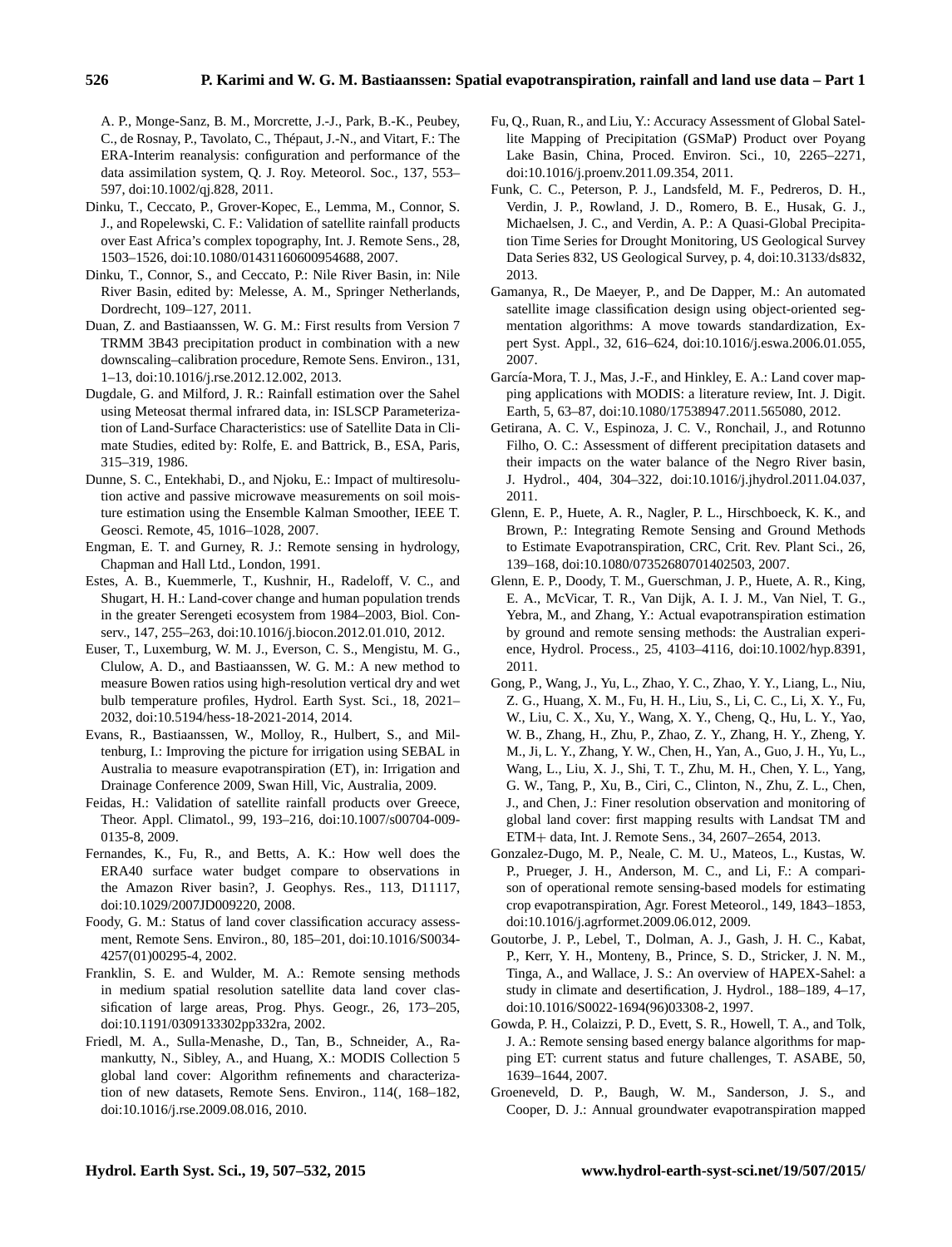from single satellite scenes, J. Hydrol., 344, 146–156, doi[:10.1016/j.jhydrol.2007.07.002,](http://dx.doi.org/10.1016/j.jhydrol.2007.07.002) 2007.

- Guerschman, J. P., Van Dijk, A. I. J. M., Mattersdorf, G., Beringer, J., Hutley, L. B., Leuning, R., Pipunic, R. C., and Sherman, B. S.: Scaling of potential evapotranspiration with MODIS data reproduces flux observations and catchment water balance observations across Australia, J. Hydrol., 369, 107–119, doi[:10.1016/j.jhydrol.2009.02.013,](http://dx.doi.org/10.1016/j.jhydrol.2009.02.013) 2009.
- Hafeez, M. M., Chemin, Y., Van De Giesen, N., and Bouman, B. A. M.: Estimation of crop water deficit through remote sensing in Central Luzon, Philippines, in: vol. 5, IEEE International Geoscience and Remote Sensing Symposium, 24–28 June, Torento, Canada, 2778–2780, 2002.
- Hartogensis, O. K., Weisensee, U., Evans, J., van Kesteren, A. J. H., and Beyrich, F.: First Results of two Optical Millimeterwave Scintillometer Systems during LITFASS2009, 10th EMS Annu. Meet. 10th Eur. Conf. Appl. Meteorol. Abstr., held: 13–17 September 2010, Zürich, Switzerland, [http://meetings.](http://meetings.copernicus.org/ems2010/) [copernicus.org/ems2010/](http://meetings.copernicus.org/ems2010/) (last access: 5 October 2013), 2010.
- Hemakumara, H. M. and Chandrapala, L.: Evapotranspiration fluxes over mixed vegetation areas measured from large aperture scintillometer, Agr. Water Manage., 58, 109–122, 2003.
- Houser, P. R., Shuttleworth, W. J., Famiglietti, J. S., and Goodrich, D. C.: Integration of soil moisture remote sensing and hydrologic modeling using data assimilation, Water Resour. Res., 34, 3405– 3420, 1998.
- Hubert-Moy, L., Cotonnec, A., Le Du, L., Chardin, A., and Perez, P.: A comparison of parametric classification procedures of remotely sensed data applied on different landscape units, Remote Sens. Environ., 75, 174–187, 2001.
- Huffman, G. J., Bolvin, D. T., Nelkin, E. J., Wolff, D. B., Adler, R. F., Gu, G., Hong, Y., Bowman, K. P., and Stocker, E. F.: The TRMM Multisatellite Precipitation Analysis (TMPA): Quasi-Global, Multiyear, Combined-Sensor Precipitation Estimates at Fine Scales, J. Hydrometeorol., 8, 38–55, doi[:10.1175/JHM560.1,](http://dx.doi.org/10.1175/JHM560.1) 2007.
- Hunink, J. E., Immerzeel, W. W., and Droogers, P.: A High-resolution Precipitation 2-step mapping Procedure (HiP2P): Development and application to a tropical mountainous area, Remote Sens. Environ., 140, 179–188, doi[:10.1016/j.rse.2013.08.036,](http://dx.doi.org/10.1016/j.rse.2013.08.036) 2014.
- Immerzeel, W. W. and Droogers, P.: Calibration of a distributed hydrological model based on satellite evapotranspiration, J. Hydrol., 349, 411–424, doi[:10.1016/j.jhydrol.2007.11.017,](http://dx.doi.org/10.1016/j.jhydrol.2007.11.017) 2008.
- Irmak, A. (Ed.): Evapotranspiration Remote Sensing and Modeling, InTech, Rijeka, Croatia, 2012.
- Irmak, A., Ratcliffe, I., and Hubbard, K.: Estimation of Land Surface Evapotranspiration with a Satellite Remote Sensing Procedure, Great Plains Research 21, University of Nebraska, Lincoln, 73–88, 2011.
- Jackson, T. J., Le Vine, D. M., Griffis, A. J., Goodrich, D. C., Schmugge, T. J., Swift, C. T., and O'Neill, P. E.: Soil moisture and rainfall estimation over a semiarid environment with the ES-TAR microwave radiometer, IEEE T. Geosci. Remote, 31, 836– 841, doi[:10.1109/36.239906,](http://dx.doi.org/10.1109/36.239906) 1993.
- Jarmain, C., Klaasse, A., Bastiaanssen, W. G. M., and Roux, A. S.: Remote sensing tools for water use efficiency of grapes in the Winelands region, Western Cape, in: 13th Sanciahs symposium, Cape Town, 2007.
- Jarmain, C., Everson, C., Savage, M., Mengisto, M., Clulow, A., Walker, S., and Gush, M.: Refining tools for evaporation monitoring in support of water resources management, Water Research Commission, Pretoria, South Africa, 2009.
- Jhorar, R. K., Smit, A. A. M. F. R., Bastiaanssen, W. G. M., and Roest, C. W. J.: Calibration of a distributed irrigation water management model using remotely sensed evapotranspiration rates and groundwater heads, Irrig. Drain., 60, 57–69, doi[:10.1002/ird.541,](http://dx.doi.org/10.1002/ird.541) 2011.
- Jia, L., Su, B., van den Hurk, B., Menenti, M., Moene, A., and de Bruin, H. A. R.: Estimation of sensible heat flux using the Surface Energy Balance System (SEBS) and ATSR measurements, Phys. Chem. Earth, 28, 75–88, 2003.
- Jia, Z., Liu, S., Xu, Z., Chen, Y., and Zhu, M.: Validation of remotely sensed evapotranspiration over the Hai River Basin, China, J. Geophys. Res., 117, D13113, doi[:10.1029/2011JD017037,](http://dx.doi.org/10.1029/2011JD017037) 2012.
- Jiang, L., Islam, S., Guo, W., Singh Jutla, A., Senarath, S. U. S., Ramsay, B. H., and Eltahir, E.: A satellitebased Daily Actual Evapotranspiration estimation algorithm over South Florida, Global Planet. Change, 67, 62–77, doi[:10.1016/j.gloplacha.2008.12.008,](http://dx.doi.org/10.1016/j.gloplacha.2008.12.008) 2009.
- Jiang, S., Ren, L., Hong, Y., Yong, B., Yang, X., Yuan, F., and Ma, M.: Comprehensive evaluation of multi-satellite precipitation products with a dense rain gauge network and optimally merging their simulated hydrological flows using the Bayesian model averaging method, J. Hydrol., 452–453, 213– 225, doi[:10.1016/j.jhydrol.2012.05.055,](http://dx.doi.org/10.1016/j.jhydrol.2012.05.055) 2012.
- Kalma, J. D., McVicar, T. R., and McCabe, M. F.: Estimating land surface evaporation: A review of methods using remotely sensed surface temperature data, Surv. Geophys., 29, 421–469, 2008.
- Kandrika, S. and Roy, P. S.: Land use land cover classification of Orissa using multi-temporal IRS-P6 awifs data: A decision tree approach, Int. J. Appl. Earth Obs. Geoinf., 10, 186–193, doi[:10.1016/j.jag.2007.10.003,](http://dx.doi.org/10.1016/j.jag.2007.10.003) 2008.
- Karimi, P., Bastiaanssen, W. G. M., and Molden, D.: Water Accounting Plus  $(WA+)$  – a water accounting procedure for complex river basins based on satellite measurements, Hydrol. Earth Syst. Sci., 17, 2459–2472, doi[:10.5194/hess-17-2459-](http://dx.doi.org/10.5194/hess-17-2459-2013) [2013,](http://dx.doi.org/10.5194/hess-17-2459-2013) 2013a.
- Karimi, P., Bastiaanssen, W. G. M., Molden, D., and Cheema, M. J. M.: Basin-wide water accounting based on remote sensing data: an application for the Indus Basin, Hydrol. Earth Syst. Sci., 17, 2473–2486, doi[:10.5194/hess-17-2473-2013,](http://dx.doi.org/10.5194/hess-17-2473-2013) 2013b.
- Karimi, P., Bastiaanssen, W. G. M., Sood, A., Hoogeveen, J., Peiser, L., Bastidas-Obando, E., and Dost, R.: Spatial evapotranspiration, rainfall and land use data in water accounting – Part 2: Reliability of water accounting results for policy decisions in the Awash basin, Hydrol. Earth Syst. Sci., 19, 533–550, doi[:10.5194/hess-19-533-2015,](http://dx.doi.org/10.5194/hess-19-533-2015) 2015.
- Kavzoglu, T. and Colkesen, I.: A kernel functions analysis for support vector machines for land cover classification, Int. J. Appl. Earth Obs. Geoinf., 11, 352–359, doi[:10.1016/j.jag.2009.06.002,](http://dx.doi.org/10.1016/j.jag.2009.06.002) 2009.
- Kaya, S., Pultz, T. J., Mbogo, C. M., Beier, J. C., and Mushinzimana, E.: The Use of Radar Remote Sensing for Identifying Environmental Factors Associated with Malaria Risk in Coastal Kenya, International Geoscience and Remote Sensing Symposium (IGARSS '02), 24–28 June, Toronto, 2002.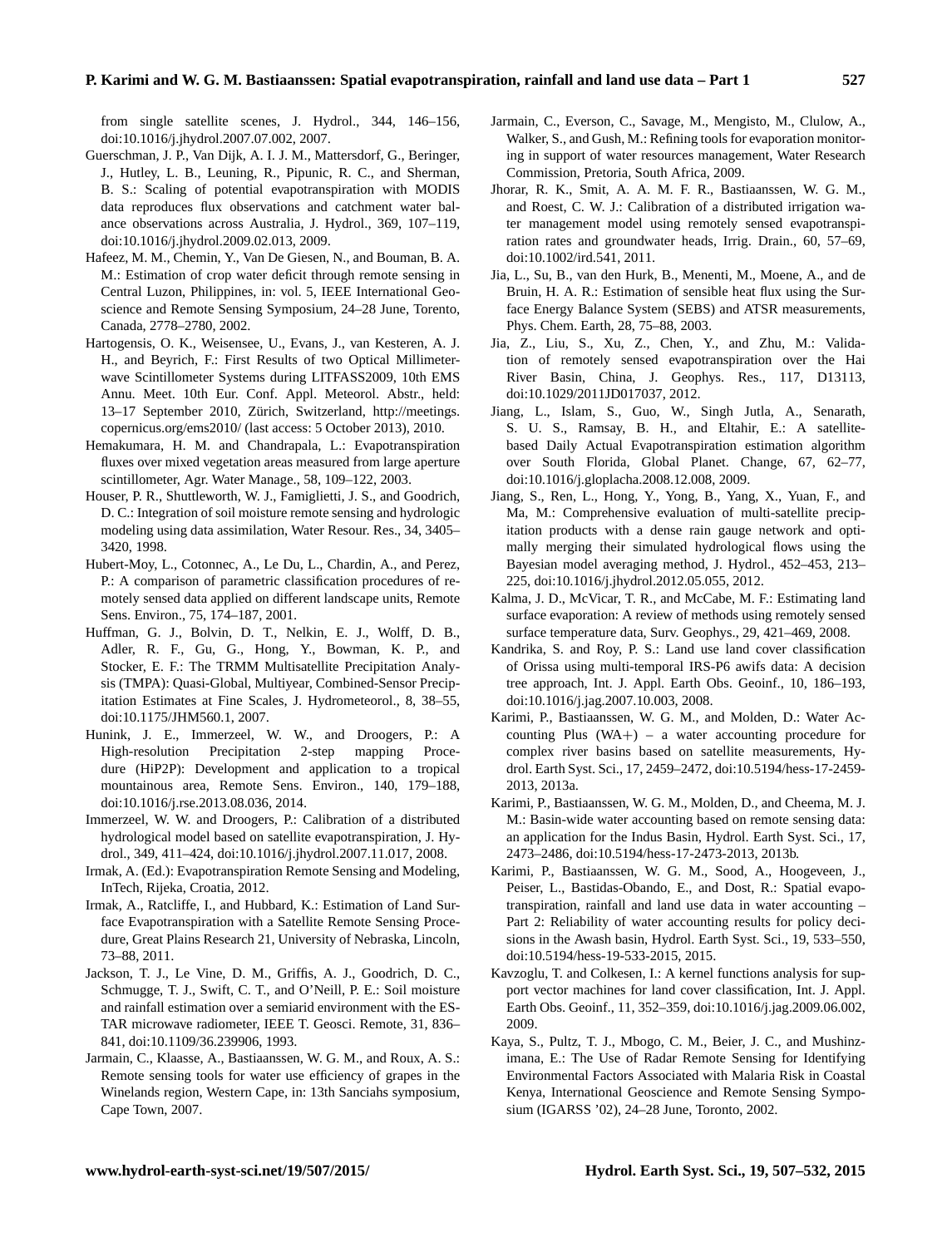- Keuchel, J., Naumann, S., Heiler, M., and Siegmund, A.: Automatic land cover analysis for Tenerife by supervised classification using remotely sensed data, Remote Sens. Environ., 86, 530–541, doi[:10.1016/S0034-4257\(03\)00130-5,](http://dx.doi.org/10.1016/S0034-4257(03)00130-5) 2003.
- Kidd, C.: Satellite rainfall climatology: a review, Int. J. Climatol., 21, 1041–1066, doi[:10.1002/joc.635,](http://dx.doi.org/10.1002/joc.635) 2001.
- King, E. A., Van Niel, T. G., Van Dijk, A. I. J. M., Wang, Z., Paget, M. J., Raupach, T., Guerschman, J., Haverd, V., Mcvicar, T. R., Miltenburg, I., Raupach, M. R., and Zhang, Y.: Actual Evapotranspiration Estimates for Australia Inter-comparison and Evaluation, CSIRO: Water for a Healthy Country National Research Flagship Copyright, Canberra, 2011.
- Kiptala, J., Mohamed, Y., Mul, M., Cheema, M. J. M., and van der Zaag, P.: Land use and land cover classification using phenological variability from MODIS vegetation in the Upper Pangani River Basin, Eastern Africa, Phys. Chem. Earth A/B/C, 66, 112– 122, 2013.
- Kite, G. and Droogers, P.: Comparing evapotranspiration estimates from satellites, hydrological models and field data, J. Hydrol., 229, 1–2, doi[:10.1016/S0022-1694\(99\)00193-6,](http://dx.doi.org/10.1016/S0022-1694(99)00193-6) 2000.
- Kizza, M., Westerberg, I., Rodhe, A., and Ntale, H. K.: Estimating areal rainfall over Lake Victoria and its basin using ground-based and satellite data, J. Hydrol., 464–465, 401–411, doi[:10.1016/j.jhydrol.2012.07.024,](http://dx.doi.org/10.1016/j.jhydrol.2012.07.024) 2012.
- Klein, I., Gessner, U., and Kuenzer, C.: Regional land cover mapping and change detection in Central Asia using MODIS time-series, Appl. Geogr., 35, 219–234, doi[:10.1016/j.apgeog.2012.06.016,](http://dx.doi.org/10.1016/j.apgeog.2012.06.016) 2012.
- Kolios, S. and Stylios, C. D.: Identification of land cover/land use changes in the greater area of the Preveza peninsula in Greece using Landsat satellite data, Appl. Geogr., 40, 150–160, doi[:10.1016/j.apgeog.2013.02.005,](http://dx.doi.org/10.1016/j.apgeog.2013.02.005) 2013.
- Kummerow, C., Olson, W. S., and Giglio, L.: A simplified scheme for obtaining precipitation and vertical hydrometeor profiles from passive microwave sensors, IEEE T. Geosci. Remote, 34, 1213–1232, doi[:10.1109/36.536538,](http://dx.doi.org/10.1109/36.536538) 1996.
- Kustas, W. P. and Norman, J. M.: Use of remote sensing for evapotranspiration monitoring over land surfaces, Hydrolog. Sci. J., 41, 495–516, doi[:10.1080/02626669609491522,](http://dx.doi.org/10.1080/02626669609491522) 1996.
- Kustas, W. P., Anderson, M. C., French, A. N., and Vickers, D.: Using a remote sensing field experiment to investigate fluxfootprint relations and flux sampling distributions for tower and aircraft-based observations, Adv. Water Resour., 29, 355–368, doi[:10.1016/j.advwatres.2005.05.003,](http://dx.doi.org/10.1016/j.advwatres.2005.05.003) 2006.
- Lal, D., Clark, B., Bettner, T., Thoreson, B., and Snyder, R.: Rice evapotranspiration estimates and crop coefficients in Glenn-Colusa Irrigation District, Sacramento Valley, California, in: US-CID Water Management Conference, Austin, 2012.
- Li, H., Wang, H., Kong, Y., and Li, L.: Estimation of evapotranspiration in Yellow River Delta wetland based on two-source energy balance (TSEB) model, Remote Sensing Technol. Appl., 27, 58– 67, 2012.
- Liu, T. and Yang, X.: Mapping vegetation in an urban area with stratified classification and multiple endmember spectral mixture analysis, Remote Sens. Environ., 133, 251–264, doi[:10.1016/j.rse.2013.02.020,](http://dx.doi.org/10.1016/j.rse.2013.02.020) 2013.
- Liu, X.-H., Skidmore, A. K., and Van Oosten, H.: Integration of classification methods for improvement of land-cover map

accuracy, ISPRS J. Photogramm. Remote Sens., 56, 257–268, doi[:10.1016/S0924-2716\(02\)00061-8,](http://dx.doi.org/10.1016/S0924-2716(02)00061-8) 2002.

- Ma, W., Hafeez, M., Rabbani, U., Ishikawa, H., and Ma, Y.: Retrieved actual ET using SEBS model from Landsat-5 TM data for irrigation area of Australia, Atmos. Environ., 59, 408–414, doi[:10.1016/j.atmosenv.2012.05.040,](http://dx.doi.org/10.1016/j.atmosenv.2012.05.040) 2012.
- Maes, W. H., Heuvelmans, G., and Muys, B.: Assessment of Land Use Impact on Water-Related Ecosystem Services Capturing the Integrated Terrestrial-Aquatic System, Environ. Sci. Technol., 43, 7324–7330, doi[:10.1021/es900613w,](http://dx.doi.org/10.1021/es900613w) 2009.
- Mallick, K., Bhattacharya, B. K., Chaurasia, S., Dutta, S., Nigam, R., Mukherjee, J., Banerjee, S., Kar, G., Rao, V. U. M., Gadgil, A. S., and Parihar, J. S.: Evapotranspiration using MODIS data and limited ground observations over selected agroecosystems in India, Int. J. Remote Sens., 28, 2091–2110, 2007.
- Mayaux, P., Eva, H., Gallego, J., Strahler, A. H. A. H., Herold, M., Agrawal, S., Naumov, S., De Miranda, E. E., Di Bella, C. M., Ordoyne, C., Kopin, Y., Roy, P. S. S., Member, S., De Miranda, E. E., and Di Bella, C. M.: Validation of the global land cover 2000 map, IEEE T. Geosci. Remote, 44, 1728–1739, doi[:10.1109/TGRS.2006.864370,](http://dx.doi.org/10.1109/TGRS.2006.864370) 2006.
- Mcvicar, T. R. and Jupp, D. L. B.: Estimating one-time-of-day meteorological data from standard daily data as inputs to thermal remote sensing based energy balance models, Agr. Forest Meteorol., 96, 219–238, 1999.
- Mcvicar, T. R. and Jupp, D. L. B.: Using covariates to spatially interpolate moisture availability in the Murray – Darling Basin A novel use of remotely sensed data, Remote Sens. Environ., 79, 199–212, 2002.
- Meijninger, W. M. L. and de Bruin, H. A. R.: The sensible heat fluxes over irrigated areas in western Turkey determined with a large aperture scintillometer, J. Hydrol., 229, 42–49, doi[:10.1016/S0022-1694\(99\)00197-3,](http://dx.doi.org/10.1016/S0022-1694(99)00197-3) 2000.
- Milewski, A., Sultan, M., Jayaprakash, S. M., Balekai, R., and Becker, R.: RESDEM, a tool for integrating temporal remote sensing data for use in hydrogeologic investigations, Comput. Geosci., 35, 2001–2010, doi[:10.1016/j.cageo.2009.02.010,](http://dx.doi.org/10.1016/j.cageo.2009.02.010) 2009.
- Miralles, D. G., Holmes, T. R. H., De Jeu, R. A. M., Gash, J. H., Meesters, A. G. C. A., and Dolman, A. J.: Global land–surface evaporation estimated from satellite-based observations, Hydrol. Earth Syst. Sci., 15, 453–469, doi[:10.5194/hess-15-453-2011,](http://dx.doi.org/10.5194/hess-15-453-2011) 2011.
- Moffitt, C. B., Hossain, F., Adler, R. F., Yilmaz, K. K., and Pierce, H. F.: Validation of a TRMM-based global Flood Detection System in Bangladesh, Int. J. Appl. Earth Obs. Geoinf., 13, 165–177, doi[:10.1016/j.jag.2010.11.003,](http://dx.doi.org/10.1016/j.jag.2010.11.003) 2011.
- Mohamed, Y. A., Bastiaanssen, W. G. M., and Savenije, H. H. G.: Spatial variability of evaporation and moisture storage in the swamps of the upper Nile studied by remote sensing techniques, J. Hydrol., 289, 145–164, doi[:10.1016/j.jhydrol.2003.11.038,](http://dx.doi.org/10.1016/j.jhydrol.2003.11.038) 2004.
- Molden, D.: Water for food, water for life: A comprehensive assessment of water management in agriculture, Earthscan, London, 2007.
- Molden, D., Dong, B., Loeve, R., Barker, R., and Tuong, T. P.: Agricultural water productivity and savings: policy lessons from two diverse sites in China, Water Policy, 9, 29–44, 2007.
- Moon, B., Hong, J., Lee, B., Yun, J. I., Park, E. W., and Kim, J.:  $CO<sub>2</sub>$  and energy exchange in a rice paddy for the growing sea-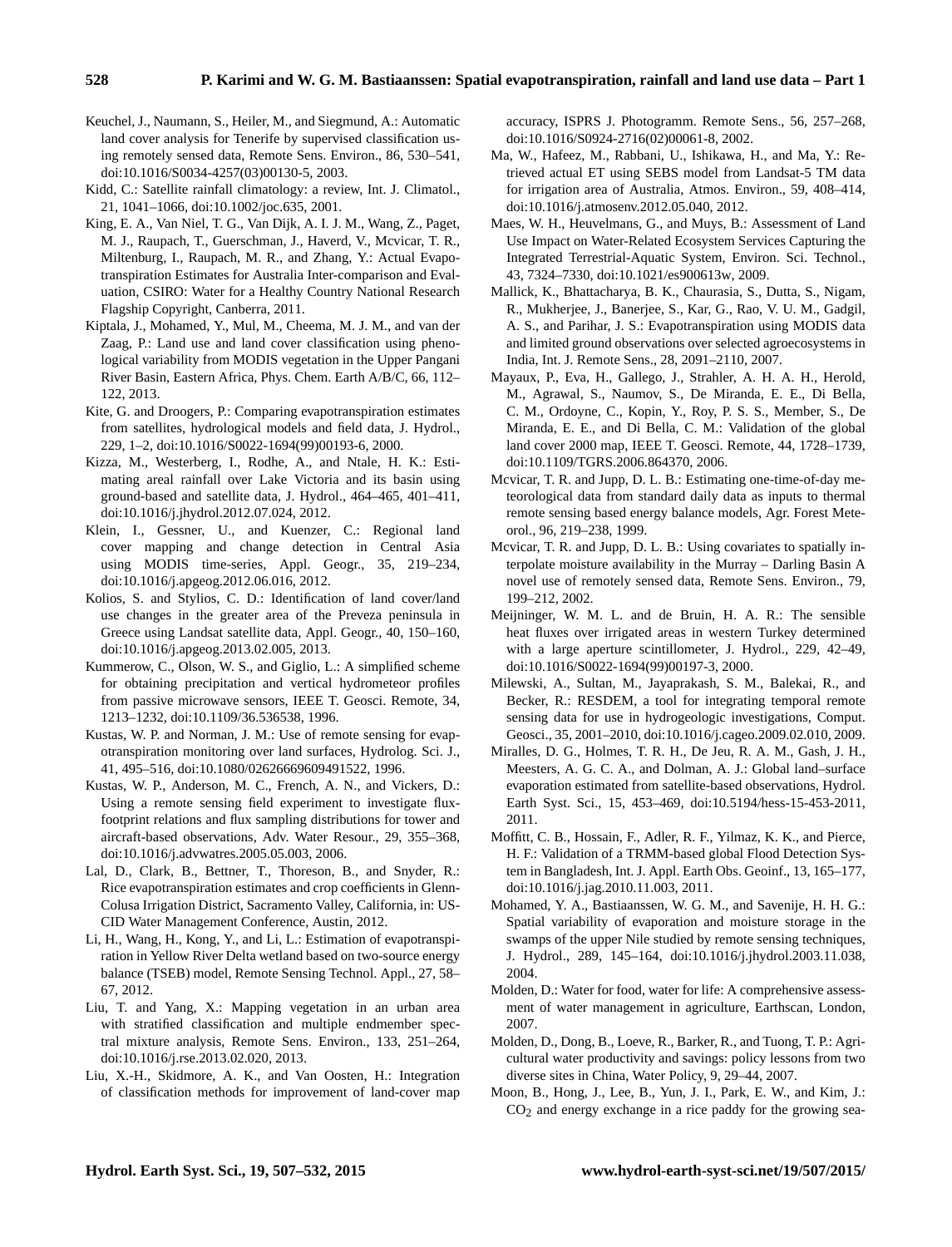son of 2002 in Hari, Korea Byung-Kwan, Korean J. Agric. For. Meteorol., 5, 51–60, 2003.

- Moran, M. S. and Jackson, R. D.: Assessing the spatial distribution of evapotranspiration using remotely sensed inputs, J. Environ. Qual., 20, 725–737, 1991.
- Moran, M. S., Clarke, T. R., Inoue, Y., and Vidal, A.: Estimating crop water deficit using the relation between surface-air temperature and spectral vegetation index, Remote Sens. Environ., 49, 246–263, doi[:10.1016/0034-4257\(94\)90020-5,](http://dx.doi.org/10.1016/0034-4257(94)90020-5) 1994.
- Mu, Q., Heinsch, F. A., Zhao, M., and Running, S. W.: Development of a global evapotranspiration algorithm based on MODIS and global meteorology data, Remote Sens. Environ., 111, 519–536, 2007.
- Mu, Q., Zhao, M., and Running, S. W.: Improvements to a MODIS global terrestrial evapotranspiration algorithm, Remote Sens. Environ., 115, 1781–1800, doi[:10.1016/j.rse.2011.02.019,](http://dx.doi.org/10.1016/j.rse.2011.02.019) 2011.
- Mucher, C. A., Steinnocher, K. T., Kressler, F. P., and Heunks, C.: Land cover characterization and change detection for environmental monitoring of pan-Europe, Int. J. Remote Sens., 21, 1159–1181, doi[:10.1080/014311600210128,](http://dx.doi.org/10.1080/014311600210128) 2000.
- Mueller, B., Hirschi, M., Jimenez, C., Ciais, P., Dirmeyer, P. A., Dolman, A. J., Fisher, J. B., Jung, M., Ludwig, F., Maignan, F., Miralles, D. G., McCabe, M. F., Reichstein, M., Sheffield, J., Wang, K., Wood, E. F., Zhang, Y., and Seneviratne, S. I.: Benchmark products for land evapotranspiration: LandFlux-EVAL multi-data set synthesis, Hydrol. Earth Syst. Sci., 17, 3707–3720, doi[:10.5194/hess-17-3707-2013,](http://dx.doi.org/10.5194/hess-17-3707-2013) 2013.
- Munthali, K. G. and Murayama, Y.: Land use/cover change detection and analysis for Dzalanyama forest reserve, Lilongwe, Malawi, Procedia – Social and Behavioral Sciences, 21, 203– 211, doi[:10.1016/j.sbspro.2011.07.035,](http://dx.doi.org/10.1016/j.sbspro.2011.07.035) 2011.
- Neale, C. M. U. and Cosh, M. H.: Remote sensing and hydrology, IAHS Red Book Series, Publ. 352, IAHS Wallingford, UK, 482 pp., 2012.
- Nemani, R. R. and Running, S. W.: Estimation of Regional Surface Resistance to Evapotranspiration from NDVI and Thermal-IR AVHRR Data, J. Appl. Meteorol., 28, 276–284, doi[:10.1175/1520-0450\(1989\)028<0276:EORSRT>2.0.CO;2,](http://dx.doi.org/10.1175/1520-0450(1989)028<0276:EORSRT>2.0.CO;2) 1989.
- Norman, J. M., Kustas, W. P., and Humes, K. S.: Source approach for estimating soil and vegetation energy fluxes in observations of directional radiometric surface temperature, Agr. Forest Meteorol., 77, 263–293, doi[:10.1016/0168-1923\(95\)02265-Y,](http://dx.doi.org/10.1016/0168-1923(95)02265-Y) 1995.
- Oldeland, J., Dorigo, W., Lieckfeld, L., Lucieer, A., and Jürgens, N.: Combining vegetation indices, constrained ordination and fuzzy classification for mapping semi-natural vegetation units from hyperspectral imagery, Remote Sens. Environ., 114, 1155–1166, doi[:10.1016/j.rse.2010.01.003,](http://dx.doi.org/10.1016/j.rse.2010.01.003) 2010.
- Otter, L. B., Guenther, A., and Greenberg, J.: Seasonal and spatial variations in biogenic hydrocarbon emissions from southern African savannas and woodlands, Atmos. Environ., 36, 4265– 4275, 2002.
- Otukei, J. R. and Blaschke, T.: Land cover change assessment using decision trees, support vector machines and maximum likelihood classification algorithms, Int. J. Appl. Earth Obs. Geoinf., 12, S27–S31, doi[:10.1016/j.jag.2009.11.002,](http://dx.doi.org/10.1016/j.jag.2009.11.002) 2010.
- Pan, X., Zhang, S., Zhang, H., Na, X., and Li, X.: A variable precision rough set approach to the remote sensing

land use/cover classification, Comput. Geosci., 36, 1466–1473, doi[:10.1016/j.cageo.2009.11.010,](http://dx.doi.org/10.1016/j.cageo.2009.11.010) 2010.

- Peña-Barragán, J. M., Ngugi, M. K., Plant, R. E., and Six, J.: Object-based crop identification using multiple vegetation indices, textural features and crop phenology, Remote Sens. Environ., 115, 1301–1316, doi[:10.1016/j.rse.2011.01.009,](http://dx.doi.org/10.1016/j.rse.2011.01.009) 2011.
- Pérez-Hoyos, A., García-Haro, F. J., and San-Miguel-Ayanz, J.: A methodology to generate a synergetic land-cover map by fusion of different land-cover products, Int. J. Appl. Earth Obs. Geoinf., 19, 72–87, doi[:10.1016/j.jag.2012.04.011,](http://dx.doi.org/10.1016/j.jag.2012.04.011) 2012.
- Petropoulos, G. P., Kalaitzidis, C., and Prasad Vadrevu, K.: Support vector machines and object-based classification for obtaining land-use/cover cartography from Hyperion hyperspectral imagery, Comput. Geosci., 41, 99–107, doi[:10.1016/j.cageo.2011.08.019,](http://dx.doi.org/10.1016/j.cageo.2011.08.019) 2012.
- Petty, G. W.: The status of satellite-based rainfall estimation over land, Remote Sens. Environ., 51, 125–137, doi[:10.1016/0034-](http://dx.doi.org/10.1016/0034-4257(94)00070-4) [4257\(94\)00070-4,](http://dx.doi.org/10.1016/0034-4257(94)00070-4) 1995.
- Petty, G. W. and Krajewski, W. F. W. F.: Satellite estimation of precipitation over land, Hydrolog. Sci. J., 41, 433–452, doi[:10.1080/02626669609491519,](http://dx.doi.org/10.1080/02626669609491519) 1996.
- Pierre, C., Bergametti, G., Marticorena, B., Mougin, E., Lebel, T., and Ali, A.: Pluriannual comparisons of satellite-based rainfall products over the Sahelian belt for seasonal vegetation modeling, J. Geophys. Res., 116, D18201, doi[:10.1029/2011JD016115,](http://dx.doi.org/10.1029/2011JD016115) 2011.
- Qi, Z., Yeh, A. G.-O., Li, X., and Lin, Z.: A novel algorithm for land use and land cover classification using RADARSAT-2 polarimetric SAR data, Remote Sens. Environ., 118, 21–39, doi[:10.1016/j.rse.2011.11.001,](http://dx.doi.org/10.1016/j.rse.2011.11.001) 2012.
- Rana, G. and Katerji, N.: Measurement and estimation of actual evapotranspiration in the field under Mediterranean climate: a review, Eur. J. Agron., 13, 125–153, doi[:10.1016/S1161-](http://dx.doi.org/10.1016/S1161-0301(00)00070-8) [0301\(00\)00070-8,](http://dx.doi.org/10.1016/S1161-0301(00)00070-8) 2000.
- Rango, A., Ritchie, J. C., Kustas, W. P., Schmugge, T. J., Humes, K. S., Hipps, L. E., Prueger, J. H., and HavstadRango, K. M.: JORNEX: A multidisciplinary remote sensing campaign to quantify plant community/atmospheric interactions in the northern Chihuahuan desert of New Mexico, in: Hydrology in a Changing Environment, edited by: Wheater, H. and Kirby, C., John Wiley, London, UK, 585–590, 1998.
- Ren, G., Zhu, A.-X., Wang, W., Xiao, W., Huang, Y., Li, G., Li, D., and Zhu, J.: A hierarchical approach coupled with coarse DEM information for improving the efficiency and accuracy of forest mapping over very rugged terrains, Forest Ecol. Manage., 258, 26–34, doi[:10.1016/j.foreco.2009.03.043,](http://dx.doi.org/10.1016/j.foreco.2009.03.043) 2009.
- Renó, V. F., Novo, E. M. L. M., Suemitsu, C., Rennó, C. D., and Silva, T. S. F.: Assessment of deforestation in the Lower Amazon floodplain using historical Landsat MSS/TM imagery, Remote Sens. Environ., 115, 3446–3456, doi[:10.1016/j.rse.2011.08.008,](http://dx.doi.org/10.1016/j.rse.2011.08.008) 2011.
- Rientjes, T. H. M., Muthuwatta, L. P., Bos, M. G., Booij, M. J., and Bhatti, H. A.: Multi-variable calibration of a semi-distributed hydrological model using streamflow data and satellite-based evapotranspiration, J. Hydrol., 505, 276–290, 2013.
- Rodriguez-Galiano, V. and Chica-Olmo, M.: Land cover change analysis of a Mediterranean area in Spain using different sources of data: Multi-seasonal Landsat images, land surface tempera-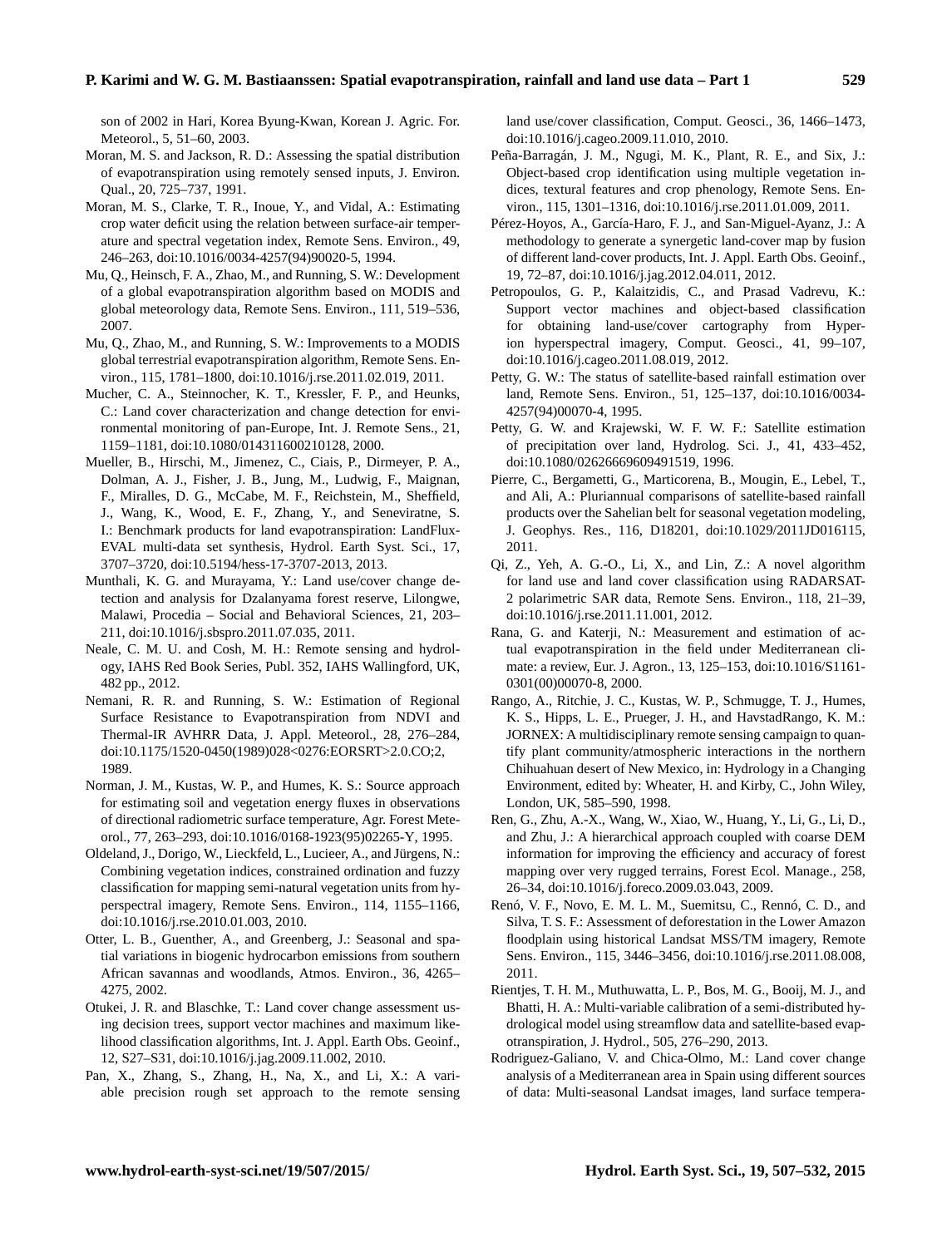ture, digital terrain models and texture, Appl. Geogr., 35, 208– 218, doi[:10.1016/j.apgeog.2012.06.014,](http://dx.doi.org/10.1016/j.apgeog.2012.06.014) 2012.

- Roerink, G. J., Su, Z., and Menenti, M.: S-SEBI: A simple remote sensing algorithm to estimate the surface energy balance, Phys. Chem. Earth B, 25, 147–157, doi[:10.1016/S1464-](http://dx.doi.org/10.1016/S1464-1909(99)00128-8) [1909\(99\)00128-8,](http://dx.doi.org/10.1016/S1464-1909(99)00128-8) 2000.
- Roerink, G. J., Menenti, M., Soepboer, W., and Su, Z.: Assessment of climate impact on vegetation dynamics by using remote sensing, Phys. Chem. Earth, A/B/C, 28, 103–109, doi[:10.1016/S1474-7065\(03\)00011-1,](http://dx.doi.org/10.1016/S1474-7065(03)00011-1) 2003.
- Rosema, A.: Comparison of Meteosat-based rainfall and evapotranspiration mapping in the Sahel region, Int. J. Remote Sens., 11, 2299–2309, doi[:10.1080/01431169008955176,](http://dx.doi.org/10.1080/01431169008955176) 1990.
- Rozenstein, O. and Karnieli, A.: Comparison of methods for landuse classification incorporating remote sensing and GIS inputs, Appl. Geogr., 31, 533–544, doi[:10.1016/j.apgeog.2010.11.006,](http://dx.doi.org/10.1016/j.apgeog.2010.11.006) 2011.
- Schuurmans, J. M., Troch, P. A., Veldhuizen, A. A., Bastiaanssen, W. G. M., and Bierkens, M. F. P.: Assimilation of remotely sensed latent heat flux in a distributed hydrological model, Adv. Water Resour., 26, 151–159, 2003.
- Scott, C. A., Bastiaanssen, W. G. M., and Ahmad, M.- D.: Mapping Root Zone Soil Moisture Using Remotely Sensed Optical Imagery, J. Irrig. Drain. Eng., 129, 326–335, doi[:10.1061/\(ASCE\)0733-9437\(2003\)129:5\(326\),](http://dx.doi.org/10.1061/(ASCE)0733-9437(2003)129:5(326)) 2003.
- Semire, F. A., Mohd-Mokhtar, R., Ismail, W., Mohamad, N., and Mandeep, J. S. S.: Ground validation of space-borne satellite rainfall products in Malaysia, Adv. Space Res., 50, 1241–1249, doi[:10.1016/j.asr.2012.06.031,](http://dx.doi.org/10.1016/j.asr.2012.06.031) 2012.
- Setiawan, H., Mathieu, R., and Thompson-Fawcett, M.: Assessing the applicability of the V-I-S model to map urban land use in the developing world: Case study of Yogyakarta, Indonesia, Comput. Environ. Urban Syst., 30, 503– 522, doi[:10.1016/j.compenvurbsys.2005.04.003,](http://dx.doi.org/10.1016/j.compenvurbsys.2005.04.003) 2006.
- Shao, Y. and Lunetta, R. S.: Comparison of support vector machine, neural network, and CART algorithms for the land-cover classification using limited training data points, ISPRS J. Photogramm. Remote Sens., 70, 78–87, doi[:10.1016/j.isprsjprs.2012.04.001,](http://dx.doi.org/10.1016/j.isprsjprs.2012.04.001) 2012.
- Shimoni, M., Borghys, D., Heremans, R., Perneel, C., and Acheroy, M.: Fusion of PolSAR and PolInSAR data for land cover classification, Int. J. Appl. Earth Obs. Geoinf., 11, 169–180, doi[:10.1016/j.jag.2009.01.004,](http://dx.doi.org/10.1016/j.jag.2009.01.004) 2009.
- Shrestha, D. P. and Zinck, J. A.: Land use classification in mountainous areas: integration of image processing, digital elevation data and field knowledge (application to Nepal), Int. J. Appl. Earth Obs. Geoinf., 3, 78–85, doi[:10.1016/S0303-2434\(01\)85024-8,](http://dx.doi.org/10.1016/S0303-2434(01)85024-8) 2001.
- Singh, R. K., Irmak, A., Irmak, S., and Martin, D. L.: Application of SEBAL Model for Mapping Evapotranspiration and Estimating Surface Energy Fluxes in South-Central Nebraska, J. Irrig. Drain. Eng., 134, 273–285, doi[:10.1061/\(ASCE\)0733-](http://dx.doi.org/10.1061/(ASCE)0733-9437(2008)134:3(273)) [9437\(2008\)134:3\(273\),](http://dx.doi.org/10.1061/(ASCE)0733-9437(2008)134:3(273)) 2008.
- Singh, R. K., Liu, S., Tieszen, L. L., Suyker, A. E., and Verma, S. B.: Estimating seasonal evapotranspiration from temporal satellite images, Irrig. Sci., 30, 303–313, doi[:10.1007/s00271-011-0287](http://dx.doi.org/10.1007/s00271-011-0287-z) [z,](http://dx.doi.org/10.1007/s00271-011-0287-z) 2011.
- Smith, D. M., Kniveton, D. R., and Barrett, E. C.: A Statistical Modeling Approach to Passive Microwave Rainfall Retrieval, J. Appl. Meteorol., 37, 135–154, 1998.
- Smith, E. A., Cooper, H. J., Xiang, X., Mugnai, A., and Tripoli, G. J.: Foundations for Statistical-Physical Precipitation Retrieval from Passive Microwave Satellite Measurements. Part I: Brightness-Temperature Properties of a Time-dependent Cloud-Radiation Model, J. Appl. Meteorol., 31, 506–531, doi[:10.1175/1520-0450\(1992\)031<0506:FFSPPR>2.0.CO;2,](http://dx.doi.org/10.1175/1520-0450(1992)031<0506:FFSPPR>2.0.CO;2) 1992.
- Smits, P. C., Dellepiane, S. G., and Schowengerdt, R. a.: Quality assessment of image classification algorithms for land-cover mapping: A review and a proposal for a cost-based approach, Int. J. Remote Sens., 20, 1461–1486, doi[:10.1080/014311699212560,](http://dx.doi.org/10.1080/014311699212560) 1999.
- Song, M., Civco, D. L., and Hurd, J. D.: A competitive pixel-object approach for land cover classification, Int. J. Remote Sens., 26, 4981–4997, doi[:10.1080/01431160500213912,](http://dx.doi.org/10.1080/01431160500213912) 2005.
- Soppe, R. W., Bastiaanssen, W., Keller, A., Clark, B., Thoreson, B., Eckhardt, J. and Davids, G.: Use of High Resolution Thermal Landsat Data to Estimate Evapotranspiration Within the Imperial Irrigation District in Southern California, Am. Geophys. Union, 2006.
- Stavrakoudis, D. G., Theocharis, J. B., and Zalidis, G. C.: A Boosted Genetic Fuzzy Classifier for land cover classification of remote sensing imagery, ISPRS J. Photogramm. Remote Sens., 66, 529– 544, doi[:10.1016/j.isprsjprs.2011.01.010,](http://dx.doi.org/10.1016/j.isprsjprs.2011.01.010) 2011.
- Stefanov, W. L., Ramsey, M. S., and Christensen, P. R.: Monitoring urban land cover change?: An expert system approach to land cover classification of semiarid to arid urban centers, Remote Sens. Environ., 77, 173–185, 2001.
- Stephens, G. L. and Kummerow, C. D.: The Remote Sensing of Clouds and Precipitation from Space: A Review, J. Atmos. Sci., 64, 3742–3765, doi[:10.1175/2006JAS2375.1,](http://dx.doi.org/10.1175/2006JAS2375.1) 2007.
- Stisen, S. and Sandholt, I.: Evaluation of remote-sensingbased rainfall products through predictive capability in hydrological runoff modelling, Hydrol. Process., 24, 879–891, doi[:10.1002/hyp.7529,](http://dx.doi.org/10.1002/hyp.7529) 2010.
- Su, F., Hong, Y., and Lettenmaier, D. P.: Evaluation of TRMM Multisatellite Precipitation Analysis (TMPA) and Its Utility in Hydrologic Prediction in the La Plata Basin, J. Hydrometeorol., 9, 622–640, doi[:10.1175/2007JHM944.1,](http://dx.doi.org/10.1175/2007JHM944.1) 2008.
- Su, Z.: The Surface Energy Balance System (SEBS) for estimation of turbulent heat fluxes, Hydrol. Earth Syst. Sci., 6, 85–100, doi[:10.5194/hess-6-85-2002,](http://dx.doi.org/10.5194/hess-6-85-2002) 2002.
- Sulla-Menashe, D., Friedl, M. A., Krankina, O. N., Baccini, A., Woodcock, C. E., Sibley, A., Sun, G., Kharuk, V., and Elsakov, V.: Hierarchical mapping of Northern Eurasian land cover using MODIS data, Remote Sens. Environ., 115, 392–403, doi[:10.1016/j.rse.2010.09.010,](http://dx.doi.org/10.1016/j.rse.2010.09.010) 2011.
- Szuster, B. W., Chen, Q., and Borger, M.: A comparison of classification techniques to support land cover and land use analysis in tropical coastal zones, Appl. Geogr., 31, 525–532, doi[:10.1016/j.apgeog.2010.11.007,](http://dx.doi.org/10.1016/j.apgeog.2010.11.007) 2011.
- Taşdemir, K., Milenov, P., and Tapsall, B.: A hybrid method combining SOM-based clustering and object-based analysis for identifying land in good agricultural condition, Comput. Electron. Agric., 83, 92–101, doi[:10.1016/j.compag.2012.01.017,](http://dx.doi.org/10.1016/j.compag.2012.01.017) 2012.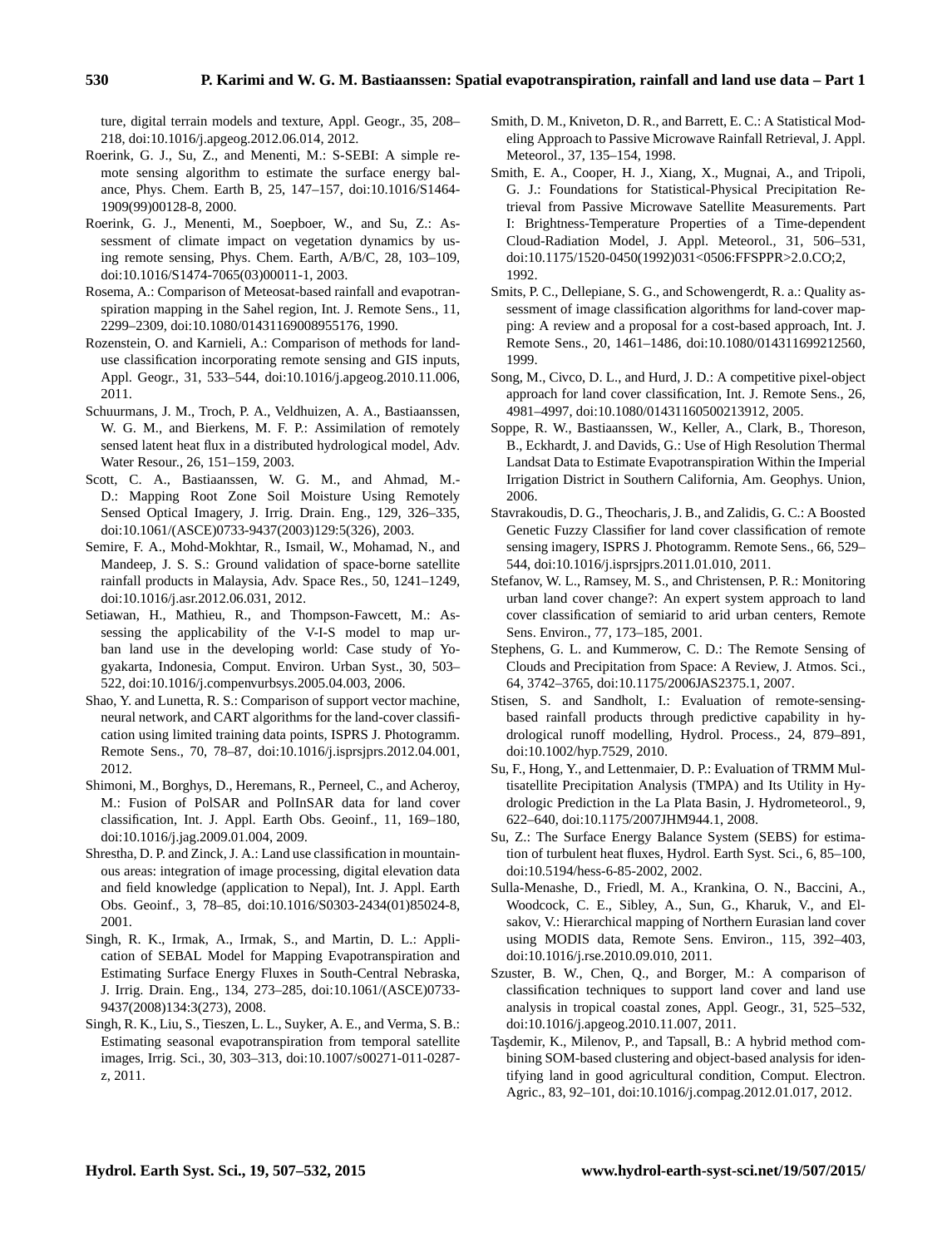- Tasumi, M., Trezza, R., Allen, R. G., and Wright, J. L.: U.S. Validation Tests on the SEBAL Model for Evapotranspiration via Satellite, in: Vol. 17, 54th IEC meeting of the international commission on irrigation and drainage (ICID) Workshop remote sensing of ET for large regions, 17 September, Montpellier, France, 1– 14, 2003.
- Teixeira, A. H. D. C. and Bastiaanssen, W. G. M.: Five methods to interpret field measurements of energy fluxes over a microsprinkler-irrigated mango orchard, Irrigation Sci., 30, 13–28, doi[:10.1007/s00271-010-0256-y,](http://dx.doi.org/10.1007/s00271-010-0256-y) 2010.
- Teixeira, A. H. D. C., Bastiaanssen, W. G. M., Moura, M. S. B., Soares, J. M., Ahmad, M. D., and Bos, M. G.: Energy and water balance measurements for water productivity analysis in irrigated mango trees, Northeast Brazil, Agr. Forest Meteorol., 148, 1524– 1537, doi[:10.1016/j.agrformet.2008.05.004,](http://dx.doi.org/10.1016/j.agrformet.2008.05.004) 2008.
- Teixeira, A. H. D. C., Bastiaanssen, W. G. M., Ahmad, M. D., and Bos, M. G.: Reviewing SEBAL input parameters for assessing evapotranspiration and water productivity for the Low-Middle São Francisco River basin, Brazil, Agr. Forest Meteorol., 149, 462–476, 2009.
- Thenkabail, P. S., Schull, M., and Turral, H.: Ganges and Indus river basin land use/land cover (LULC) and irrigated area mapping using continuous streams of MODIS data, Remote Sens. Environ., 95, 317–341, doi[:10.1016/j.rse.2004.12.018,](http://dx.doi.org/10.1016/j.rse.2004.12.018) 2005.
- Thenkabail, P. S., Biradar, C. M., Noojipady, P., Dheeravath, V., Li, Y., Velpuri, M., Gumma, M., Gangalakunta, O. R. P., Turral, H., Cai, X., Vithanage, J., Schull, M. A., and Dutta, R.: Global irrigated area map (GIAM), derived from remote sensing, for the end of the last millennium, Int. J. Remote Sens., 30, 3679–3733, doi[:10.1080/01431160802698919,](http://dx.doi.org/10.1080/01431160802698919) 2009a.
- Thenkabail, P. S., Turral, H., Biradar, C., and Lyon, J. G.: Remote sensing of global croplands for food security, CRC Press, Boca Raton, FL, 2009b.
- Thoreson, B., Clark, B., Soppe, R., Keller, A., Bastiaanssen, W. G. M., and Eckhardt, J.: Comparison of evapotranspiration estimates from remote sensing (SEBAL), water balance, and crop coefficient approaches, in: ASCE World Environmental and Water Resources Congress 2009: Great Rivers, 17–21 May, Kansas City, 1–15, doi[:10.1061/41036\(342\)437,](http://dx.doi.org/10.1061/41036(342)437) 2009.
- Tovar, C., Seijmonsbergen, A. C., and Duivenvoorden, J. F.: Monitoring land use and land cover change in mountain regions: An example in the Jalca grasslands of the Peruvian Andes, Landsc. Urban Plan., 112, 40–49, doi[:10.1016/j.landurbplan.2012.12.003,](http://dx.doi.org/10.1016/j.landurbplan.2012.12.003) 2013.
- Trambauer, P., Dutra, E., Maskey, S., Werner, M., Pappenberger, F., van Beek, L. P. H., and Uhlenbrook, S.: Comparison of different evaporation estimates over the African continent, Hydrol. Earth Syst. Sci., 18, 193–212, doi[:10.5194/hess-18-193-2014,](http://dx.doi.org/10.5194/hess-18-193-2014) 2014.
- Tseng, M.-H., Chen, S.-J., Hwang, G.-H., and Shen, M.-Y.: A genetic algorithm rule-based approach for land-cover classification, ISPRS J. Photogramm. Remote Sens., 63, 202–212, doi[:10.1016/j.isprsjprs.2007.09.001,](http://dx.doi.org/10.1016/j.isprsjprs.2007.09.001) 2008.
- Twine, T. E., Kustas, W. P., Norman, J. M., Cook, D. R., Houser, P. R., Meyers, T. P., Prueger, J. H., Starks, P. J., and Wesely, M. L.: Correcting eddy-covariance flux underestimates over a grassland, Agr. Forest Meteorol., 103, 279–300, doi[:10.1016/S0168-](http://dx.doi.org/10.1016/S0168-1923(00)00123-4) [1923\(00\)00123-4,](http://dx.doi.org/10.1016/S0168-1923(00)00123-4) 2000.
- UN: System of Environmental Economic Accounting for Water, Geneva, 2007.
- Van der Walt, I. J., Struwig, A., and van Rensburg, J. R. J.: Forestry as a streamflow reduction activity in South Africa: Discussion and evaluation of the proposed procedure for the assessment of afforestation permit applications in terms of water sustainability, GeoJournal, 61, 173–181, doi[:10.1007/s10708-004-2872-7,](http://dx.doi.org/10.1007/s10708-004-2872-7) 2004.
- Velpuri, N. M., Senay, G. B., Bohms, R. K., and Verdin, J. P.: A comprehensive evaluation of two MODIS evapotranspiration products over the conterminous United States: Using point and gridded FLUXNET and water balance ET, Remote Sens. Environ., 139, 35–49, 2013.
- Venturini, V., Islam, S., and Rodriguez, L.: Estimation of evaporative fraction and evapotranspiration from MODIS products using a complementary based model, Remote Sens. Environ., 112, 132–141, doi[:10.1016/j.rse.2007.04.014,](http://dx.doi.org/10.1016/j.rse.2007.04.014) 2008.
- Verstraeten, W. W., Veroustraete, F., and Feyen, J.: Assessment of Evapotranspiration and Soil Moisture Content Across Different Scales of Observation, Sensors, 8, 70–117, doi[:10.3390/s8010070,](http://dx.doi.org/10.3390/s8010070) 2008.
- Villarini, G., Krajewski, W. F., and Smith, J. A.: New paradigm for statistical validation of satellite precipitation estimates: Application to a large sample of the TMPA 0.25<sup>°</sup> 3-hourly estimates over Oklahoma, J. Geophys. Res., 114, D12106, doi[:10.1029/2008JD011475,](http://dx.doi.org/10.1029/2008JD011475) 2009.
- Voisin, N., Wood, A. W., and Lettenmaier, D. P.: Evaluation of Precipitation Products for Global Hydrological Prediction, J. Hydrometeorol., 9, 388–407, doi[:10.1175/2007JHM938.1,](http://dx.doi.org/10.1175/2007JHM938.1) 2008.
- Vörösmarty, C. J., McIntyre, P. B., Gessner, M. O., Dudgeon, D., Prusevich, A., Green, P., Glidden, S., Bunn, S. E., Sullivan, C. A., Liermann, C. R., and Davies, P. M.: Global threats to human water security and river biodiversity, Nature, 467, 555–561, doi[:10.1038/nature09440,](http://dx.doi.org/10.1038/nature09440) 2010.
- Wagner, W., Verhoest, N. E. C., Ludwig, R., and Tedesco, M.: Editorial "Remote sensing in hydrological sciences", Hydrol. Earth Syst. Sci., 13, 813–817, doi[:10.5194/hess-13-813-2009,](http://dx.doi.org/10.5194/hess-13-813-2009) 2009.
- Wang, J., Chen, Y., He, T., Lv, C., and Liu, A.: Application of geographic image cognition approach in land type classification using Hyperion image: A case study in China, Int. J. Appl. Earth Obs. Geoinf., 12, S212–S222, doi[:10.1016/j.jag.2009.06.003,](http://dx.doi.org/10.1016/j.jag.2009.06.003) 2010.
- Wang, J. R., Gogineni, S. P., and Ampe, J.: Active and passive microwave measurements of soil moisture in FIFE, J. Geophys. Res., 97, 18979, doi[:10.1029/92JD00848,](http://dx.doi.org/10.1029/92JD00848) 1992.
- Wang, K., Wang, P., Li, Z., Cribb, M., and Sparrow, M.: A simple method to estimate actual evapotranspiration from a combination of net radiation, vegetation index, and temperature, J. Geophys. Res., 112, D15107, doi[:10.1029/2006JD008351,](http://dx.doi.org/10.1029/2006JD008351) 2007.
- Wang, Y. and Sun, D.: The ET estimation from ASTER image based on SEBAL and TSEB method, Proceedings of SPIE 6045, MIPPR 2005: Geospatial Information, Data Mining, and Applications, 604532, doi[:10.1117/12.651845,](http://dx.doi.org/10.1117/12.651845) 2005.
- Waske, B. and Braun, M.: Classifier ensembles for land cover mapping using multitemporal SAR imagery, ISPRS J. Photogramm. Remote Sens., 64, 450–457, doi[:10.1016/j.isprsjprs.2009.01.003,](http://dx.doi.org/10.1016/j.isprsjprs.2009.01.003) 2009.
- Weiers, S., Groom, G., and Wissen, M.: Comparability and subjectivity of land cover maps pro- duced with digital image classification techniques?: some recent experiences from Denmark and